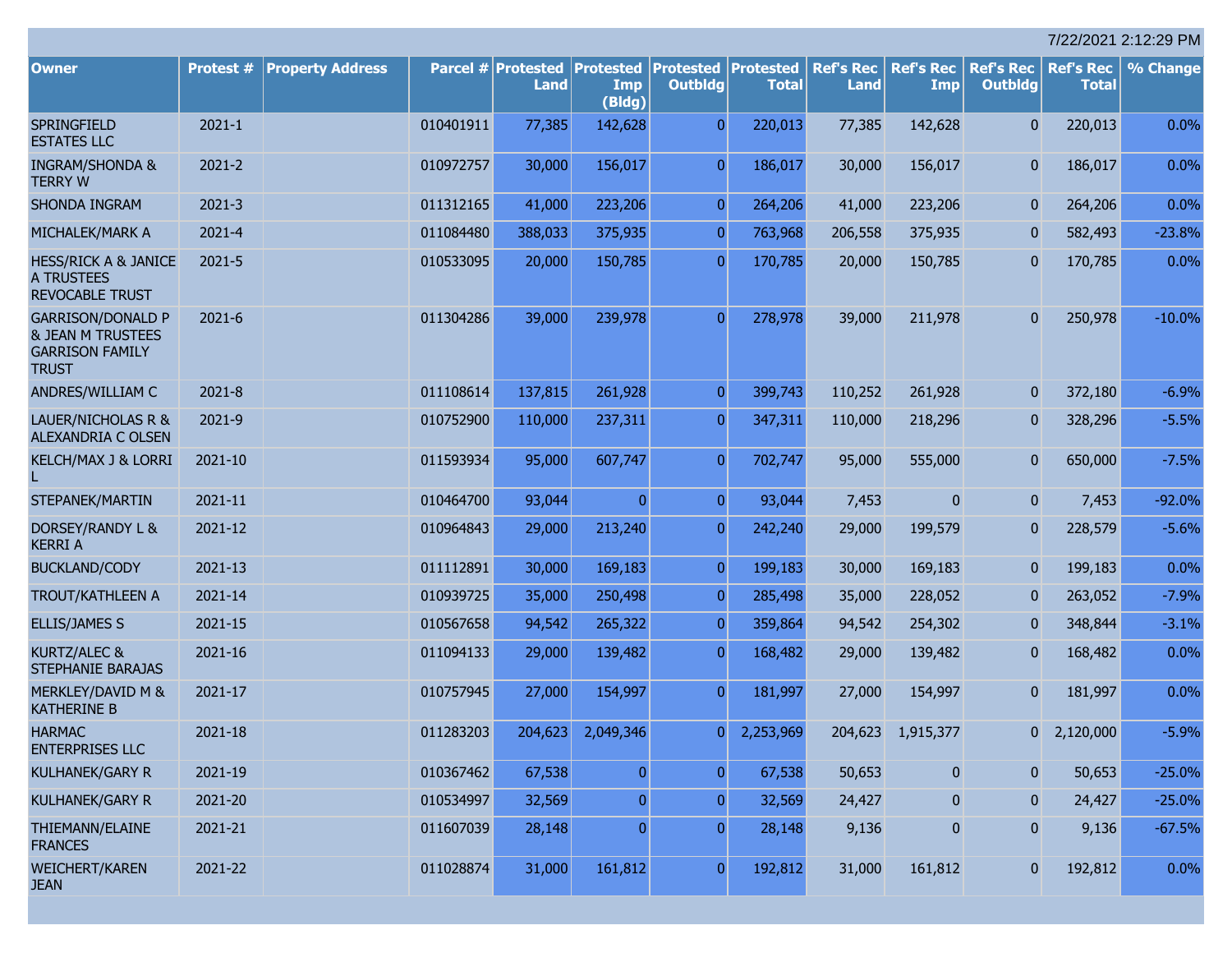| <b>Owner</b>                                                          | Protest # | <b>Property Address</b> |           | Parcel # Protested<br>Land | <b>Protested</b><br>Imp<br>(Bldg) | <b>Protested Protested</b><br><b>Outbldg</b> | <b>Total</b> | <b>Ref's Rec</b><br><b>Land</b> | <b>Ref's Rec</b><br>Imp | <b>Ref's Rec</b><br><b>Outbldg</b> | <b>Ref's Rec</b><br><b>Total</b> | % Change |
|-----------------------------------------------------------------------|-----------|-------------------------|-----------|----------------------------|-----------------------------------|----------------------------------------------|--------------|---------------------------------|-------------------------|------------------------------------|----------------------------------|----------|
| <b>GUFFEY/LISA MARIE</b>                                              | 2021-23   |                         | 010532331 | 26,000                     | 129,850                           | $\overline{0}$                               | 155,850      | 26,000                          | 129,850                 | $\mathbf{0}$                       | 155,850                          | 0.0%     |
| PERNICANO/ANTONIO<br><b>&amp; ANTIONETTE</b>                          | 2021-24   |                         | 010979514 | 26,000                     | 158,022                           | $\overline{0}$                               | 184,022      | 26,000                          | 158,022                 | 0                                  | 184,022                          | 0.0%     |
| PARTCH/AMY D & JAY                                                    | 2021-25   |                         | 010759077 | 27,000                     | 179,404                           | $\overline{0}$                               | 206,404      | 27,000                          | 179,404                 | 0                                  | 206,404                          | 0.0%     |
| GAUCIN/JOSE &<br><b>ELIZABETH</b>                                     | 2021-26   |                         | 011013354 | 38,000                     | 184,562                           | $\overline{0}$                               | 222,562      | 38,000                          | 184,007                 | 0                                  | 222,007                          | $-0.2%$  |
| <b>BILGERE/MICHAEL A &amp;</b><br><b>NICOLE L</b>                     | 2021-28   |                         | 011306319 | 58,000                     | 273,710                           | $\overline{0}$                               | 331,710      | 58,000                          | 273,710                 | 0                                  | 331,710                          | 0.0%     |
| SAATHOFF/ROLAND J<br><b>TRUSTEE GOSCH</b><br><b>FAMILY TRUST</b>      | 2021-29   |                         | 011574040 | 75,467                     | 186,394                           | $\overline{0}$                               | 261,861      | 75,467                          | 186,394                 | 0                                  | 261,861                          | 0.0%     |
| HEIDEMAN/RICHARD J<br>& NANCY J                                       | 2021-30   |                         | 010438181 | 120,000                    | 406,202                           | $\overline{0}$                               | 526,202      | 120,000                         | 406,202                 | 0                                  | 526,202                          | 0.0%     |
| MEAD/TIMOTHY G &<br><b>SHARON A</b>                                   | 2021-31   |                         | 010355480 | 24,000                     | 139,057                           | $\overline{0}$                               | 163,057      | 24,000                          | 139,057                 | 0                                  | 163,057                          | 0.0%     |
| <b>WEBB/RANDALL M &amp;</b><br><b>BARBARA J</b>                       | 2021-32   |                         | 011563169 | 50,000                     | 277,042                           | $\overline{0}$                               | 327,042      | 50,000                          | 277,042                 | 0                                  | 327,042                          | 0.0%     |
| YOUNG/RYAN                                                            | 2021-33   |                         | 011583070 | 38,000                     | 195,324                           | $\overline{0}$                               | 233,324      | 38,000                          | 195,324                 | 0                                  | 233,324                          | 0.0%     |
| YANEZ/NICOLAS &<br><b>ANGEL C</b>                                     | 2021-34   |                         | 011587382 | 51,000                     | 296,795                           | $\overline{0}$                               | 347,795      | 51,000                          | 296,795                 | $\bf{0}$                           | 347,795                          | 0.0%     |
| HOMAN/AMANDA J                                                        | 2021-35   |                         | 011591302 | 32,000                     | 189,978                           | $\overline{0}$                               | 221,978      | 32,000                          | 189,978                 | $\overline{0}$                     | 221,978                          | 0.0%     |
| TNT HOLDINGS LLC<br>C/O REBC                                          | 2021-36   |                         | 011598996 | 178,500                    | 991,500                           | $\overline{0}$                               | 1,170,000    | 178,500                         | 991,500                 | $\overline{0}$                     | 1,170,000                        | 0.0%     |
| PETERSEN-<br><b>KRESS/HOLLY</b>                                       | 2021-37   |                         | 010435743 | 125,000                    | 301,262                           | $\overline{0}$                               | 426,262      | 125,000                         | 301,262                 | 0                                  | 426,262                          | 0.0%     |
| <b>JASZKOWIAK/JOHN &amp;</b><br><b>LINDSAY</b>                        | 2021-38   |                         | 010527486 | 36,000                     | 257,346                           | $\overline{0}$                               | 293,346      | 36,000                          | 257,346                 | $\mathbf{0}$                       | 293,346                          | 0.0%     |
| <b>CZERWINSKI/BOB</b>                                                 | 2021-39   |                         | 010927344 | $\overline{0}$             | 46,576                            | $\overline{0}$                               | 46,576       | $\overline{0}$                  | 46,576                  | 0                                  | 46,576                           | 0.0%     |
| DAMMANN/MICHAEL J                                                     | 2021-40   |                         | 011576345 | 28,000                     | 153,704                           | $\overline{0}$                               | 181,704      | 28,000                          | 153,704                 | $\overline{0}$                     | 181,704                          | 0.0%     |
| PETERSEN/JORDAN &<br><b>JENNIFER S</b>                                | 2021-41   |                         | 011597863 | 66,000                     | 462,545                           | $\boldsymbol{0}$                             | 528,545      | 66,000                          | 437,000                 | 0                                  | 503,000                          | $-4.8%$  |
| Angela Cole                                                           | 2021-42   |                         | 010575863 | 20,000                     | 109,418                           | $\overline{0}$                               | 129,418      | 20,000                          | 109,418                 | 0                                  | 129,418                          | 0.0%     |
| KARSTENS/TIMOTHY J                                                    | 2021-43   |                         | 010578978 | 25,000                     | 168,654                           | $\overline{0}$                               | 193,654      | 25,000                          | 168,654                 | 0                                  | 193,654                          | 0.0%     |
| <b>BROWN/JONATHAN S</b><br><b>&amp; JEANNETTE M</b><br><b>MUNDELL</b> | 2021-44   |                         | 010618589 | 24,000                     | 246,166                           | $\overline{0}$                               | 270,166      | 24,000                          | 246,166                 | $\mathbf{0}$                       | 270,166                          | 0.0%     |
| MILLER/ERIC A &<br><b>MELISSA A</b>                                   | 2021-45   |                         | 011582319 | 40,000                     | 204,687                           | $\overline{0}$                               | 244,687      | 40,000                          | 204,687                 | $\mathbf{0}$                       | 244,687                          | 0.0%     |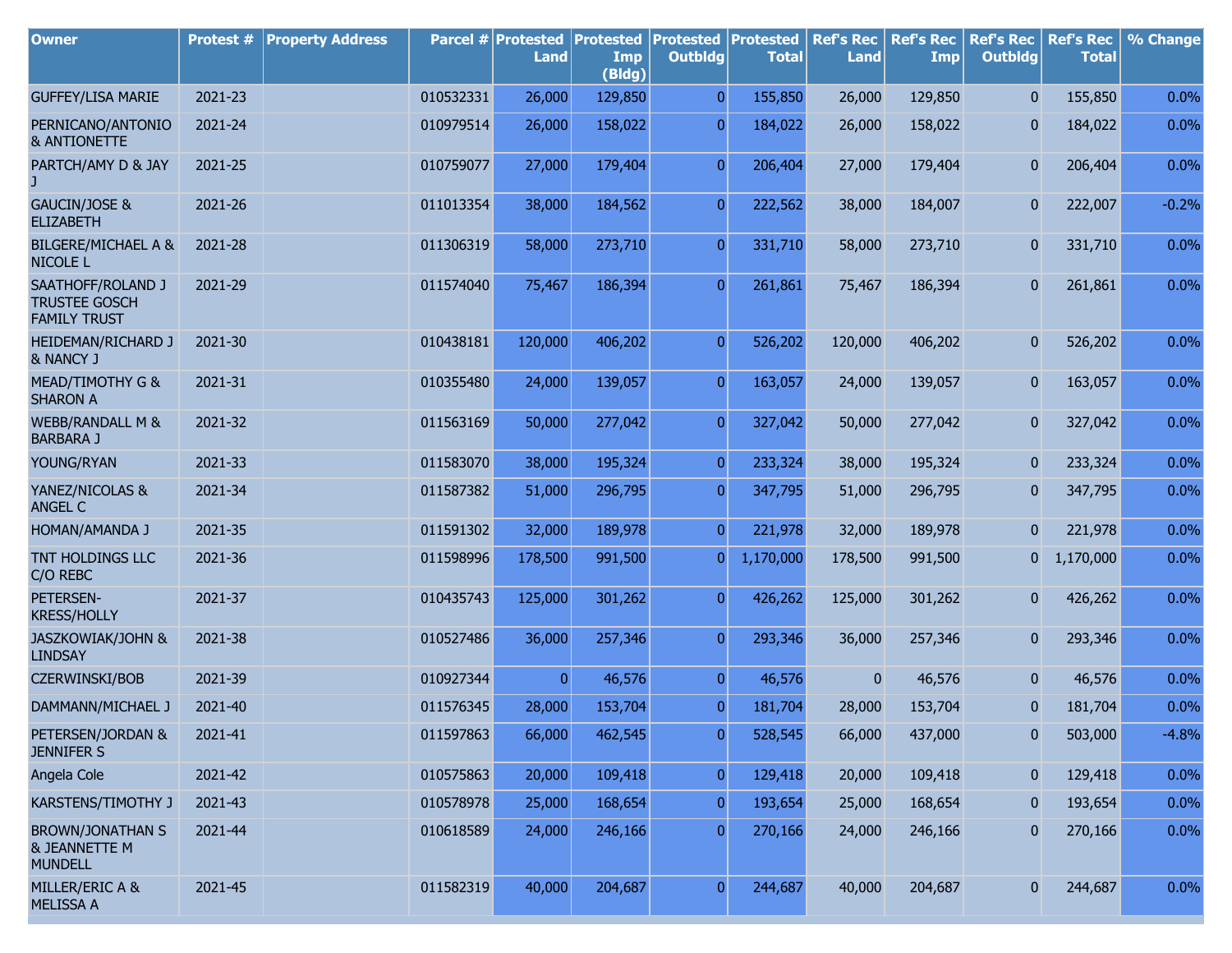| <b>Owner</b>                                               | Protest # | <b>Property Address</b> |           | Parcel # Protested<br><b>Land</b> | <b>Protested</b><br>Imp<br>(Bldg) | <b>Protested Protested</b><br><b>Outbldg</b> | <b>Total</b> | <b>Ref's Rec</b><br><b>Land</b> | <b>Ref's Rec</b><br>Imp | <b>Ref's Rec</b><br><b>Outbldg</b> | <b>Ref's Rec</b><br><b>Total</b> | % Change |
|------------------------------------------------------------|-----------|-------------------------|-----------|-----------------------------------|-----------------------------------|----------------------------------------------|--------------|---------------------------------|-------------------------|------------------------------------|----------------------------------|----------|
| <b>RUSSELL/MATTHEW E</b><br>& ANGELA M                     | 2021-46   |                         | 011586797 | 43,000                            | 221,282                           | $\overline{0}$                               | 264,282      | 43,000                          | 221,282                 | $\overline{0}$                     | 264,282                          | 0.0%     |
| <b>REICKS/JEFFREY R &amp;</b><br><b>LINDA K</b>            | 2021-47   |                         | 010763201 | 81,675                            | 439,505                           | $\overline{0}$                               | 521,180      | 61,675                          | 439,505                 | $\overline{0}$                     | 501,180                          | $-3.8%$  |
| <b>DEVRIES/ERIK F</b>                                      | 2021-48   |                         | 011170727 | 30,000                            | 168,580                           | $\overline{0}$                               | 198,580      | 30,000                          | 168,580                 | $\mathbf{0}$                       | 198,580                          | 0.0%     |
| HOLMES/MATTHEW<br><b>WALKER &amp; ERIN</b><br><b>MARIE</b> | 2021-49   |                         | 011083875 | 19,000                            | 184,173                           | $\overline{0}$                               | 203,173      | 19,000                          | 184,173                 | $\mathbf{0}$                       | 203,173                          | 0.0%     |
| GIESICK/JAMES L &<br><b>CALLEEN S ZACH</b>                 | 2021-50   |                         | 011308354 | 50,000                            | 216,085                           | $\overline{0}$                               | 266,085      | 50,000                          | 216,085                 | $\mathbf{0}$                       | 266,085                          | 0.0%     |
| VANDEN HULL/KEVIN J<br>& KATELYN M                         | 2021-51   |                         | 011585245 | 39,000                            | 133,974                           | $\overline{0}$                               | 172,974      | 39,000                          | 26,662                  | $\overline{0}$                     | 65,662                           | $-62.0%$ |
| MABBITT/KYLE R &<br><b>MEGAN C</b>                         | 2021-52   |                         | 011604122 | 58,000                            | 272,815                           | $\overline{0}$                               | 330,815      | 58,000                          | 272,815                 | $\overline{0}$                     | 330,815                          | 0.0%     |
| WOODWARD/NICHOLA<br>S <sub>C</sub>                         | 2021-53   |                         | 011220570 | 49,500                            | 311,864                           | $\overline{0}$                               | 361,364      | 49,500                          | 311,864                 | $\overline{0}$                     | 361,364                          | 0.0%     |
| <b>GREENE/JESSICA</b>                                      | 2021-54   |                         | 010570209 | 28,000                            | 150,998                           | $\boldsymbol{0}$                             | 178,998      | 28,000                          | 150,998                 | $\mathbf{0}$                       | 178,998                          | 0.0%     |
| KOSMICKI/ROBERT &<br><b>RHONDA</b>                         | 2021-55   |                         | 011216867 | 167,223                           | 206,034                           | $\overline{0}$                               | 373,257      | 167,223                         | 206,034                 | $\mathbf{0}$                       | 373,257                          | 0.0%     |
| ZIEGENBEIN/ZACHARY                                         | 2021-56   |                         | 011584108 | 63,500                            | 311,917                           | $\overline{0}$                               | 375,417      | 63,500                          | 311,917                 | $\overline{0}$                     | 375,417                          | 0.0%     |
| JONES/ISAIAH                                               | 2021-57   |                         | 011230983 | 30,000                            | 239,892                           | $\overline{0}$                               | 269,892      | 30,000                          | 239,892                 | $\overline{0}$                     | 269,892                          | 0.0%     |
| JM & NL LLC C\O NIC<br><b>LUHRS</b>                        | 2021-58   |                         | 011597013 | 234,263                           | 1,289,173                         | $\overline{0}$                               | 1,523,436    | 234,263                         | 1,289,173               | 0                                  | 1,523,436                        | 0.0%     |
| <b>MERCER/BRYAN K &amp;</b><br><b>NICOLE R</b>             | 2021-59   |                         | 011339349 | 44,000                            | 222,873                           | $\overline{0}$                               | 266,873      | 44,000                          | 222,873                 | 0                                  | 266,873                          | 0.0%     |
| AQUA-CHEM INC                                              | 2021-60   |                         | 010937447 | 21,780                            | 139,198                           | $\overline{0}$                               | 160,978      | 21,780                          | 139,198                 | $\overline{0}$                     | 160,978                          | 0.0%     |
| AQUA CHEM INC                                              | 2021-61   |                         | 010937420 | 21,769                            | 83,375                            | $\overline{0}$                               | 105,144      | 21,769                          | 83,375                  | $\mathbf{0}$                       | 105,144                          | 0.0%     |
| FLYNN/JENNIFER                                             | 2021-62   |                         | 010339779 | 25,000                            | 189,857                           | $\overline{0}$                               | 214,857      | 25,000                          | 175,000                 | $\overline{0}$                     | 200,000                          | $-6.9%$  |
| <b>MONICA SWEENIE</b>                                      | 2021-63   |                         | 010389970 | 51,000                            | 236,992                           | $\overline{0}$                               | 287,992      | 51,000                          | 209,000                 | 0                                  | 260,000                          | $-9.7%$  |
| <b>LILLIAN M FOWLER</b>                                    | 2021-64   |                         | 010566392 | 25,000                            | 121,691                           | $\overline{0}$                               | 146,691      | 25,000                          | 112,153                 | $\overline{0}$                     | 137,153                          | $-6.5%$  |
| <b>RYAN HUNTLEY</b>                                        | 2021-65   |                         | 010600876 | 29,000                            | 158,517                           | $\boldsymbol{0}$                             | 187,517      | 29,000                          | 158,517                 | $\mathbf{0}$                       | 187,517                          | 0.0%     |
| CHRISTINA PALTANI                                          | 2021-66   |                         | 010609199 | 90,960                            | 137,011                           | $\overline{0}$                               | 227,971      | 90,960                          | 137,011                 | $\mathbf{0}$                       | 227,971                          | 0.0%     |
| DON PALTANI                                                | 2021-67   |                         | 010609423 | 23,100                            | 28,135                            | $\boldsymbol{0}$                             | 51,235       | 23,100                          | 28,135                  | $\mathbf{0}$                       | 51,235                           | 0.0%     |
| RICHARD L. JOHNSON                                         | 2021-68   |                         | 010622845 | 18,000                            | 81,073                            | $\boldsymbol{0}$                             | 99,073       | 18,000                          | 81,073                  | $\mathbf{0}$                       | 99,073                           | 0.0%     |
| <b>JESUS MUNOZ</b>                                         | 2021-69   |                         | 010633928 | 67,068                            | 446,778                           | $\boldsymbol{0}$                             | 513,846      | 67,000                          | 373,000                 | $\overline{0}$                     | 440,000                          | $-14.4%$ |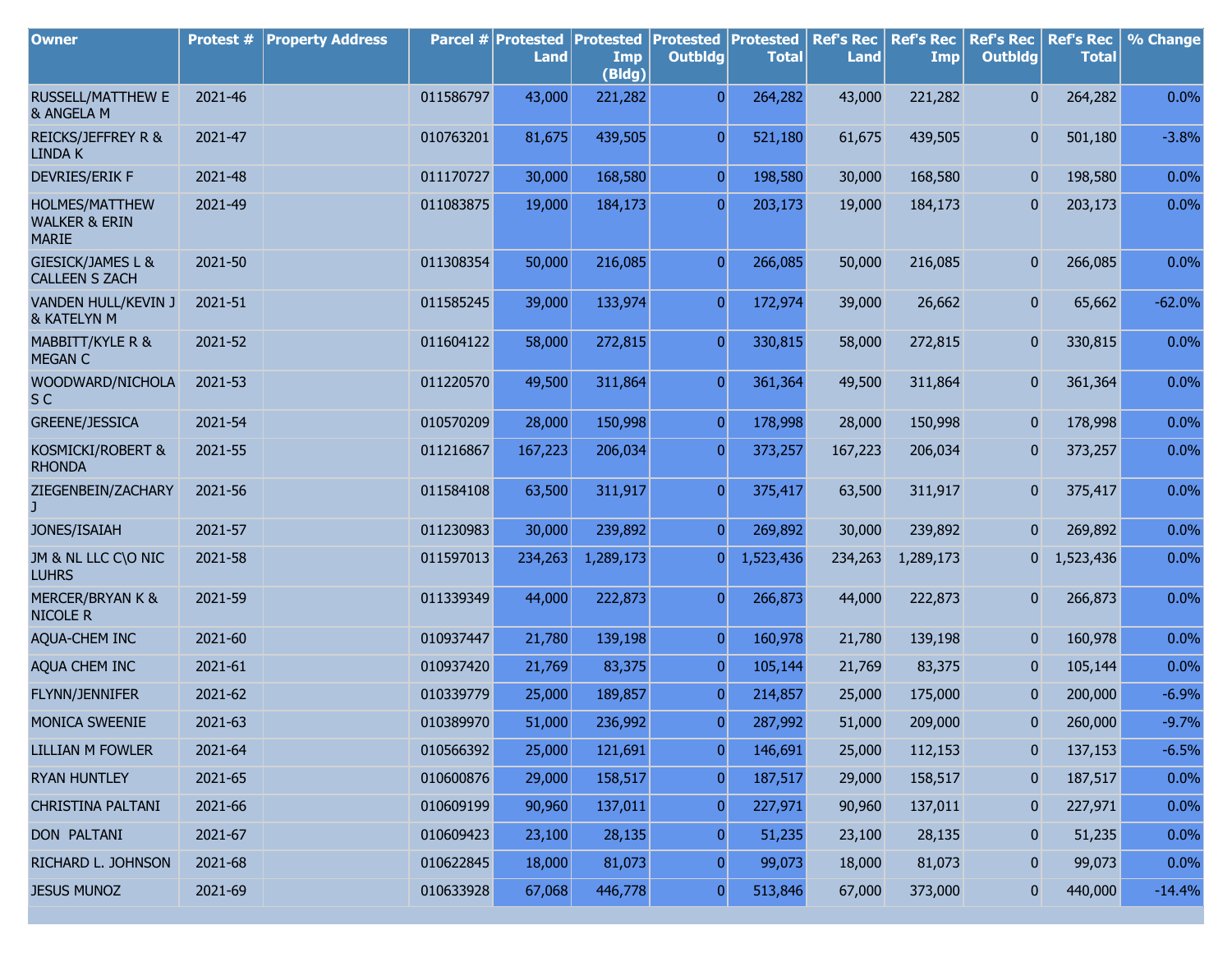| <b>Owner</b>                                      | Protest # | <b>Property Address</b> |           | Parcel # Protested<br>Land | <b>Protested</b><br>Imp<br>(Bldg) | <b>Protested Protested</b><br><b>Outbldg</b> | <b>Total</b> | <b>Ref's Rec</b><br><b>Land</b> | <b>Ref's Rec</b><br><b>Imp</b> | <b>Ref's Rec</b><br><b>Outbldg</b> | <b>Ref's Rec</b><br><b>Total</b> | % Change |
|---------------------------------------------------|-----------|-------------------------|-----------|----------------------------|-----------------------------------|----------------------------------------------|--------------|---------------------------------|--------------------------------|------------------------------------|----------------------------------|----------|
| NICHOLAS REINERS                                  | 2021-70   |                         | 011094583 | 29,000                     | 165,251                           | $\overline{0}$                               | 194,251      | 29,000                          | 165,251                        | $\mathbf{0}$                       | 194,251                          | 0.0%     |
| KOPECKY/DONALD &<br><b>MAUREEN</b>                | 2021-71   |                         | 011213124 | 49,000                     | 281,156                           | $\overline{0}$                               | 330,156      | 49,000                          | 281,156                        | 0                                  | 330,156                          | 0.0%     |
| <b>AARON FLUCKEY</b>                              | 2021-72   |                         | 011295589 | 149,593                    | 337,034                           | $\overline{0}$                               | 486,627      | 149,593                         | 337,034                        | 0                                  | 486,627                          | 0.0%     |
| DANIEL NEALON                                     | 2021-73   |                         | 011580264 | 99,000                     | 622,686                           | $\overline{0}$                               | 721,686      | 99,000                          | 622,686                        | 0                                  | 721,686                          | 0.0%     |
| CATA/CHRISTOPHER J<br>& JEANNA K                  | 2021-74   |                         | 011587441 | 48,000                     | 298,237                           | $\overline{0}$                               | 346,237      | 48,000                          | 298,237                        | 0                                  | 346,237                          | 0.0%     |
| SURESH SHRESTHA                                   | 2021-75   |                         | 011592757 | 41,000                     | 229,620                           | $\boldsymbol{0}$                             | 270,620      | 41,000                          | 229,620                        | 0                                  | 270,620                          | 0.0%     |
| FOSTER/JUDY A                                     | 2021-76   |                         | 011592828 | 29,000                     | 141,522                           | $\overline{0}$                               | 170,522      | 29,000                          | 141,522                        | 0                                  | 170,522                          | 0.0%     |
| <b>LISA NAYLON</b>                                | 2021-77   |                         | 011594075 | 65,000                     | 395,745                           | $\boldsymbol{0}$                             | 460,745      | 65,000                          | 395,745                        | 0                                  | 460,745                          | 0.0%     |
| AIKEN/ROBERT L                                    | 2021-78   |                         | 011271116 | 46,000                     | 248,605                           | $\overline{0}$                               | 294,605      | 46,000                          | 248,605                        | 0                                  | 294,605                          | 0.0%     |
| MAI/THANH X & NU LU                               | 2021-79   |                         | 010980202 | 25,000                     | 208,073                           | $\boldsymbol{0}$                             | 233,073      | 25,000                          | 208,073                        | 0                                  | 233,073                          | 0.0%     |
| SCHNEIDER/SAMUEL<br><b>CARL</b>                   | 2021-80   |                         | 010426086 | 29,000                     | 144,523                           | $\overline{0}$                               | 173,523      | 29,000                          | 144,523                        | 0                                  | 173,523                          | 0.0%     |
| <b>SCOTT HUGHES</b>                               | 2021-81   |                         | 010438645 | 30,000                     | 171,000                           | $\boldsymbol{0}$                             | 201,000      | 30,000                          | 171,000                        | 0                                  | 201,000                          | 0.0%     |
| ROBERT D WHIPPLE                                  | 2021-82   |                         | 011344687 | 58,000                     | 291,340                           | $\overline{0}$                               | 349,340      | 58,000                          | 269,000                        | 0                                  | 327,000                          | $-6.4%$  |
| <b>JESSE R JACKSON</b>                            | 2021-83   |                         | 010472894 | 35,000                     | 139,024                           | $\boldsymbol{0}$                             | 174,024      | 35,000                          | 139,024                        | 0                                  | 174,024                          | 0.0%     |
| <b>HESS SR/HAROLD G &amp;</b><br><b>ELUNED G</b>  | 2021-84   |                         | 011012730 | 34,000                     | 151,695                           | $\overline{0}$                               | 185,695      | 34,000                          | 143,885                        | 0                                  | 177,885                          | $-4.2%$  |
| WETZEL/CODY & ERIN                                | 2021-85   |                         | 011595367 | 61,300                     | 348,309                           | $\overline{0}$                               | 409,609      | 56,300                          | 348,309                        | 0                                  | 404,609                          | $-1.2%$  |
| TOM RICHARDS                                      | 2021-86   |                         | 010429905 | 28,000                     | 189,575                           | $\overline{0}$                               | 217,575      | 22,000                          | 189,575                        | 0                                  | 211,575                          | $-2.8%$  |
| JUDEVINE/JAMES D                                  | 2021-87   |                         | 010531920 | 23,000                     | 122,021                           | $\overline{0}$                               | 145,021      | 23,000                          | 122,021                        | 0                                  | 145,021                          | 0.0%     |
| ZONGKER/DAN L &<br><b>MELISSA L</b>               | 2021-88   |                         | 010576533 | 21,000                     | 131,107                           | $\boldsymbol{0}$                             | 152,107      | 21,000                          | 131,107                        | 0                                  | 152,107                          | 0.0%     |
| KOENIG/JACOB W                                    | 2021-89   |                         | 011596120 | 218,477                    | 156,414                           | $\overline{0}$                               | 374,891      | 171,536                         | 156,414                        | $\mathbf{0}$                       | 327,950                          | $-12.5%$ |
| <b>KELLER/KATHY</b>                               | 2021-90   |                         | 010357319 | 20,000                     | 130,817                           | $\overline{0}$                               | 150,817      | 20,000                          | 83,520                         | $\mathbf{0}$                       | 103,520                          | $-31.4%$ |
| <b>WISEMAN/STEVEN S</b>                           | 2021-91   |                         | 010438874 | 30,000                     | 142,141                           | $\boldsymbol{0}$                             | 172,141      | 30,000                          | 142,141                        | 0                                  | 172,141                          | 0.0%     |
| FOLEY/SEAN P &<br><b>LAURIE A</b>                 | 2021-92   |                         | 011561251 | 112,967                    | 324,026                           | 28,406                                       | 465,399      | 112,967                         | 324,026                        | 28,406                             | 465,399                          | 0.0%     |
| WEVER/GARY W &<br><b>RESTITUTA S</b>              | 2021-93   |                         | 010442707 | 27,000                     | 111,461                           | $\overline{0}$                               | 138,461      | 27,000                          | 111,461                        | $\mathbf{0}$                       | 138,461                          | 0.0%     |
| <b>TODD SANTORO</b>                               | 2021-94   |                         | 011607888 | 170,040                    | 239,724                           | $\overline{0}$                               | 409,764      | 106,100                         | 239,724                        | 0                                  | 345,824                          | $-15.6%$ |
| <b>FISCHER/DAVID R &amp;</b><br><b>KATHLEEN M</b> | 2021-95   |                         | 010952489 | 112,114                    | 192,237                           | 2,231                                        | 306,582      | 112,114                         | 192,237                        | 2,231                              | 306,582                          | 0.0%     |

r.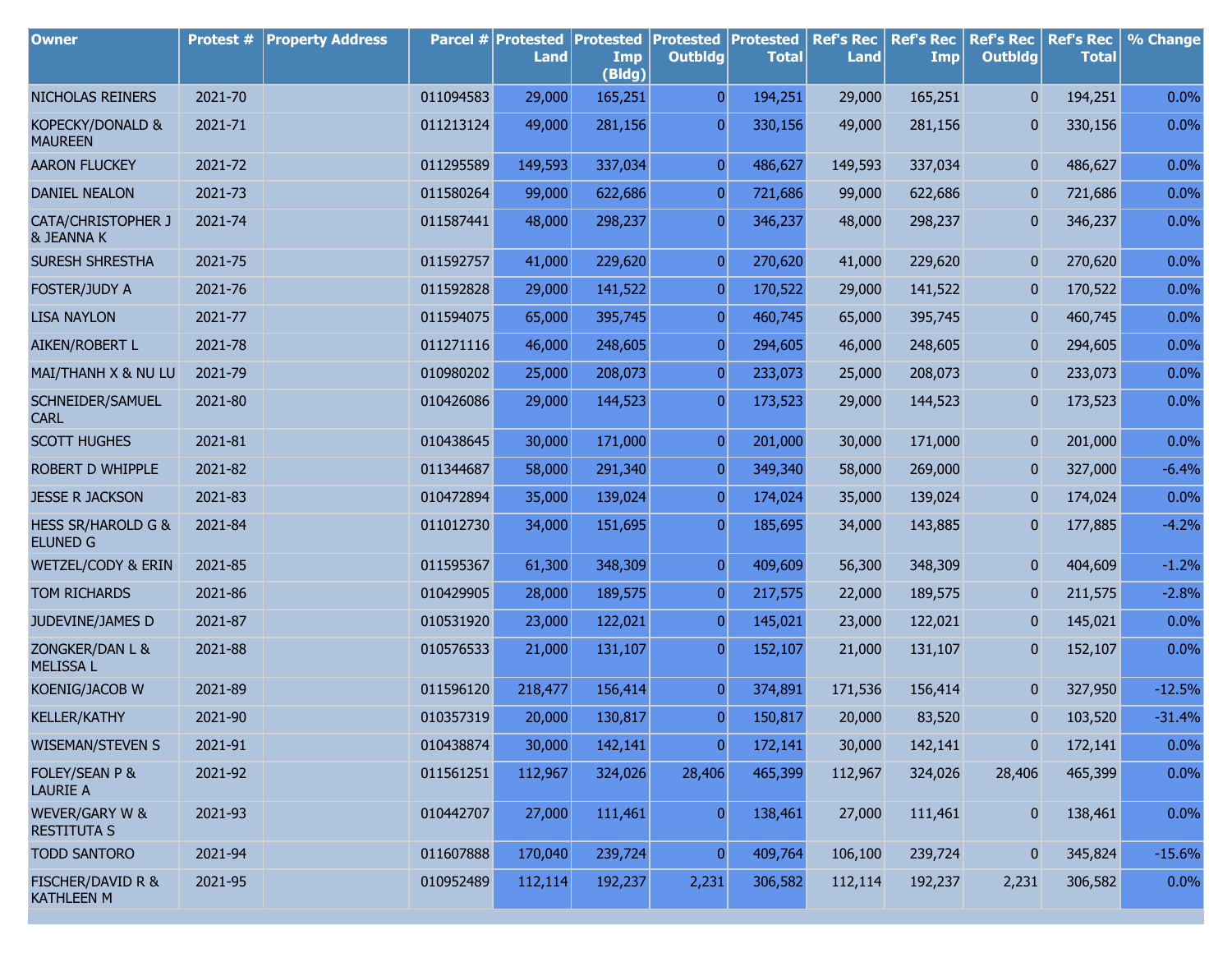| <b>Owner</b>                                                                     | <b>Protest #</b> | <b>Property Address</b> |           | Parcel # Protested<br><b>Land</b> | <b>Protested</b><br>Imp<br>(Bldg) | <b>Protested</b><br><b>Outbldg</b> | <b>Protested</b><br><b>Total</b> | <b>Ref's Rec</b><br><b>Land</b> | <b>Ref's Rec</b><br>Imp | <b>Ref's Rec</b><br><b>Outbldg</b> | <b>Ref's Rec</b><br><b>Total</b> | % Change |
|----------------------------------------------------------------------------------|------------------|-------------------------|-----------|-----------------------------------|-----------------------------------|------------------------------------|----------------------------------|---------------------------------|-------------------------|------------------------------------|----------------------------------|----------|
| <b>JOSHUA ERIXON</b>                                                             | 2021-96          |                         | 011583308 | 42,000                            | 181,145                           | $\overline{0}$                     | 223,145                          | 42,000                          | 181,145                 | $\mathbf{0}$                       | 223,145                          | 0.0%     |
| NEHER SR/KENNETH J                                                               | 2021-97          |                         | 011305770 | 231,893                           | 268,169                           | 170,439                            | 670,501                          | 175,563                         | 268,169                 | 170,439                            | 614,171                          | $-8.4%$  |
| KHALILI/MICHAEL &<br><b>SARAHY</b>                                               | 2021-98          |                         | 011603106 | 170,000                           | 534,398                           | $\overline{0}$                     | 704,398                          | 170,000                         | 534,398                 | 0                                  | 704,398                          | 0.0%     |
| <b>GRUBER/KENNETH &amp;</b><br><b>JERI</b>                                       | 2021-99          |                         | 011591334 | 98,002                            | $\overline{0}$                    | $\overline{0}$                     | 98,002                           | 98,002                          | 0                       | 0                                  | 98,002                           | 0.0%     |
| <b>KERBY JR/GEORGE</b>                                                           | 2021-100         |                         | 010950702 | 30,000                            | 167,375                           | $\overline{0}$                     | 197,375                          | 30,000                          | 151,056                 | 0                                  | 181,056                          | $-8.3%$  |
| <b>BOLLING/DENISE M &amp;</b><br><b>DWAYNE R TRUSTEES</b><br><b>LIVING TRUST</b> | 2021-101         |                         | 011254629 | 181,949                           | 160,727                           | $\overline{0}$                     | 342,676                          | 135,009                         | 160,727                 | 0                                  | 295,736                          | $-13.7%$ |
| <b>RON HOEFT</b>                                                                 | 2021-102         |                         | 011581958 | 40,000                            | 200,256                           | $\overline{0}$                     | 240,256                          | 40,000                          | 200,256                 | 0                                  | 240,256                          | 0.0%     |
| DAVIDSON/DEAN E &<br><b>JULIE K VERRY CO</b><br><b>TRUSTEES</b>                  | 2021-103         |                         | 010364633 | 58,513                            | 27,445                            | $\overline{0}$                     | 85,958                           | 58,513                          | 26,625                  | 0                                  | 85,138                           | $-1.0%$  |
| <b>NIKKI METZGER</b>                                                             | 2021-104         |                         | 011580306 | 33,000                            | 190,075                           | $\overline{0}$                     | 223,075                          | 33,000                          | 190,075                 | 0                                  | 223,075                          | 0.0%     |
| <b>WASSER/STEVEN K</b>                                                           | 2021-105         |                         | 010356738 | 20,000                            | 125,945                           | $\overline{0}$                     | 145,945                          | 20,000                          | 125,945                 | 0                                  | 145,945                          | 0.0%     |
| WZOREK/JOHN E                                                                    | 2021-106         |                         | 010374574 | 15,000                            | 110,632                           | $\overline{0}$                     | 125,632                          | 15,000                          | 110,632                 | 0                                  | 125,632                          | 0.0%     |
| <b>HABRON/NANCY A &amp;</b><br><b>TIMOTHY R</b>                                  | 2021-107         |                         | 010431934 | 214,580                           | 242,186                           | 159                                | 456,925                          | 158,250                         | 242,186                 | 159                                | 400,595                          | $-12.3%$ |
| MATTHIESSEN/LOIS M                                                               | 2021-108         |                         | 011099151 | 37,000                            | 195,094                           | $\overline{0}$                     | 232,094                          | 37,000                          | 195,094                 | 0                                  | 232,094                          | 0.0%     |
| <b>MIKE ARNOLD</b>                                                               | 2021-109         |                         | 011559865 | 47,000                            | 298,443                           | $\overline{0}$                     | 345,443                          | 47,000                          | 298,443                 | 0                                  | 345,443                          | $0.0\%$  |
| <b>ROBERTSON COURT</b><br>LLC ATTN RACHELE<br><b>HUETT</b>                       | 2021-110         |                         | 011572923 | 841,580                           | 6,907,420                         | 0                                  | 7,749,000                        | 841,580                         | 6,472,794               | 01                                 | 7,314,374                        | $-5.6%$  |
| <b>JASON BARCEL</b>                                                              | 2021-111         |                         | 011580044 | 55,000                            | 240,596                           | $\overline{0}$                     | 295,596                          | 55,000                          | 240,596                 | 0                                  | 295,596                          | 0.0%     |
| <b>VIVEK KAMBHAMPATI</b>                                                         | 2021-112         |                         | 011585393 | 43,000                            | 218,511                           | $\overline{0}$                     | 261,511                          | 43,000                          | 218,511                 | 0                                  | 261,511                          | 0.0%     |
| <b>MITCHELL BURCH</b>                                                            | 2021-113         |                         | 010418997 | 27,000                            | 148,595                           | $\overline{0}$                     | 175,595                          | 27,000                          | 148,595                 | $\overline{0}$                     | 175,595                          | 0.0%     |
| MYERS/BRYAN D &<br>DIANE M                                                       | 2021-114         |                         | 011073195 | 32,000                            | 111,399                           | $\Omega$                           | 143,399                          | 32,000                          | 111,399                 | $\Omega$                           | 143,399                          | 0.0%     |
| MYERS/BRYAN D &<br><b>DIANE M</b>                                                | 2021-115         |                         | 011136677 | 32,000                            | 108,536                           | $\overline{0}$                     | 140,536                          | 32,000                          | 108,536                 | $\overline{0}$                     | 140,536                          | 0.0%     |
| <b>DENNY/MELANIE J</b>                                                           | 2021-116         |                         | 010358897 | 65,474                            | $\overline{0}$                    | $\overline{0}$                     | 65,474                           | 7,309                           | $\pmb{0}$               | $\mathbf{0}$                       | 7,309                            | $-88.8%$ |
| ROACH/RICHARD D &<br><b>JULIE M</b>                                              | 2021-117         |                         | 011216239 | 109,389                           | 41,991                            | $\overline{0}$                     | 151,380                          | 94,029                          | 33,471                  | 0                                  | 127,500                          | $-15.8%$ |
| TIMM/MELVIN H<br><b>FAMILY LIMITED</b><br><b>PARTNERSHIP</b>                     | 2021-118         |                         | 010381171 | 380,884                           | 53,591                            | 4,759                              | 439,234                          | 333,943                         | 53,591                  | 4,759                              | 392,293                          | $-10.7%$ |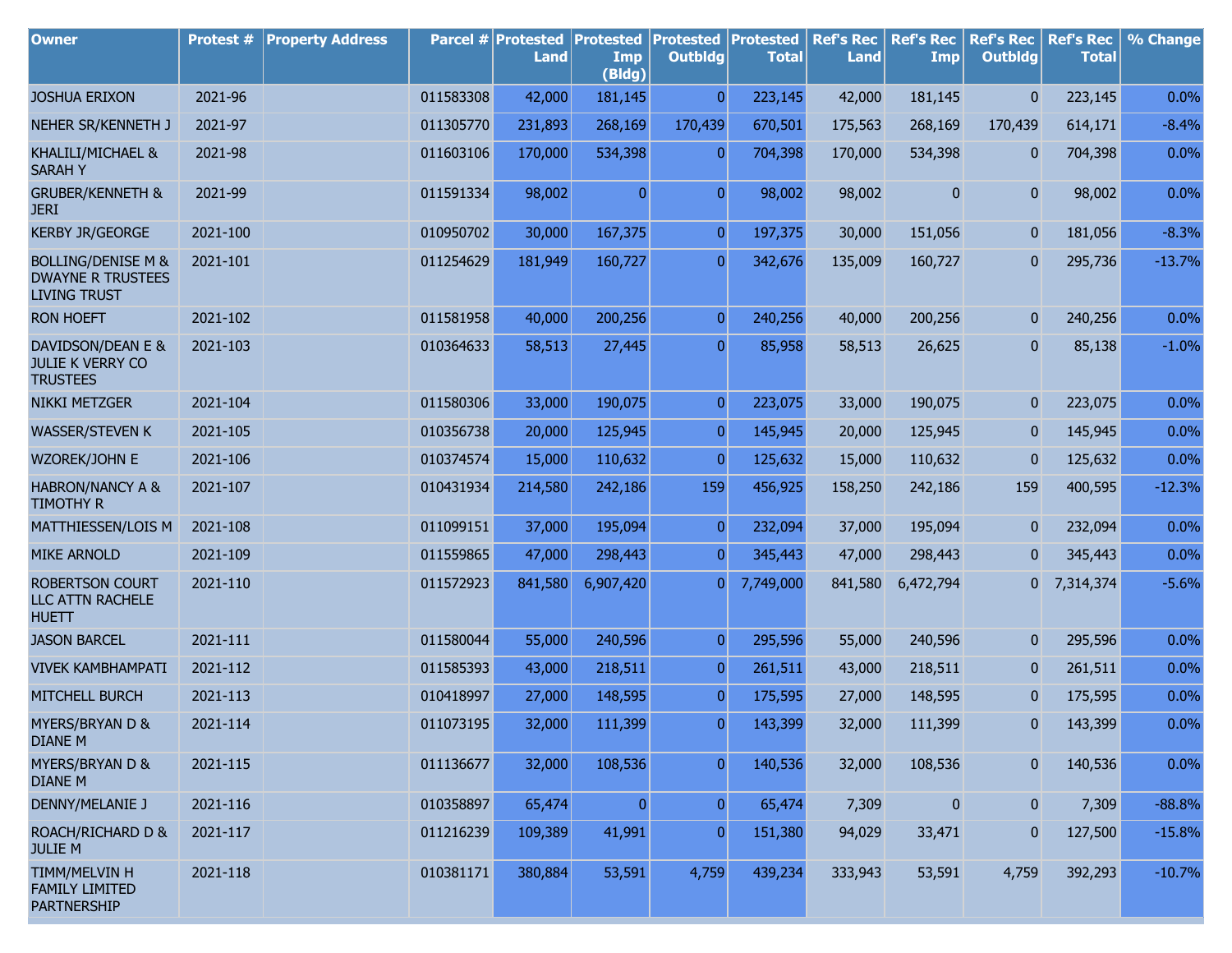| <b>Owner</b>                                                        | Protest # | <b>Property Address</b> |           | Parcel # Protested<br><b>Land</b> | <b>Protested</b><br>Imp<br>(Bldg) | <b>Protested Protested</b><br><b>Outbldg</b> | <b>Total</b> | <b>Ref's Rec</b><br><b>Land</b> | <b>Ref's Rec</b><br>Imp | <b>Ref's Rec</b><br><b>Outbldg</b> | <b>Ref's Rec</b><br><b>Total</b> | % Change |
|---------------------------------------------------------------------|-----------|-------------------------|-----------|-----------------------------------|-----------------------------------|----------------------------------------------|--------------|---------------------------------|-------------------------|------------------------------------|----------------------------------|----------|
| L & L TIMM FARMS<br><b>INC</b>                                      | 2021-119  |                         | 010431985 | 152,465                           | 151,321                           | 65,988                                       | 369,774      | 105,524                         | 151,321                 | 65,988                             | 322,833                          | $-12.7%$ |
| TIMM/LARRY M & DON<br><b>L HANSEN LIMITED</b><br><b>PARTNERSHI</b>  | 2021-120  |                         | 010391975 | 855,418                           | 59,471                            | 139,962                                      | 1,054,851    | 813,173                         | 59,471                  | 139,962                            | 1,012,606                        | $-4.0%$  |
| <b>HAYES REAL ESTATE</b><br><b>LLC ATTN MARK</b><br><b>TIBBELTS</b> | 2021-121  |                         | 011599047 | 662,835                           | 2,452,105                         | $\overline{0}$                               | 3,114,940    |                                 | 662,835 2,166,361       |                                    | 0 2,829,196                      | $-9.2%$  |
| FRANCIS/MITCHELL J<br>& CATHY L                                     | 2021-122  |                         | 010959645 | 28,000                            | 125,256                           | $\overline{0}$                               | 153,256      | 28,000                          | 125,256                 | $\overline{0}$                     | 153,256                          | 0.0%     |
| RATH/DAMON                                                          | 2021-123  |                         | 010417788 | 27,000                            | 138,820                           | $\overline{0}$                               | 165,820      | 27,000                          | 138,820                 | $\mathbf{0}$                       | 165,820                          | 0.0%     |
| <b>GORTON/RICHARD &amp;</b><br><b>KATHERNE</b>                      | 2021-124  |                         | 011108746 | 140,793                           | 273,321                           | $\overline{0}$                               | 414,114      | 128,293                         | 273,321                 | $\mathbf{0}$                       | 401,614                          | $-3.0%$  |
| NEUBAUER/LISA M &<br><b>STEPHEN D</b>                               | 2021-125  |                         | 011108665 | 138,085                           | 339,099                           | $\overline{0}$                               | 477,184      | 122,725                         | 339,099                 | $\overline{0}$                     | 461,824                          | $-3.2%$  |
| FEALA/JAY F & SHERI                                                 | 2021-126  |                         | 011108673 | 135,378                           | 247,163                           | $\overline{0}$                               | 382,541      | 120,018                         | 247,163                 | $\overline{0}$                     | 367,181                          | $-4.0%$  |
| <b>FANDRICH/TODD &amp;</b><br><b>TAMERA</b>                         | 2021-127  |                         | 011108738 | 138,356                           | 313,761                           | $\overline{0}$                               | 452,117      | 122,996                         | 313,761                 | $\overline{0}$                     | 436,757                          | $-3.4%$  |
| BRUNING/MITCHAEL K<br>& LINDA K                                     | 2021-128  |                         | 011108711 | 140,522                           | 236,049                           | $\overline{0}$                               | 376,571      | 125,162                         | 236,049                 | $\boldsymbol{0}$                   | 361,211                          | $-4.1%$  |
| <b>MASTER MECHANICAL</b><br>SERVICE INC                             | 2021-129  |                         | 011335904 | 22,481                            | 123,881                           | $\overline{0}$                               | 146,362      | 22,481                          | 123,881                 | $\overline{0}$                     | 146,362                          | 0.0%     |
| LEE/RICHARD &<br><b>LYNNE</b>                                       | 2021-130  |                         | 011586266 | 41,000                            | 164,261                           | $\overline{0}$                               | 205,261      | 41,000                          | 164,261                 | $\overline{0}$                     | 205,261                          | 0.0%     |
| FREDERICK/CAROLINE<br><b>J TRUSTEE LIVING</b><br><b>TRUST</b>       | 2021-131  |                         | 010325492 | 38,000                            | 268,609                           | $\overline{0}$                               | 306,609      | 38,000                          | 268,609                 | $\overline{0}$                     | 306,609                          | 0.0%     |
| <b>STEFFES/PAUL &amp;</b><br><b>RONETTE</b>                         | 2021-132  |                         | 010346767 | 20,000                            | 95,016                            | $\overline{0}$                               | 115,016      | 20,000                          | 30,000                  | $\overline{0}$                     | 50,000                           | $-56.5%$ |
| <b>BOB DICKINSON</b>                                                | 2021-133  |                         | 010468609 | 993,906                           | 224,046                           | 161,416                                      | 1,379,368    | 934,575                         | 224,046                 | 112,879                            | 1,271,500                        | $-7.8%$  |
| <b>SUMMIT</b><br>APARTMENTS, LTD                                    | 2021-134  |                         | 010567437 | 592,504                           | 6,421,496                         | $\Omega$                                     | 7,014,000    |                                 | 592,504 6,162,496       |                                    | $0$ 6,755,000                    | $-3.7%$  |
| <b>HAFFKE/CHAD</b>                                                  | 2021-135  |                         | 010589287 | 30,000                            | 167,666                           | $\overline{0}$                               | 197,666      | 30,000                          | 167,666                 | $\overline{0}$                     | 197,666                          | 0.0%     |
| <b>SUMMIT</b><br>APARTMENTS, LTD                                    | 2021-136  |                         | 011119926 | 578,476                           | 6,524,524                         | 0                                            | 7,103,000    | 578,476                         | 6,262,524               |                                    | $0\quad 6,841,000$               | $-3.7%$  |
| <b>SUMMIT WEST</b><br>APARTMENTS LLC                                | 2021-137  |                         | 011304081 | 466,962                           | 4,775,038                         | $\overline{0}$                               | 5,242,000    |                                 | 466,962 4,582,038       |                                    | $0$ 5,049,000                    | $-3.7%$  |
| <b>STEFFES/PAUL &amp;</b><br><b>RONETTE</b>                         | 2021-138  |                         | 011230991 | 30,000                            | 202,976                           | $\boldsymbol{0}$                             | 232,976      | 30,000                          | 202,976                 | $\overline{0}$                     | 232,976                          | 0.0%     |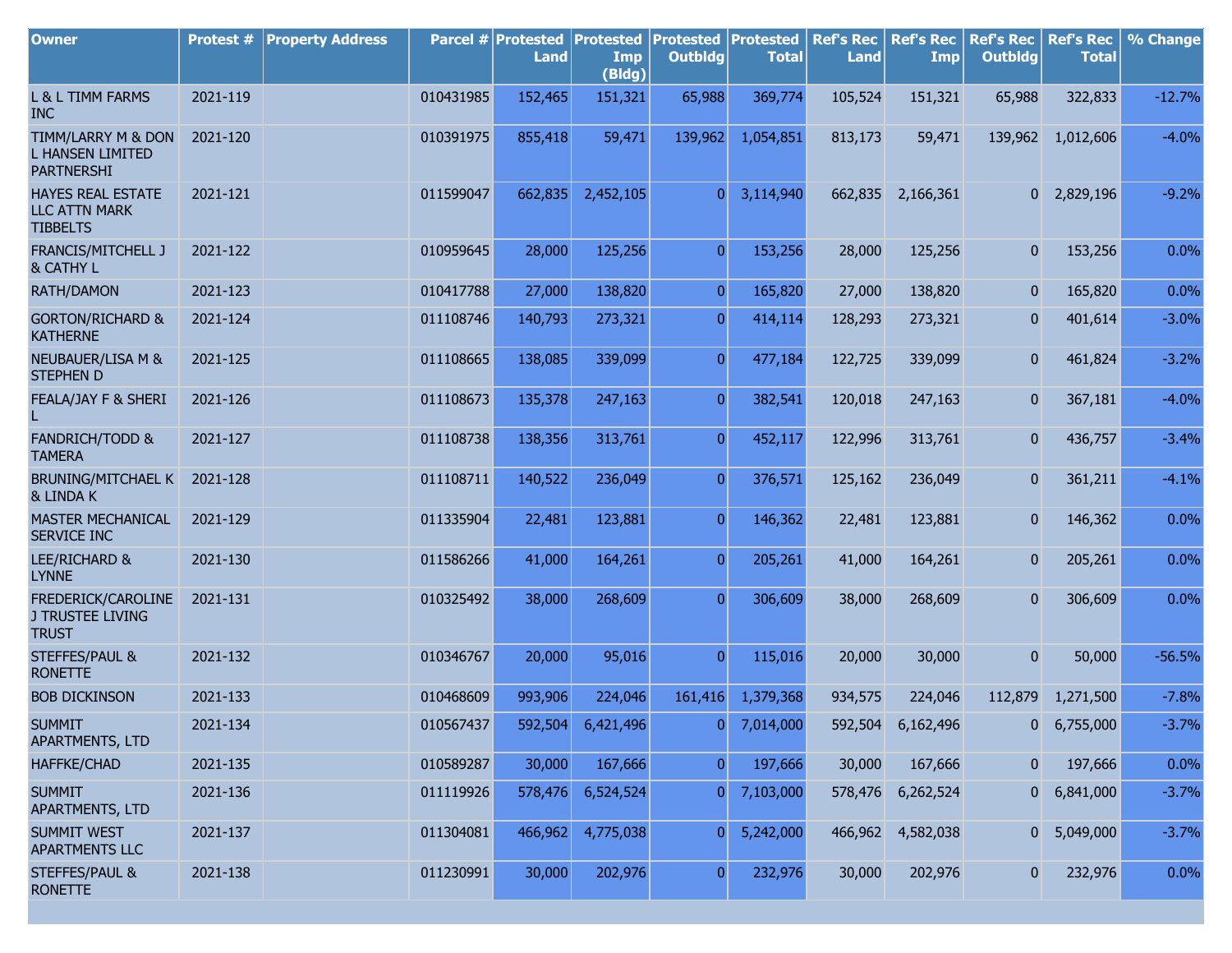| <b>Owner</b>                                            | Protest # | <b>Property Address</b> |           | Parcel # Protested<br><b>Land</b> | <b>Protested</b><br>Imp<br>(Bldg) | <b>Protested Protested</b><br><b>Outbldg</b> | <b>Total</b> | <b>Ref's Rec</b><br><b>Land</b> | <b>Ref's Rec</b><br><b>Imp</b> | <b>Ref's Rec</b><br><b>Outbldg</b> | <b>Ref's Rec</b><br><b>Total</b> | % Change |
|---------------------------------------------------------|-----------|-------------------------|-----------|-----------------------------------|-----------------------------------|----------------------------------------------|--------------|---------------------------------|--------------------------------|------------------------------------|----------------------------------|----------|
| MIGNON/PAUL K &<br><b>FRANCES M</b><br><b>CERVANTES</b> | 2021-139  |                         | 011574524 | 38,000                            | 240,879                           | $\overline{0}$                               | 278,879      | 38,000                          | 240,879                        | $\overline{0}$                     | 278,879                          | 0.0%     |
| <b>HUANG/CHENYU &amp;</b><br><b>CIYING YANG</b>         | 2021-140  |                         | 011586999 | 55,500                            | 370,194                           | $\overline{0}$                               | 425,694      | 55,500                          | 370,194                        | $\overline{0}$                     | 425,694                          | 0.0%     |
| PAIR A DICE<br>PROPERTIES III LLC<br>C/O CLARK ANDERSON | 2021-141  |                         | 011590974 | 548,730                           | 4,180,943                         | 0                                            | 4,729,673    | 548,730                         | 3,646,270                      | 0                                  | 4,195,000                        | $-11.3%$ |
| <b>BELLEVUE HOTEL</b><br><b>ASSOCIATES LLC</b>          | 2021-142  |                         | 011595924 | 616,830                           | 5,401,141                         | 0                                            | 6,017,971    | 616,830                         | 5,259,960                      |                                    | 0 5,876,790                      | $-2.3%$  |
| STENGER/MICHAEL W<br>& STACY L                          | 2021-143  |                         | 011599592 | 74,250                            | 739,913                           | $\overline{0}$                               | 814,163      | 74,250                          | 739,913                        | 0                                  | 814,163                          | 0.0%     |
| POWERS/WILLIAM E &<br><b>ANDREA M</b>                   | 2021-144  |                         | 011602063 | 72,500                            | 326,351                           | $\overline{0}$                               | 398,851      | 72,500                          | 326,351                        | $\overline{0}$                     | 398,851                          | 0.0%     |
| <b>CHAD TROESTER</b>                                    | 2021-145  |                         | 011576396 | 33,000                            | 248,373                           | $\overline{0}$                               | 281,373      | 33,000                          | 248,373                        | $\overline{0}$                     | 281,373                          | 0.0%     |
| STADJUHAR/JAMES L<br>& TANA M                           | 2021-146  |                         | 010567879 | 94,542                            | 455,955                           | $\overline{0}$                               | 550,497      | 94,542                          | 402,944                        | $\overline{0}$                     | 497,486                          | $-9.6%$  |
| <b>WELTE/TIFFANIE A</b>                                 | 2021-147  |                         | 011576027 | 45,000                            | 195,260                           | $\overline{0}$                               | 240,260      | 45,000                          | 186,189                        | $\mathbf{0}$                       | 231,189                          | $-3.8%$  |
| <b>TROUT/JOHN M</b>                                     | 2021-148  |                         | 010946128 | 25,000                            | 127,462                           | $\overline{0}$                               | 152,462      | 25,000                          | 127,462                        | $\mathbf{0}$                       | 152,462                          | 0.0%     |
| KINSELLA/TIMOTHY R                                      | 2021-149  |                         | 010577521 | 25,000                            | 104,957                           | $\overline{0}$                               | 129,957      | 25,000                          | 104,957                        | $\mathbf{0}$                       | 129,957                          | 0.0%     |
| VOLPERT/JOSEPH M &<br><b>MARJORIE M</b>                 | 2021-150  |                         | 011579495 | 160,970                           | 278,521                           | $\overline{0}$                               | 439,491      | 160,970                         | 278,521                        | $\mathbf{0}$                       | 439,491                          | 0.0%     |
| KELLY/MICHAEL T &<br>PATRICIA A                         | 2021-151  |                         | 011108622 | 153,246                           | 256,764                           | $\overline{0}$                               | 410,010      | 137,886                         | 256,764                        | $\overline{0}$                     | 394,650                          | $-3.7%$  |
| <b>BRUHN/T MARK &amp;</b><br><b>JEANNINE F</b>          | 2021-152  |                         | 010436766 | 120,000                           | 287,119                           | $\overline{0}$                               | 407,119      | 120,000                         | 287,119                        | $\overline{0}$                     | 407,119                          | 0.0%     |
| STEPANEK/MARTIN                                         | 2021-153  |                         | 011595086 | 7,893                             | $\overline{0}$                    | $\overline{0}$                               | 7,893        | 1,000                           | 0                              | $\overline{0}$                     | 1,000                            | $-87.3%$ |
| <b>TIMOTHY CRAIG</b><br><b>WURTELE JR</b>               | 2021-154  |                         | 010320911 | 26,000                            | 125,152                           | $\overline{0}$                               | 151,152      | 26,000                          | 125,152                        | $\overline{0}$                     | 151,152                          | 0.0%     |
| <b>LIZABETH POST</b>                                    | 2021-155  |                         | 010346953 | 43,785                            | 148,932                           | $\overline{0}$                               | 192,717      | 43,785                          | 148,932                        | $\mathbf{0}$                       | 192,717                          | 0.0%     |
| <b>ALEX DRIESEN</b>                                     | 2021-156  |                         | 010347526 | 20,000                            | 84,669                            | $\boldsymbol{0}$                             | 104,669      | 20,000                          | 84,669                         | $\boldsymbol{0}$                   | 104,669                          | 0.0%     |
| <b>JUSTINE WALL</b>                                     | 2021-157  |                         | 011582817 | 22,000                            | $\overline{0}$                    | $\overline{0}$                               | 22,000       | 22,000                          | 0                              | $\pmb{0}$                          | 22,000                           | 0.0%     |
| <b>BATMAN/BRENT &amp; JILL</b>                          | 2021-158  |                         | 011594276 | 51,300                            | 306,486                           | $\overline{0}$                               | 357,786      | 51,300                          | 306,486                        | $\boldsymbol{0}$                   | 357,786                          | 0.0%     |
| PATRICK J NOONAN                                        | 2021-159  |                         | 010569561 | 24,000                            | 239,088                           | $\overline{0}$                               | 263,088      | 24,000                          | 239,088                        | $\boldsymbol{0}$                   | 263,088                          | 0.0%     |
| <b>BARNA/NEIL R &amp;</b><br><b>JAMES R BARNA</b>       | 2021-160  |                         | 011045698 | 18,000                            | $\overline{0}$                    | $\overline{0}$                               | 18,000       | 12,000                          | $\pmb{0}$                      | $\boldsymbol{0}$                   | 12,000                           | $-33.3%$ |
| <b>WENDY CALLAN</b>                                     | 2021-161  |                         | 011066008 | 133,527                           | 152,803                           | $\boldsymbol{0}$                             | 286,330      | 107,502                         | 140,054                        | $\overline{0}$                     | 247,556                          | $-13.5%$ |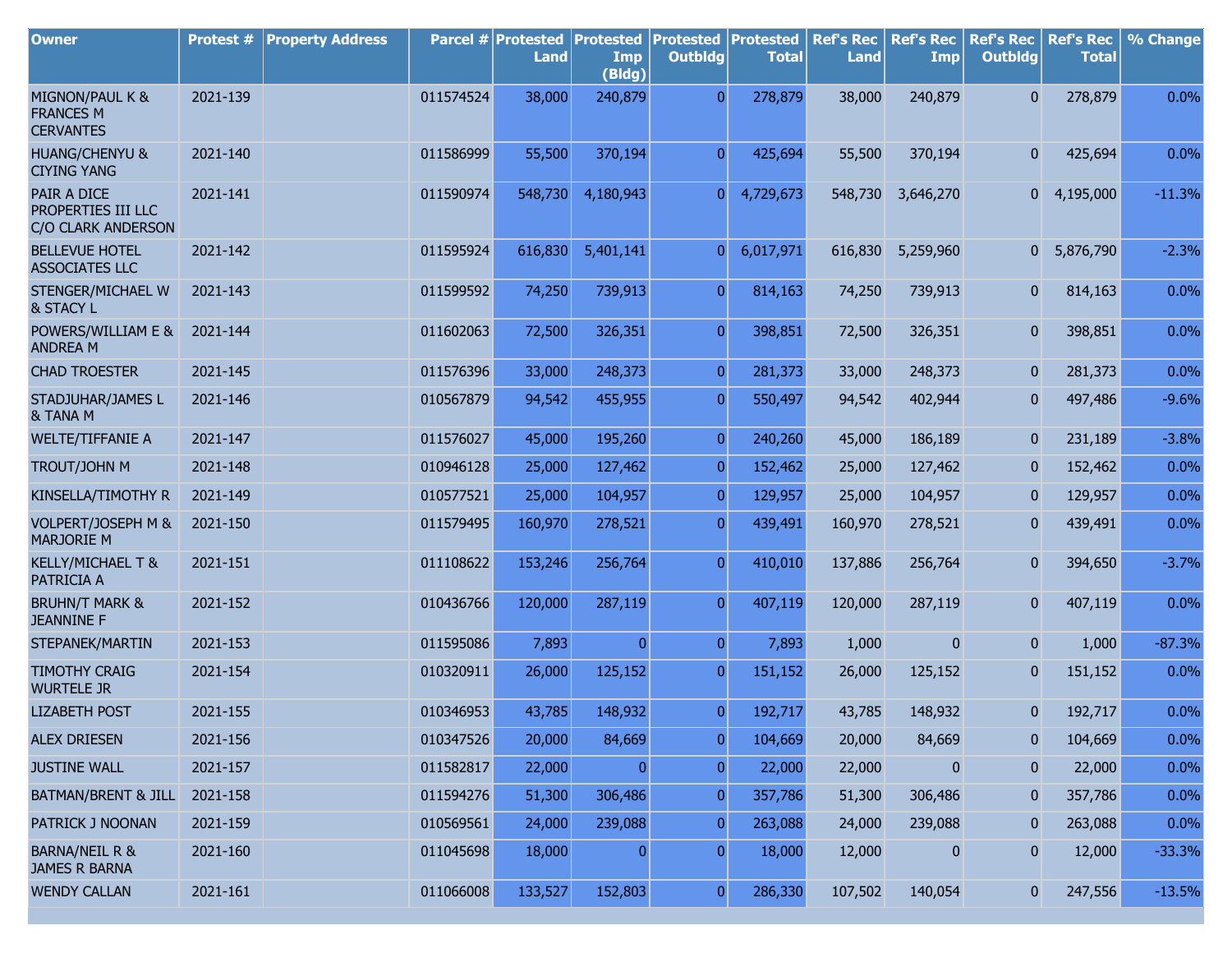| <b>Owner</b>                                    | Protest # | <b>Property Address</b> |           | Parcel # Protested<br>Land | <b>Protested</b><br>Imp<br>(Bldg) | <b>Protested Protested</b><br><b>Outbldg</b> | <b>Total</b> | <b>Ref's Rec</b><br><b>Land</b> | <b>Ref's Rec</b><br><b>Imp</b> | <b>Ref's Rec</b><br><b>Outbldg</b> | <b>Ref's Rec</b><br><b>Total</b> | % Change |
|-------------------------------------------------|-----------|-------------------------|-----------|----------------------------|-----------------------------------|----------------------------------------------|--------------|---------------------------------|--------------------------------|------------------------------------|----------------------------------|----------|
| <b>JULIE JUREK</b>                              | 2021-162  |                         | 011275979 | 24,589                     | $\overline{0}$                    | $\overline{0}$                               | 24,589       | 11,000                          | $\mathbf{0}$                   | $\overline{0}$                     | 11,000                           | $-55.3%$ |
| <b>CHERYL WHITE</b>                             | 2021-163  |                         | 011573943 | 36,000                     | 195,802                           | $\overline{0}$                               | 231,802      | 36,000                          | 195,802                        | $\mathbf{0}$                       | 231,802                          | 0.0%     |
| LA VISTA SENIOR<br><b>HOUSING LLC</b>           | 2021-164  |                         | 011593057 | 1,301,462                  | 6,503,538                         | 01                                           | 7,805,000    | 1,301,462                       | 6,503,538                      | 0                                  | 7,805,000                        | 0.0%     |
| <b>CONNIE J JONES</b>                           | 2021-165  |                         | 011593099 | 10,080                     | $\overline{0}$                    | $\overline{0}$                               | 10,080       | 10,080                          | $\overline{0}$                 | $\overline{0}$                     | 10,080                           | 0.0%     |
| <b>WALTER/LYNNE C</b>                           | 2021-166  |                         | 010428607 | 25,000                     | 110,448                           | $\overline{0}$                               | 135,448      | 25,000                          | 100,000                        | $\boldsymbol{0}$                   | 125,000                          | $-7.7%$  |
| <b>GRAY/RYAN &amp; KELLY</b>                    | 2021-167  |                         | 011327073 | 39,000                     | 189,389                           | $\overline{0}$                               | 228,389      | 39,000                          | 189,389                        | $\overline{0}$                     | 228,389                          | 0.0%     |
| <b>FULLER/DONALD L &amp;</b><br><b>JANICE L</b> | 2021-168  |                         | 011579924 | 65,000                     | 353,388                           | $\overline{0}$                               | 418,388      | 65,000                          | 345,000                        | $\boldsymbol{0}$                   | 410,000                          | $-2.0%$  |
| PETERSEN/ERIK S                                 | 2021-169  |                         | 011316233 | 110,559                    | 328,106                           | $\overline{0}$                               | 438,665      | 110,559                         | 328,106                        | $\overline{0}$                     | 438,665                          | 0.0%     |
| <b>WESTERN REI LLC</b>                          | 2021-170  |                         | 010956689 | 27,000                     | 156,247                           | $\overline{0}$                               | 183,247      | 27,000                          | 156,247                        | $\boldsymbol{0}$                   | 183,247                          | 0.0%     |
| MEFFORD/JOHN P &<br>SHERRIL K TRUSTEES          | 2021-171  |                         | 011592342 | 24,000                     | 330,990                           | $\overline{0}$                               | 354,990      | 24,000                          | 330,990                        | $\overline{0}$                     | 354,990                          | 0.0%     |
| <b>WRIGHT/JOHN PAUL</b>                         | 2021-172  |                         | 011166525 | 38,000                     | 198,414                           | $\boldsymbol{0}$                             | 236,414      | 38,000                          | 198,414                        | $\mathbf{0}$                       | 236,414                          | 0.0%     |
| MCCARTY/DIANA J                                 | 2021-173  |                         | 010325581 | 40,500                     | 72,535                            | $\overline{0}$                               | 113,035      | 27,000                          | 74,666                         | $\mathbf{0}$                       | 101,666                          | $-10.1%$ |
| <b>JRH INC</b>                                  | 2021-174  |                         | 011169699 | 49,500                     | 415,540                           | $\overline{0}$                               | 465,040      | 49,500                          | 365,942                        | $\mathbf{0}$                       | 415,442                          | $-10.7%$ |
| <b>JRH INC</b>                                  | 2021-175  |                         | 011169702 | 45,000                     | 342,577                           | $\overline{0}$                               | 387,577      | 45,000                          | 299,816                        | $\mathbf{0}$                       | 344,816                          | $-11.0%$ |
| CHANDLER JR/LF<br><b>FAMILY TRUST</b>           | 2021-176  |                         | 010957987 | 116,000                    | 202,934                           | $\overline{0}$                               | 318,934      | 116,000                         | 202,934                        | $\mathbf{0}$                       | 318,934                          | 0.0%     |
| CHANDLER JR/LF<br><b>FAMILY TRUST</b>           | 2021-177  |                         | 011580083 | 25,596                     | $\overline{0}$                    | $\overline{0}$                               | 25,596       | 25,596                          | 0                              | $\overline{0}$                     | 25,596                           | 0.0%     |
| CHANDLER JR/LF<br><b>FAMILY TRUST</b>           | 2021-178  |                         | 011580082 | 26,554                     | 16,790                            | $\overline{0}$                               | 43,344       | 26,554                          | 16,790                         | $\overline{0}$                     | 43,344                           | 0.0%     |
| <b>OVERTON/RANAE D</b>                          | 2021-179  |                         | 010543392 | 20,000                     | 126,967                           | $\overline{0}$                               | 146,967      | 20,000                          | 126,967                        | $\mathbf{0}$                       | 146,967                          | 0.0%     |
| YOACHIM/PAULA S &<br><b>JEFFERY A</b>           | 2021-180  |                         | 010602062 | 32,000                     | 267,580                           | $\overline{0}$                               | 299,580      | 32,000                          | 267,580                        | $\mathbf{0}$                       | 299,580                          | 0.0%     |
| <b>RANAE OVERTON</b>                            | 2021-181  |                         | 010961593 | 38,000                     | 149,220                           | $\overline{0}$                               | 187,220      | 38,000                          | 149,220                        | $\overline{0}$                     | 187,220                          | 0.0%     |
| DRAPAL/EDMUND J                                 | 2021-182  |                         | 010334297 | 38,000                     | 184,451                           | $\boldsymbol{0}$                             | 222,451      | 35,000                          | 171,495                        | $\pmb{0}$                          | 206,495                          | $-7.2%$  |
| NICHOLAS PROSOSKI                               | 2021-183  |                         | 010399739 | 93,687                     | 201,669                           | $\boldsymbol{0}$                             | 295,356      | 93,687                          | 201,669                        | $\pmb{0}$                          | 295,356                          | 0.0%     |
| SLOBODNIK/MATTHE<br>W J                         | 2021-184  |                         | 010361022 | 20,000                     | 134,706                           | $\overline{0}$                               | 154,706      | 20,000                          | 134,706                        | $\boldsymbol{0}$                   | 154,706                          | 0.0%     |
| EHRMAN/LYNN J &<br><b>REBECCA S</b>             | 2021-185  |                         | 010393560 | 174,500                    | 345,850                           | $\overline{0}$                               | 520,350      | 174,500                         | 325,850                        | $\boldsymbol{0}$                   | 500,350                          | $-3.8%$  |
| MARR/ERIN L &<br>DANIEL J                       | 2021-186  |                         | 010447423 | 18,000                     | 211,275                           | $\overline{0}$                               | 229,275      | 18,000                          | 172,000                        | $\overline{0}$                     | 190,000                          | $-17.1%$ |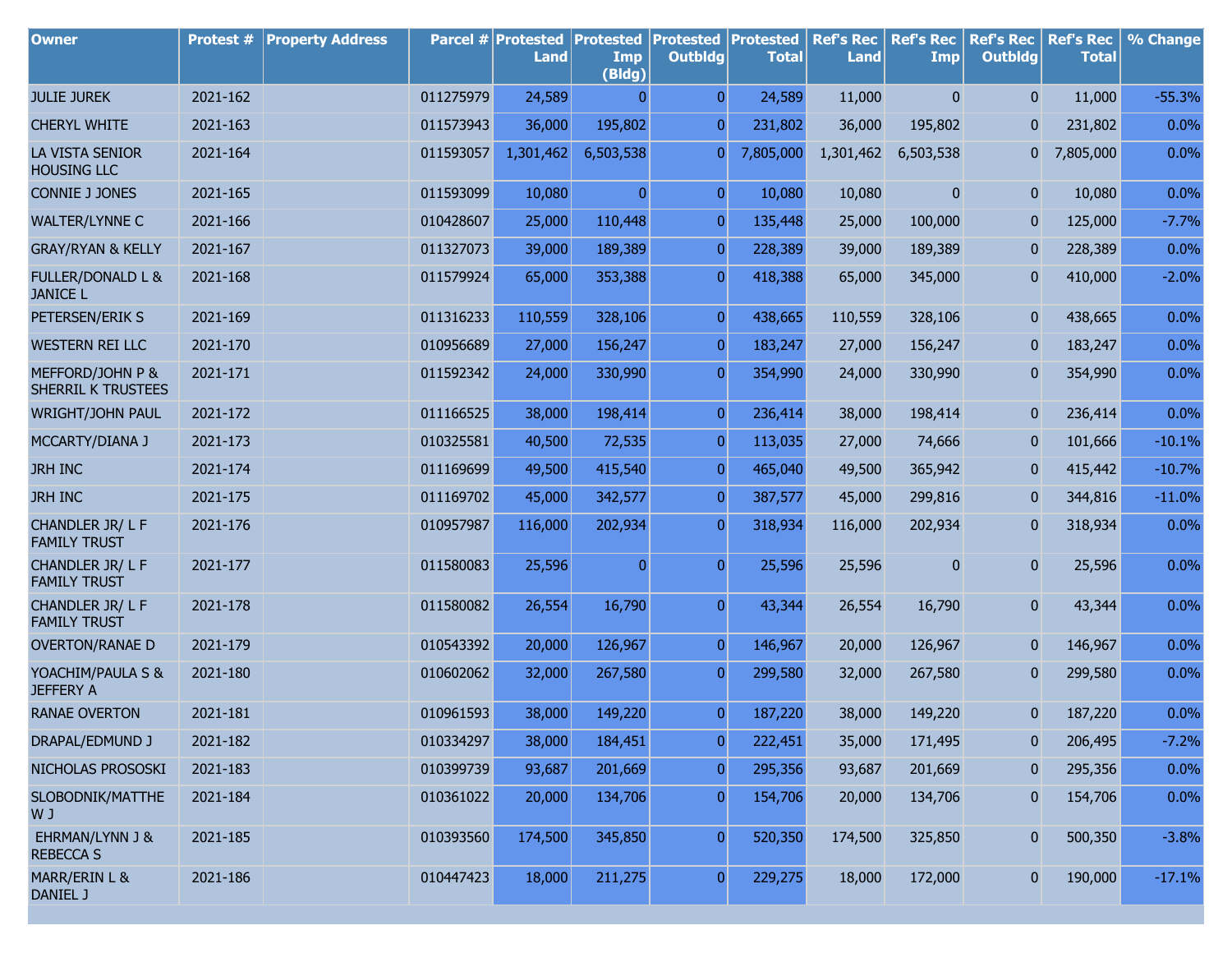| <b>Owner</b>                                        | <b>Protest #</b> | <b>Property Address</b> |           | Parcel # Protested<br><b>Land</b> | <b>Protested</b><br>Imp<br>(Bldg) | <b>Protested Protested</b><br><b>Outbldg</b> | <b>Total</b> | <b>Ref's Rec</b><br><b>Land</b> | <b>Ref's Rec</b><br>Imp | <b>Ref's Rec</b><br><b>Outbldg</b> | <b>Ref's Rec</b><br><b>Total</b> | % Change |
|-----------------------------------------------------|------------------|-------------------------|-----------|-----------------------------------|-----------------------------------|----------------------------------------------|--------------|---------------------------------|-------------------------|------------------------------------|----------------------------------|----------|
| KOEHLER/LOGAN T &<br><b>MOLLY A</b>                 | 2021-187         |                         | 011580123 | 52,000                            | 385,866                           | $\overline{0}$                               | 437,866      | 52,000                          | 385,866                 | $\mathbf{0}$                       | 437,866                          | 0.0%     |
| <b>CURTIS HARMON</b>                                | 2021-188         |                         | 011602639 | 50,000                            | 277,543                           | $\pmb{0}$                                    | 327,543      | 50,000                          | 277,543                 | 0                                  | 327,543                          | 0.0%     |
| <b>BURR/RANDAL E &amp;</b><br><b>TERRILL L</b>      | 2021-189         |                         | 011602758 | 54,000                            | 267,421                           | $\overline{0}$                               | 321,421      | 54,000                          | 251,000                 | 0                                  | 305,000                          | $-5.1%$  |
| HAROLD E & DIANA L<br><b>LEE</b>                    | 2021-190         |                         | 010345051 | 45,000                            | 345,992                           | $\overline{0}$                               | 390,992      | 45,000                          | 345,992                 | 0                                  | 390,992                          | 0.0%     |
| <b>KIM HUNT</b>                                     | 2021-191         |                         | 011595961 | 54,000                            | 171,867                           | $\overline{0}$                               | 225,867      | 54,000                          | 171,867                 | $\mathbf{0}$                       | 225,867                          | 0.0%     |
| RHOADES/TIMOTHY E<br>& FRANCES J                    | 2021-192         |                         | 011167114 | 33,000                            | 159,461                           | $\mathbf{0}$                                 | 192,461      | 33,000                          | 159,461                 | 0                                  | 192,461                          | 0.0%     |
| THOMSEN/KENNETH H<br>& EDNA I                       | 2021-193         |                         | 011571994 | 30,000                            | 165,182                           | $\pmb{0}$                                    | 195,182      | 30,000                          | 165,182                 | 0                                  | 195,182                          | 0.0%     |
| <b>OLOFF/TRENT &amp; LISA</b>                       | 2021-194         |                         | 010609555 | 174,375                           | 79,538                            | 29,079                                       | 282,992      | 123,363                         | 79,538                  | 29,079                             | 231,980                          | $-18.0%$ |
| MEDEIROS/E ANNE                                     | 2021-195         |                         | 010614923 | 747,402                           | 132,065                           | $\overline{0}$                               | 879,467      | 140,014                         | 132,065                 | $\bf{0}$                           | 272,079                          | $-69.1%$ |
| <b>BUENO/ALBERT</b>                                 | 2021-196         |                         | 010361537 | 20,000                            | 97,000                            | $\overline{0}$                               | 117,000      | 20,000                          | 97,000                  | $\pmb{0}$                          | 117,000                          | 0.0%     |
| <b>DANIEL BUNDY</b>                                 | 2021-197         |                         | 010369023 | 550,362                           | $\overline{0}$                    | $\overline{0}$                               | 550,362      | 550,362                         | $\bf{0}$                | 0                                  | 550,362                          | 0.0%     |
| MCGINNIS/GERALDINE<br>v                             | 2021-198         |                         | 010377476 | 20,000                            | 176,723                           | $\overline{0}$                               | 196,723      | 20,000                          | 176,723                 | 0                                  | 196,723                          | 0.0%     |
| <b>TRUJILLO/TAVIS A</b>                             | 2021-199         |                         | 010393544 | 83,487                            | 195,511                           | $\overline{0}$                               | 278,998      | 83,487                          | 54,743                  | 0                                  | 138,230                          | $-50.5%$ |
| <b>TWOREK/KURT L</b>                                | 2021-200         |                         | 010593829 | 20,000                            | 112,671                           | $\overline{0}$                               | 132,671      | 20,000                          | 106,926                 | 0                                  | 126,926                          | $-4.3%$  |
| PAXSON/BAILEY J                                     | 2021-201         |                         | 010618376 | 18,000                            | 96,685                            | $\overline{0}$                               | 114,685      | 18,000                          | 96,685                  | 0                                  | 114,685                          | 0.0%     |
| ROMALDO CRUZ                                        | 2021-202         |                         | 010621091 | 29,000                            | 168,624                           | $\overline{0}$                               | 197,624      | 29,000                          | 168,624                 | 0                                  | 197,624                          | 0.0%     |
| CRUZ/ROMALDO &<br>NICOLE MARIE                      | 2021-203         |                         | 010972005 | 30,000                            | 142,497                           | $\overline{0}$                               | 172,497      | 30,000                          | 142,497                 | 0                                  | 172,497                          | 0.0%     |
| KETHAN/KRISTINA &<br>NICHOLAS C JONES               | 2021-204         |                         | 011035374 | 24,000                            | 131,780                           | $\overline{0}$                               | 155,780      | 24,000                          | 131,780                 | $\overline{0}$                     | 155,780                          | 0.0%     |
| <b>MARCUS NEBRASKA</b><br>LLC ATTN-LEGAL DEPT       | 2021-205         |                         | 011572115 | 1,970,333                         | 8,909,667                         |                                              | 0 10,880,000 | 1,970,333                       | 8,128,687               |                                    | 0 10,099,020                     | $-7.2%$  |
| <b>CANIGLIA JR/TONY &amp;</b><br>JANE WOLF CANIGLIA | 2021-206         |                         | 011581306 | 49,000                            | 381,715                           | 0                                            | 430,715      | 49,000                          | 345,000                 | 0                                  | 394,000                          | $-8.5%$  |
| THIESSEN/DANIELLE R<br>& PAUL M                     | 2021-207         |                         | 011582570 | 50,000                            | 282,253                           | $\overline{0}$                               | 332,253      | 50,000                          | 269,000                 | 0                                  | 319,000                          | $-4.0%$  |
| MAGNUSSON/BRIAN J<br>& NATASHA L                    | 2021-208         |                         | 011582860 | 48,000                            | 464,466                           | $\overline{0}$                               | 512,466      | 48,000                          | 442,000                 | $\bf{0}$                           | 490,000                          | $-4.4%$  |
| RW LA VISTA LLC                                     | 2021-209         |                         | 011595671 | 662,980                           | 3,466,294                         | 0                                            | 4,129,274    | 662,980                         | 3,371,405               | $\overline{0}$                     | 4,034,385                        | $-2.3%$  |
| <b>CARNES/BRANDON D</b><br>& KARA L                 | 2021-210         |                         | 011600039 | 54,000                            | 300,688                           | $\overline{0}$                               | 354,688      | 54,000                          | 300,688                 | $\overline{0}$                     | 354,688                          | 0.0%     |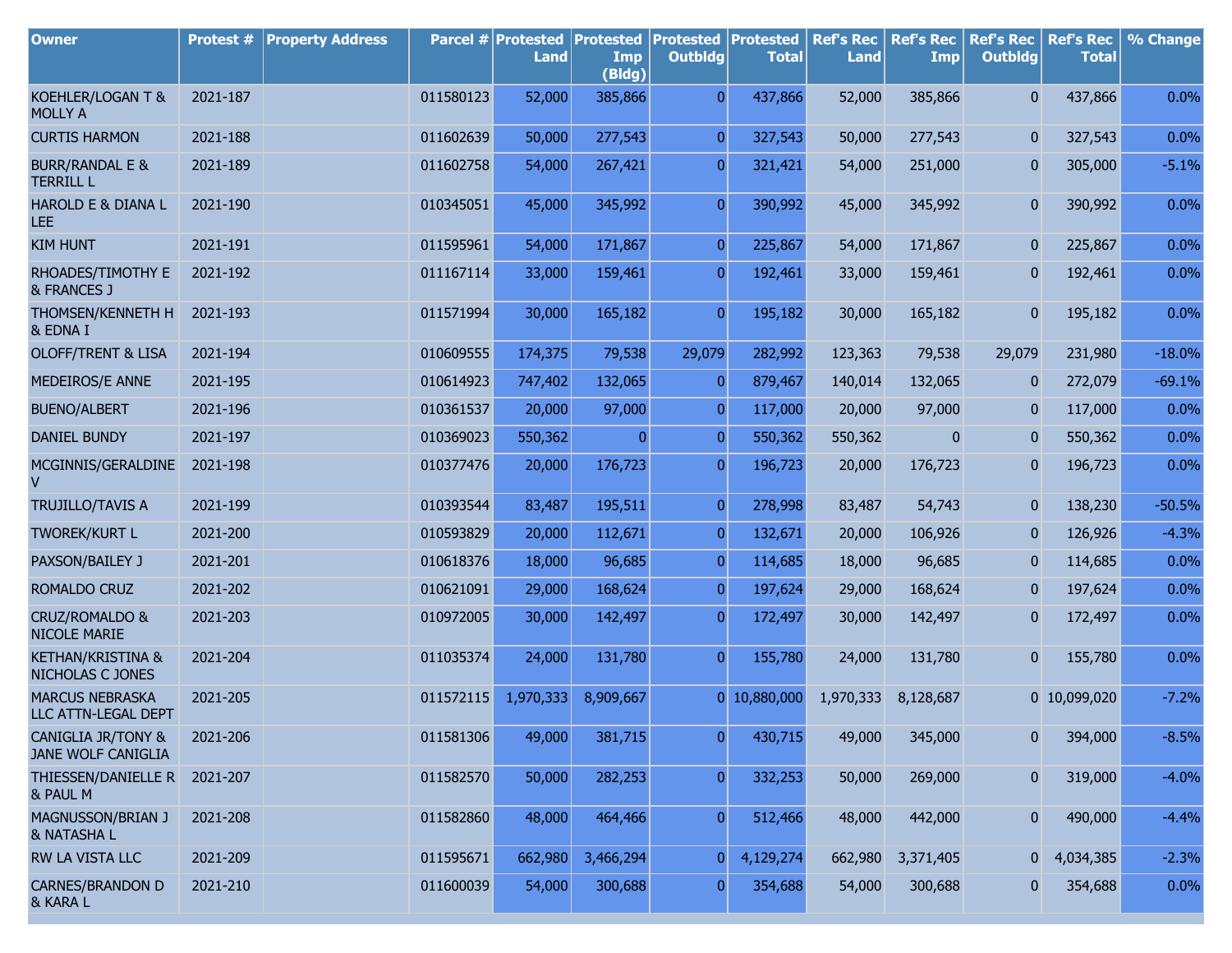| <b>Owner</b>                                                                                  | <b>Protest #</b> | <b>Property Address</b> |           | Parcel # Protested<br><b>Land</b> | <b>Protested</b><br>Imp<br>(Bldg) | <b>Protested</b><br><b>Outbldg</b> | Protested<br><b>Total</b> | <b>Ref's Rec</b><br><b>Land</b> | <b>Ref's Rec</b><br>Imp | <b>Ref's Rec</b><br><b>Outbldg</b> | <b>Ref's Rec</b><br><b>Total</b> | % Change |
|-----------------------------------------------------------------------------------------------|------------------|-------------------------|-----------|-----------------------------------|-----------------------------------|------------------------------------|---------------------------|---------------------------------|-------------------------|------------------------------------|----------------------------------|----------|
| CADWELL/JUSTIN &<br><b>HOLLY</b>                                                              | 2021-211         |                         | 011600052 | 57,000                            | 352,269                           | $\overline{0}$                     | 409,269                   | 57,000                          | 352,269                 | $\overline{0}$                     | 409,269                          | 0.0%     |
| MCEWAN/SHANNON R                                                                              | 2021-212         |                         | 010593179 | 20,000                            | 115,437                           | $\overline{0}$                     | 135,437                   | 20,000                          | 100,470                 | $\overline{0}$                     | 120,470                          | $-11.1%$ |
| SOUTHPORT LODGING<br>LLC C/O MIKE WORKS                                                       | 2021-213         |                         | 011588180 | 1,301,500                         | 7,473,500                         | 0                                  | 8,775,000                 | 1,301,500                       | 6,788,500               | 0                                  | 8,090,000                        | $-7.8%$  |
| GAU/EUGENE J &<br><b>KATHLEEN R</b><br><b>TRUSTEES LIVING</b><br><b>TRUST</b>                 | 2021-214         |                         | 010486127 | 299,140                           | 435,107                           | $\overline{0}$                     | 734,247                   | 299,140                         | 435,107                 | $\overline{0}$                     | 734,247                          | 0.0%     |
| <b>BOWEN DEBRA F</b>                                                                          | 2021-215         |                         | 011563911 | 20,000                            | 105,730                           | $\overline{0}$                     | 125,730                   | 20,000                          | 105,730                 | $\overline{0}$                     | 125,730                          | 0.0%     |
| MARCH/RICKY ALLEN                                                                             | 2021-216         |                         | 010575006 | 26,000                            | 128,007                           | $\overline{0}$                     | 154,007                   | 26,000                          | 119,537                 | $\overline{0}$                     | 145,537                          | $-5.5%$  |
| POTTER/ROBERTA K                                                                              | 2021-217         |                         | 010971211 | 25,000                            | 155,313                           | $\overline{0}$                     | 180,313                   | 25,000                          | 155,313                 | $\overline{0}$                     | 180,313                          | 0.0%     |
| DOBBS/KENNETH W &<br><b>JANET E TRUSTEES</b>                                                  | 2021-218         |                         | 010405003 | 207,667                           | 106,116                           | 19,578                             | 333,361                   | 160,725                         | 106,116                 | 12,438                             | 279,279                          | $-16.2%$ |
| <b>EMMEL/THOMAS</b><br><b>BRIAN &amp; JULIE ANN</b><br><b>TRUSTEES LIVING</b><br><b>TRUST</b> | 2021-219         |                         | 011271094 | 46,000                            | 233,396                           | $\overline{0}$                     | 279,396                   | 46,000                          | 233,396                 | $\mathbf{0}$                       | 279,396                          | 0.0%     |
| <b>BURKE/MAXINE KAY</b>                                                                       | 2021-220         |                         | 011582420 | 42,000                            | 213,075                           | $\overline{0}$                     | 255,075                   | 42,000                          | 210,000                 | $\mathbf{0}$                       | 252,000                          | $-1.2%$  |
| <b>BROWN JR/ROBERT J</b>                                                                      | 2021-221         |                         | 011574806 | 38,000                            | 215,668                           | $\overline{0}$                     | 253,668                   | 38,000                          | 215,668                 | $\mathbf{0}$                       | 253,668                          | 0.0%     |
| <b>CARLSON/KEVIN E &amp;</b><br><b>DEBRA WOODLE</b><br><b>CARLSON TRUSTEES</b>                | 2021-222         |                         | 010614389 | 45,120                            | 505                               | $\overline{0}$                     | 45,625                    | 6,000                           | 0                       | $\overline{0}$                     | 6,000                            | $-86.8%$ |
| TABER/EDWARD J &<br><b>CHERYL ANN</b>                                                         | 2021-223         |                         | 010604596 | 20,000                            | 162,877                           | $\overline{0}$                     | 182,877                   | 20,000                          | 162,877                 | $\overline{0}$                     | 182,877                          | 0.0%     |
| <b>TODD/ROBERT K &amp;</b><br><b>LINDA M</b>                                                  | 2021-224         |                         | 010533699 | 500,450                           | 428,376                           | $\overline{0}$                     | 928,826                   | 500,450                         | 428,376                 | $\mathbf{0}$                       | 928,826                          | 0.0%     |
| GILLESPIE/WILLIAM R<br>& LINDA L CO<br><b>TRUSTEES REVOCABLE</b><br>LIVING TR                 | 2021-225         |                         | 011289392 | 85,800                            | 420,119                           | $\overline{0}$                     | 505,919                   | 85,800                          | 420,119                 | $\overline{0}$                     | 505,919                          | 0.0%     |
| VINDUSKA/JEAN G &<br><b>MARCEL J TRUSTEES</b><br>REVOCABLE TRUST                              | 2021-226         |                         | 010420711 | 399,834                           | 210,096                           | 11,676                             | 621,606                   | 302,348                         | 210,096                 | 11,676                             | 524,120                          | $-15.7%$ |
| VINDUSKA/MARCEL J<br><b>&amp; JEAN G TRUSTEES</b><br>REVOCABLE TRUST                          | 2021-227         |                         | 010398945 | 298,913                           | $\overline{0}$                    | $\overline{0}$                     | 298,913                   | 259,733                         | $\boldsymbol{0}$        | $\overline{0}$                     | 259,733                          | $-13.1%$ |
| VINDUSKA/JAREL G &<br><b>JOHN VINDUSKA</b>                                                    | 2021-228         |                         | 011577431 | 86,733                            | $\overline{0}$                    | $\overline{0}$                     | 86,733                    | 84,125                          | $\pmb{0}$               | $\overline{0}$                     | 84,125                           | $-3.0%$  |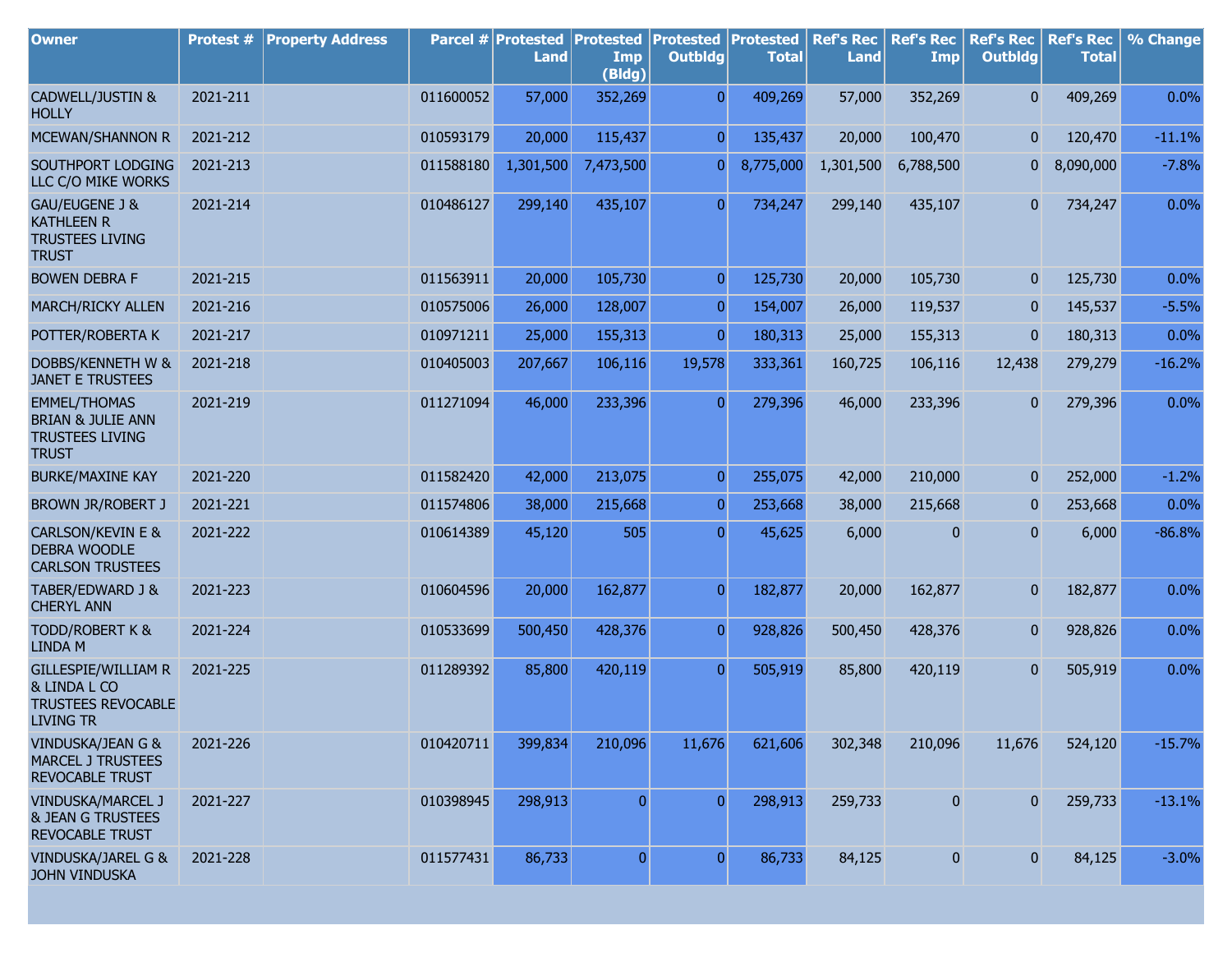| <b>Owner</b>                                                             | Protest # | <b>Property Address</b> |           | Parcel # Protested<br><b>Land</b> | <b>Protested</b><br>Imp<br>(Bldg) | <b>Protested Protested</b><br><b>Outbldg</b> | <b>Total</b>   | <b>Ref's Rec</b><br><b>Land</b> | <b>Ref's Rec</b><br><b>Imp</b> | <b>Ref's Rec</b><br><b>Outbldg</b> | <b>Ref's Rec</b><br><b>Total</b> | % Change |
|--------------------------------------------------------------------------|-----------|-------------------------|-----------|-----------------------------------|-----------------------------------|----------------------------------------------|----------------|---------------------------------|--------------------------------|------------------------------------|----------------------------------|----------|
| PORTERA/JOHN J &<br><b>KATHLEEN M</b>                                    | 2021-229  |                         | 011581602 | 58,000                            | 287,255                           | $\Omega$                                     | 345,255        | 58,000                          | 287,255                        | $\overline{0}$                     | 345,255                          | 0.0%     |
| BENSON/TIMOTHY R &<br><b>JUDITH L</b>                                    | 2021-230  |                         | 010438335 | 35,000                            | $\overline{0}$                    | $\overline{0}$                               | 35,000         | 35,000                          | $\mathbf{0}$                   | $\overline{0}$                     | 35,000                           | 0.0%     |
| BENSON/TIMOTHY R & 2021-231<br><b>JUDITH L</b>                           |           |                         | 011169575 | 159,058                           | 246,799                           | 20,716                                       | 426,573        | 97,513                          | 246,799                        | 20,716                             | 365,028                          | $-14.4%$ |
| JACKSON/BENJAMIN<br>W & KARI R                                           | 2021-232  |                         | 011593539 | 65,500                            | $\overline{0}$                    | $\overline{0}$                               | 65,500         | 32,750                          | $\overline{0}$                 | $\overline{0}$                     | 32,750                           | $-50.0%$ |
| MELDRUM/STEPHEN K<br><b>&amp; SHARON L</b>                               | 2021-233  |                         | 010527656 | 30,000                            | 192,185                           | $\overline{0}$                               | 222,185        | 30,000                          | 192,185                        | $\overline{0}$                     | 222,185                          | 0.0%     |
| MOUNT/ROY V &<br><b>JOANNE</b>                                           | 2021-234  |                         | 011577171 | 48,000                            | 246,964                           | $\overline{0}$                               | 294,964        | 48,000                          | 246,964                        | $\overline{0}$                     | 294,964                          | 0.0%     |
| <b>GIRGIS/MAGID</b><br><b>BNIYAMIEN &amp; SARA</b><br>PHILLIP GHABOUSH   | 2021-235  |                         | 010979867 | 46,000                            | 172,885                           | $\overline{0}$                               | 218,885        | 46,000                          | 172,885                        | $\overline{0}$                     | 218,885                          | 0.0%     |
| KLOSTERMAN/BERNAR<br><b>D &amp; KAREN</b>                                | 2021-236  |                         | 011596873 | 100,000                           | 495,452                           | $\overline{0}$                               | 595,452        | 100,000                         | 495,452                        | $\overline{0}$                     | 595,452                          | 0.0%     |
| LLOYD/JERRY J &<br><b>HYUNSUK</b>                                        | 2021-237  |                         | 010527281 | 38,124                            | 232,519                           | $\overline{0}$                               | 270,643        | 38,124                          | 196,108                        | $\overline{0}$                     | 234,232                          | $-13.5%$ |
| PENKE/RANDY                                                              | 2021-238  |                         | 011133341 | 181,190                           | 329,498                           | 28,961                                       | 539,649        | 122,196                         | 329,498                        | 28,961                             | 480,655                          | $-10.9%$ |
| MASON/JOHN L &<br><b>STELLAD</b>                                         | 2021-239  |                         | 011580081 | 25,690                            | $\Omega$                          | $\vert 0 \vert$                              | 25,690         | 25,690                          | $\overline{0}$                 | $\overline{0}$                     | 25,690                           | 0.0%     |
| KOTERA II/JAMES C<br><b>&amp; SHELLEE R</b>                              | 2021-240  |                         | 011209887 | 160,835                           | 261,867                           | $\overline{0}$                               | 422,702        | 113,894                         | 261,867                        | $\overline{0}$                     | 375,761                          | $-11.1%$ |
| 10705 SOUTH 147TH<br><b>STREET LLC</b>                                   | 2021-241  |                         | 011572130 | 394,062                           | 1,889,813                         | $\overline{0}$                               | 2,283,875      |                                 | 394,062 1,705,938              |                                    | $0\quad 2,100,000$               | $-8.1%$  |
| 10705 SOUTH 147TH<br><b>STREET LLC</b>                                   | 2021-242  |                         | 011572126 | 360,513                           | 3,551,333                         | $\overline{0}$                               | 3,911,846      | 360,513                         | 3,551,333                      |                                    | 0 3,911,846                      | 0.0%     |
| 10705 SOUTH 147TH<br><b>STREET LLC</b>                                   | 2021-243  |                         | 011572129 | 554,898                           | 5,270,102                         | $\overline{0}$                               | 5,825,000      | 554,898                         | 5,270,102                      | 0                                  | 5,825,000                        | 0.0%     |
| VANBRIESEN/KENT L<br>& JO M                                              | 2021-244  |                         | 010751947 | 89,000                            | 164,391                           | $\overline{0}$                               | 253,391        | 89,000                          | 164,391                        | $\mathbf{0}$                       | 253,391                          | 0.0%     |
| NUVIEW TRUST CO<br><b>CUSTODIAN FBO</b><br>MICHAEL MATLOCK<br><b>IRA</b> | 2021-245  |                         | 011095040 | 27,000                            | 147,271                           | $\mathbf{0}$                                 | 174,271        | 27,000                          | 147,271                        | $\overline{0}$                     | 174,271                          | 0.0%     |
| NR ENTERPRISES INC                                                       | 2021-246  |                         | 011287977 | 300,199                           | 1,686,182                         | $\mathbf{0}$                                 | 1,986,381      | 300,199                         | 1,427,710                      |                                    | $0$ 1,727,909                    | $-13.0%$ |
| LOBERG/KIRK L                                                            | 2021-247  |                         | 010337806 | 28,000                            | 153,133                           | $\mathbf{0}$                                 | 181,133        | 28,000                          | 140,453                        |                                    | 168,453                          | $-7.0%$  |
| SFI LTD PARTNERSHIP<br>8                                                 | 2021-248  |                         | 010579370 |                                   | 953,186 10,368,814                |                                              | $0$ 11,322,000 | 953,186                         | 9,339,264                      |                                    | 0 10,292,450                     | $-9.1%$  |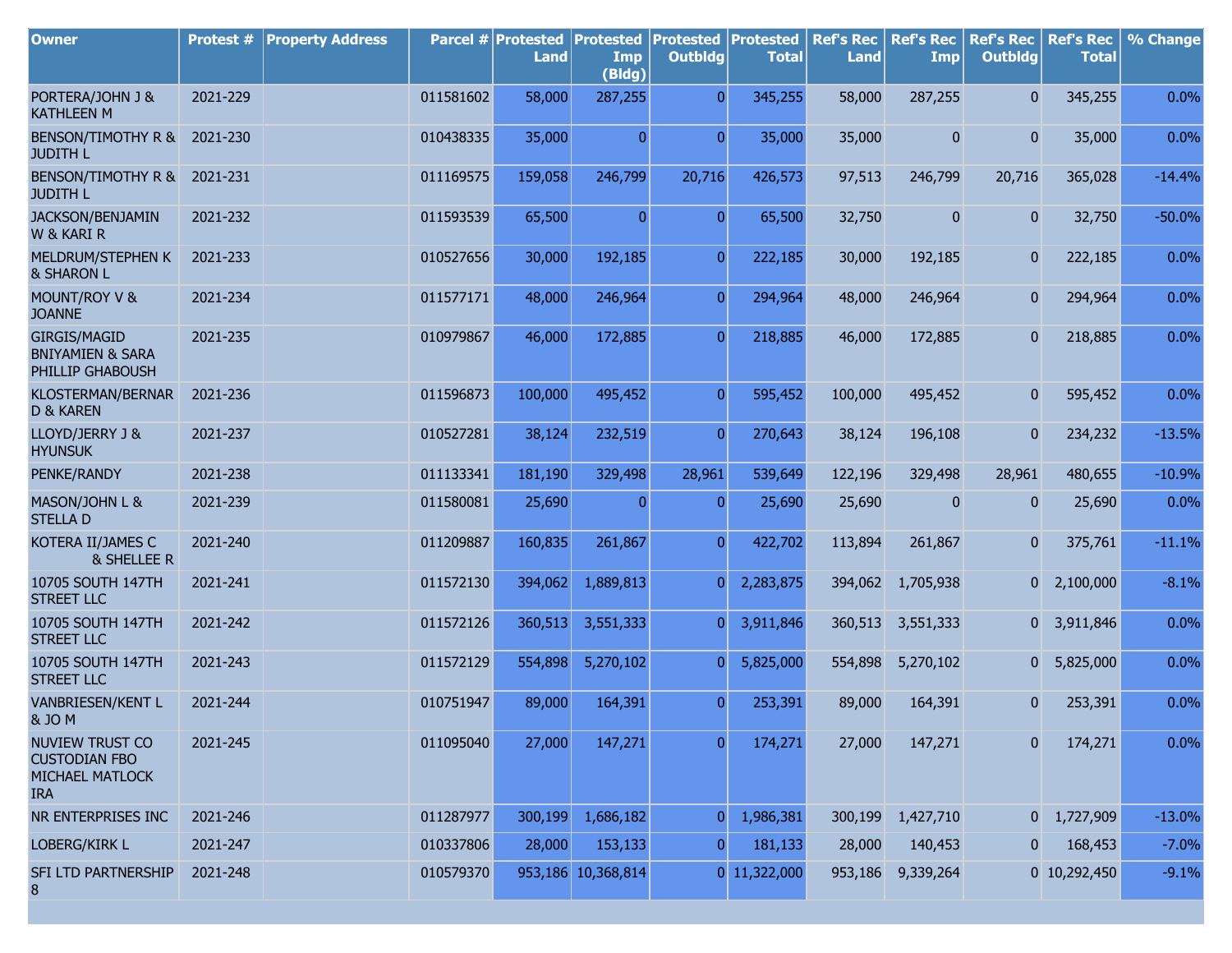| <b>Owner</b>                                                                 | Protest # | <b>Property Address</b> |           | Parcel # Protested<br><b>Land</b> | <b>Protested</b><br>Imp<br>(Bldg) | <b>Protested</b><br><b>Outbldg</b> | Protested<br><b>Total</b> | <b>Ref's Rec</b><br><b>Land</b> | <b>Ref's Rec</b><br><b>Imp</b> | <b>Ref's Rec</b><br><b>Outbldg</b> | <b>Ref's Rec</b><br><b>Total</b> | % Change |
|------------------------------------------------------------------------------|-----------|-------------------------|-----------|-----------------------------------|-----------------------------------|------------------------------------|---------------------------|---------------------------------|--------------------------------|------------------------------------|----------------------------------|----------|
| <b>REICHERT/HUBBLE &amp;</b><br>MELISSA MOCKELMAN                            | 2021-249  |                         | 011288876 | 85,100                            | 506,946                           | $\overline{0}$                     | 592,046                   | 85,100                          | 506,946                        | 0                                  | 592,046                          | 0.0%     |
| KALUZA/KELLY J &<br><b>DEBBIE KALUZA</b>                                     | 2021-250  |                         | 011576391 | 33,000                            | 222,929                           | $\overline{0}$                     | 255,929                   | 33,000                          | 222,929                        | $\mathbf{0}$                       | 255,929                          | 0.0%     |
| TELLIER/MICHAEL<br><b>EUGENE</b>                                             | 2021-251  |                         | 011590050 | 61,000                            | 335,039                           | $\overline{0}$                     | 396,039                   | 61,000                          | 335,039                        | $\overline{0}$                     | 396,039                          | 0.0%     |
| STEWARDSON/ANDRE<br><b>W &amp; RACHAEL</b>                                   | 2021-252  |                         | 011595968 | 54,000                            | 253,207                           | $\overline{0}$                     | 307,207                   | 54,000                          | 253,207                        | 0                                  | 307,207                          | 0.0%     |
| LOFFER/BRETT J &<br><b>RENEE L</b>                                           | 2021-253  |                         | 011598425 | 161,106                           | 376,911                           | 45,229                             | 583,246                   | 161,106                         | 376,911                        | 45,229                             | 583,246                          | 0.0%     |
| MCILREE/ELIZABETH                                                            | 2021-254  |                         | 011213191 | 125,000                           | 810,923                           | $\overline{0}$                     | 935,923                   | 125,000                         | 575,000                        | $\overline{0}$                     | 700,000                          | $-25.2%$ |
| LINGENFELTER/JOSHU<br>A W & RAYNA J                                          | 2021-255  |                         | 011595302 | 48,300                            | 316,580                           | $\overline{0}$                     | 364,880                   | 48,300                          | 316,580                        | $\mathbf{0}$                       | 364,880                          | 0.0%     |
| <b>WENDELL/RICHARD &amp;</b><br>HOW YEE HEIDI HON                            | 2021-256  |                         | 011592233 | 38,178                            | $\overline{0}$                    | $\overline{0}$                     | 38,178                    | 38,178                          | 0                              | $\overline{0}$                     | 38,178                           | 0.0%     |
| BEAHM/MATTHEW A &<br><b>HEATHER M</b>                                        | 2021-257  |                         | 011595303 | 48,300                            | 335,140                           | $\overline{0}$                     | 383,440                   | 48,300                          | 335,140                        | 0                                  | 383,440                          | 0.0%     |
| SFI LTD PARTNERSHIP<br>$_{\rm II}$                                           | 2021-258  |                         | 010356665 | 620,876                           | 4,840,124                         | $\overline{0}$                     | 5,461,000                 | 620,876                         | 4,840,124                      | 0                                  | 5,461,000                        | 0.0%     |
| <b>NOVAK/CRAIG S &amp;</b><br><b>CYNTHIA L</b>                               | 2021-259  |                         | 010438378 | 130,000                           | 233,928                           | $\overline{0}$                     | 363,928                   | 130,000                         | 265,410                        | 0                                  | 395,410                          | 8.7%     |
| <b>BENDORF/RANDY J</b>                                                       | 2021-260  |                         | 011582152 | 54,000                            | 233,810                           | $\overline{0}$                     | 287,810                   | 50,000                          | 233,810                        | $\mathbf{0}$                       | 283,810                          | $-1.4%$  |
| <b>HUSS/MARY J &amp;</b><br><b>RICHARD A TRUSTEES</b><br><b>LIVING TRUST</b> | 2021-261  |                         | 010436383 | 120,000                           | 282,561                           | $\overline{0}$                     | 402,561                   | 120,000                         | 282,561                        | 0                                  | 402,561                          | $0.0\%$  |
| SPURGEON/HILARY &<br><b>JONATHAN</b>                                         | 2021-262  |                         | 010334009 | 64,000                            | 473,788                           | $\overline{0}$                     | 537,788                   | 64,000                          | 446,000                        | 0                                  | 510,000                          | $-5.2%$  |
| FEUKER/JEFFREY S &<br><b>KELLY R TRUSTEES</b><br><b>LIVING TRUST</b>         | 2021-263  |                         | 011579538 | 171,795                           | 581,689                           | $\overline{0}$                     | 753,484                   | 171,795                         | 581,689                        | 0                                  | 753,484                          | 0.0%     |
| <b>GAINES/JASON</b>                                                          | 2021-264  |                         | 010346376 | 24,000                            | 104,808                           | $\overline{0}$                     | 128,808                   | 24,000                          | 104,808                        | 0                                  | 128,808                          | 0.0%     |
| JOHNSON/RAYMOND E 2021-265<br><b>&amp; DIANNE K</b>                          |           |                         | 010438262 | 130,000                           | 240,693                           | $\boldsymbol{0}$                   | 370,693                   | 130,000                         | 240,693                        | 0                                  | 370,693                          | 0.0%     |
| <b>CHANDLER</b><br><b>III/LAWRENCE F &amp;</b><br><b>RENEE M</b>             | 2021-266  |                         | 010485570 | 61,438                            | 183,286                           | $\overline{0}$                     | 244,724                   | 61,438                          | 175,286                        | 0                                  | 236,724                          | $-3.3%$  |
| KOZLIK/DOUGLAS J &<br><b>VICKI S</b>                                         | 2021-267  |                         | 010546154 | 26,000                            | 96,898                            | $\overline{0}$                     | 122,898                   | 26,000                          | 96,898                         | 0                                  | 122,898                          | 0.0%     |
| <b>GARCIA III/BENITO &amp;</b><br><b>MEGAN ANNE</b>                          | 2021-268  |                         | 010841253 | 24,000                            | 147,042                           | 0                                  | 171,042                   | 24,000                          | 147,042                        | $\mathbf{0}$                       | 171,042                          | 0.0%     |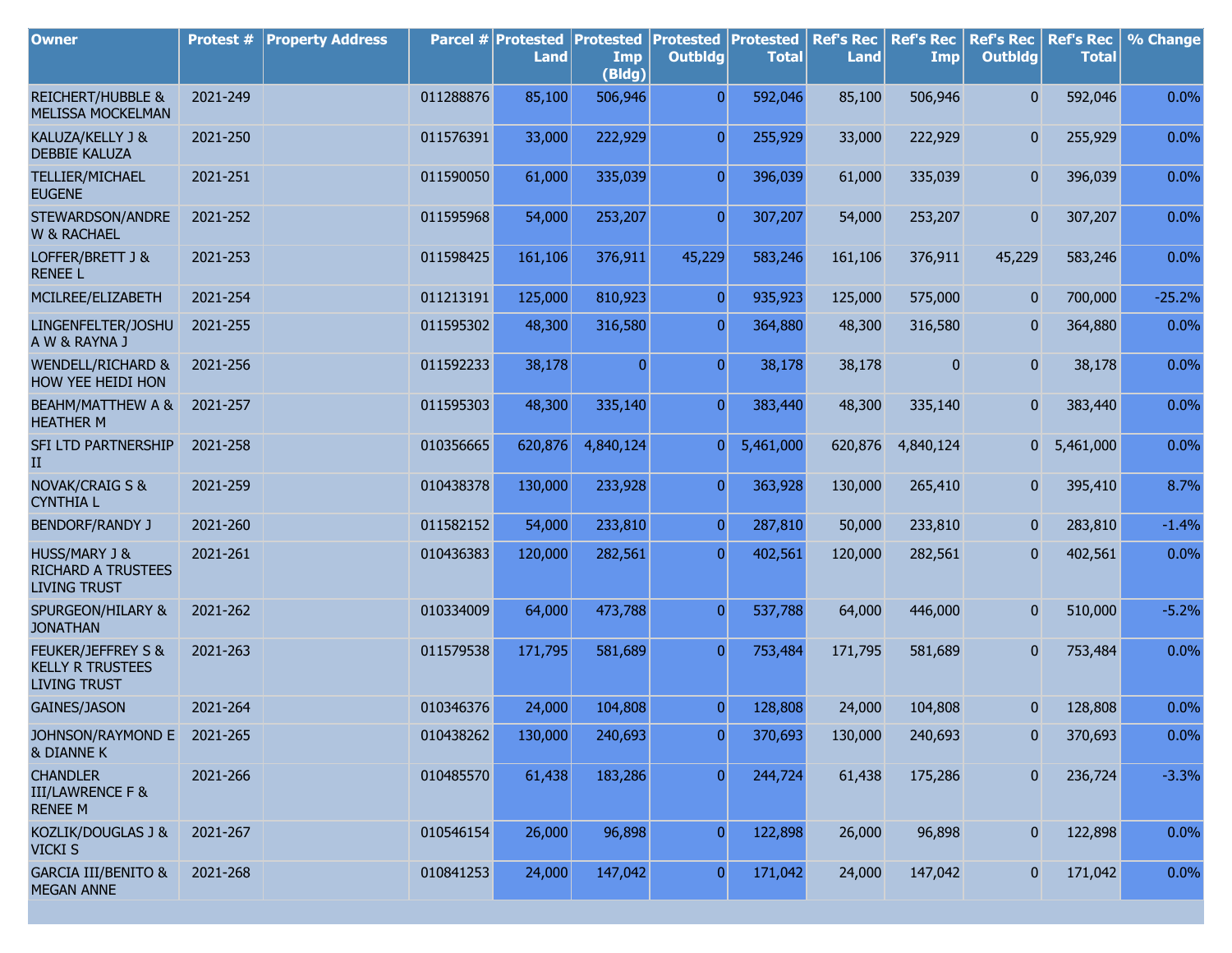| <b>Owner</b>                                                                  | Protest # | <b>Property Address</b> |           | Parcel # Protested<br><b>Land</b> | Protested<br>Imp<br>(Bldg) | <b>Protested</b><br><b>Outbldg</b> | Protested<br><b>Total</b> | <b>Ref's Rec</b><br><b>Land</b> | <b>Ref's Rec</b><br><b>Imp</b> | <b>Ref's Rec</b><br><b>Outbldg</b> | <b>Ref's Rec</b><br><b>Total</b> | % Change |
|-------------------------------------------------------------------------------|-----------|-------------------------|-----------|-----------------------------------|----------------------------|------------------------------------|---------------------------|---------------------------------|--------------------------------|------------------------------------|----------------------------------|----------|
| <b>BLISS REALTY LLC</b>                                                       | 2021-269  |                         | 011176091 | 66,856                            | 0                          | $\overline{0}$                     | 66,856                    | 42,000                          | $\mathbf{0}$                   | $\overline{0}$                     | 42,000                           | $-37.2%$ |
| SINE JR/CARL N &<br><b>SUZANNA G</b>                                          | 2021-270  |                         | 011303921 | 53,000                            | 559,708                    | $\overline{0}$                     | 612,708                   | 53,000                          | 559,708                        | 0                                  | 612,708                          | 0.0%     |
| LEGGIO/DEREK A &<br><b>MONICA V</b>                                           | 2021-271  |                         | 011323760 | 34,000                            | 165,990                    | $\overline{0}$                     | 199,990                   | 34,000                          | 165,990                        | 0                                  | 199,990                          | 0.0%     |
| <b>GURU HOMES LLC</b>                                                         | 2021-272  |                         | 011572945 | 28,000                            | 150,335                    | $\overline{0}$                     | 178,335                   | 28,000                          | 150,335                        | $\overline{0}$                     | 178,335                          | 0.0%     |
| ANEJA/ISHROOP<br><b>SINGH &amp;</b><br><b>RAMANPREET KAUR</b><br><b>ANEJA</b> | 2021-273  |                         | 011573194 | 28,000                            | 153,297                    | $\overline{0}$                     | 181,297                   | 28,000                          | 153,297                        | $\mathbf{0}$                       | 181,297                          | 0.0%     |
| <b>ELLISON/LARRY J &amp;</b><br><b>GAIL L TRUSTEE</b><br><b>LIVING TRUST</b>  | 2021-274  |                         | 011586542 | 129,000                           | 623,720                    | $\overline{0}$                     | 752,720                   | 129,000                         | 623,720                        | $\overline{0}$                     | 752,720                          | 0.0%     |
| <b>BLISS REALTY LLC</b>                                                       | 2021-275  |                         | 011591575 | 114,650                           | $\overline{0}$             | $\overline{0}$                     | 114,650                   | 75,900                          | $\overline{0}$                 | $\mathbf{0}$                       | 75,900                           | $-33.8%$ |
| <b>SOLDO/ROBERT &amp;</b><br><b>COLLEEN</b>                                   | 2021-276  |                         | 010939458 | 35,000                            | 234,011                    | $\overline{0}$                     | 269,011                   | 35,000                          | 234,011                        | 0                                  | 269,011                          | 0.0%     |
| <b>ISKE CORP</b>                                                              | 2021-277  |                         | 011045345 | 81,450                            | $\overline{0}$             | $\overline{0}$                     | 81,450                    | 50,458                          | 0                              | $\mathbf{0}$                       | 50,458                           | $-38.1%$ |
| <b>WICKERS/MARY KAY</b>                                                       | 2021-278  |                         | 011576343 | 28,000                            | 153,730                    | $\overline{0}$                     | 181,730                   | 28,000                          | 153,730                        | 0                                  | 181,730                          | 0.0%     |
| <b>KESKE/ADAM L</b>                                                           | 2021-279  |                         | 011583305 | 42,000                            | 204,018                    | $\overline{0}$                     | 246,018                   | 42,000                          | 204,018                        | $\mathbf{0}$                       | 246,018                          | 0.0%     |
| ELMORE/JASON W &<br><b>ALICIA K TRUSTEES</b><br><b>LIVING TRUST</b>           | 2021-280  |                         | 011592367 | 274,420                           | 594,858                    | $\overline{0}$                     | 869,278                   | 274,420                         | 594,858                        | 0                                  | 869,278                          | 0.0%     |
| BATTLESON/JEAN M                                                              | 2021-281  |                         | 011097574 | 320,250                           | 750,450                    | $\overline{0}$                     | 1,070,700                 | 320,250                         | 684,750                        | 0                                  | 1,005,000                        | $-6.1%$  |
| <b>SNA LLC</b>                                                                | 2021-282  |                         | 010433589 | 102,000                           | 202,770                    | $\overline{0}$                     | 304,770                   | 102,000                         | 202,770                        | 0                                  | 304,770                          | 0.0%     |
| <b>TANGEMAN/BRUCE D</b><br>& KAREN A                                          | 2021-283  |                         | 010591818 | 24,000                            | 237,718                    | $\overline{0}$                     | 261,718                   | 24,000                          | 237,718                        | 0                                  | 261,718                          | 0.0%     |
| <b>BELL/DENISE A</b>                                                          | 2021-284  |                         | 010794425 | 24,000                            | 151,137                    | $\overline{0}$                     | 175,137                   | 24,000                          | 149,909                        | $\mathbf{0}$                       | 173,909                          | $-0.7%$  |
| FIBICH/DONALD J &<br>TAMMY J                                                  | 2021-285  |                         | 011177322 | 139,287                           | 314,791                    | 101,689                            | 555,767                   | 90,828                          | 314,791                        | 101,689                            | 507,308                          | $-8.7%$  |
| SOUTHPORT WEST<br>PARTNERS LLC C/O<br><b>CBRE</b>                             | 2021-286  |                         | 011595801 | 2,385,999                         | 4,294,001                  | $\overline{0}$                     | 6,680,000                 |                                 | 2,385,999 3,549,001            | 0                                  | 5,935,000                        | $-11.2%$ |
| MEDAKOVICH/JUDITH<br>E                                                        | 2021-287  |                         | 011104961 | 57,000                            | 329,166                    | $\overline{0}$                     | 386,166                   | 57,000                          | 329,166                        | $\mathbf{0}$                       | 386,166                          | 0.0%     |
| <b>RUFF/ROBERT L</b>                                                          | 2021-288  |                         | 010467173 | 198,903                           | 111,013                    | 7,720                              | 317,636                   | 156,658                         | 111,013                        | 7,720                              | 275,391                          | $-13.3%$ |
| <b>BUFFINGTON/THOMAS</b><br>J & CAROL                                         | 2021-289  |                         | 010573178 | 24,000                            | 267,709                    | 0                                  | 291,709                   | 24,000                          | 267,709                        | 0                                  | 291,709                          | 0.0%     |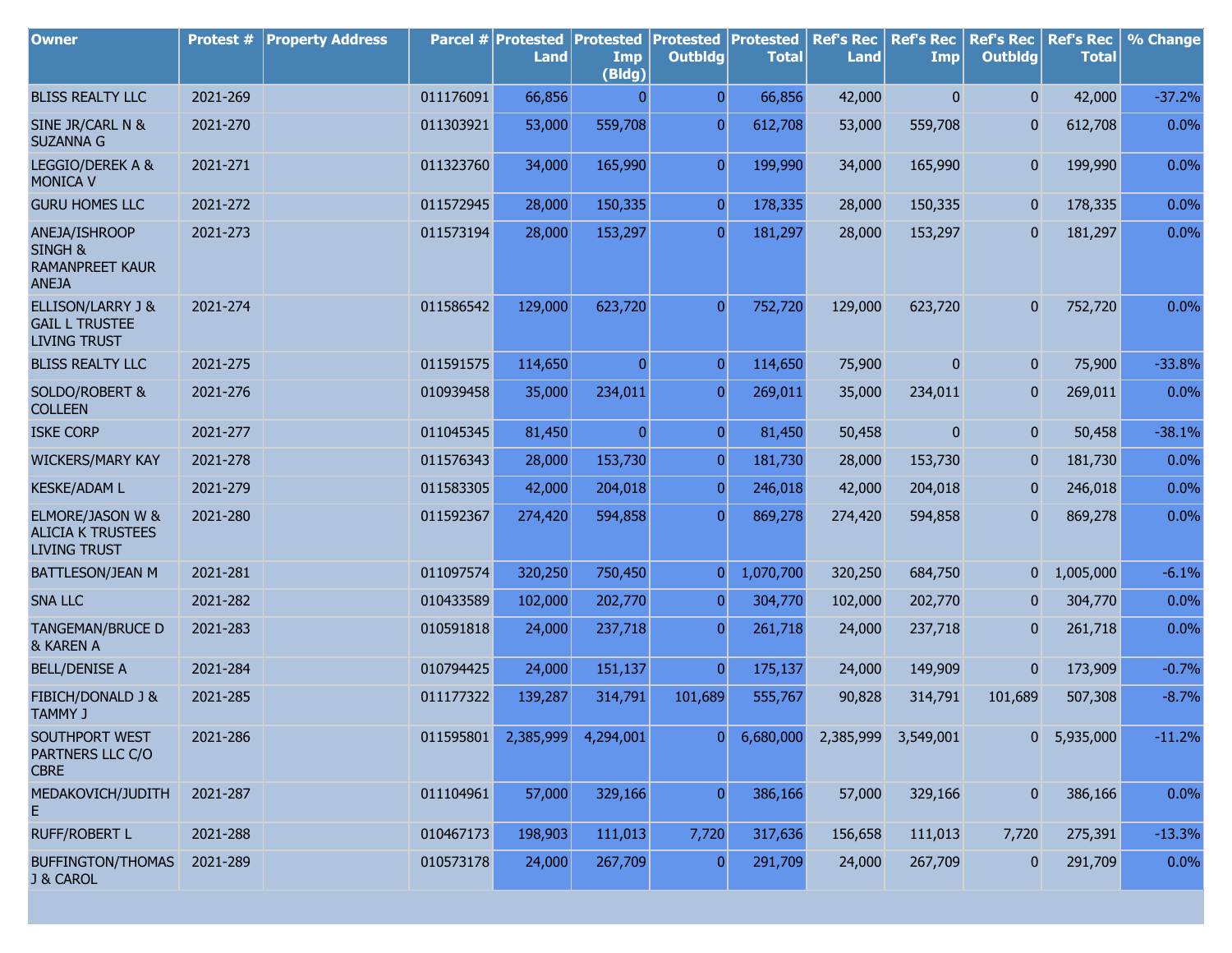| <b>Owner</b>                                                                         | Protest # | <b>Property Address</b> |           | Parcel # Protested<br><b>Land</b> | <b>Protested</b><br>Imp<br>(Bldg) | Protested<br><b>Outbldg</b> | Protested<br><b>Total</b> | <b>Ref's Rec</b><br><b>Land</b> | <b>Ref's Rec</b><br>Imp | <b>Ref's Rec</b><br><b>Outbldg</b> | <b>Ref's Rec</b><br><b>Total</b> | % Change |
|--------------------------------------------------------------------------------------|-----------|-------------------------|-----------|-----------------------------------|-----------------------------------|-----------------------------|---------------------------|---------------------------------|-------------------------|------------------------------------|----------------------------------|----------|
| HUGHES/TIMOTHY C & 2021-290<br><b>WENDA J TRUSTEES</b><br><b>REVOCABLE TRUST</b>     |           |                         | 010436618 | 120,000                           | 505,351                           | $\overline{0}$              | 625,351                   | 120,000                         | 450,000                 | $\overline{0}$                     | 570,000                          | $-8.9%$  |
| POLZIN SR/EDWARD J<br>& CHRISTINE C                                                  | 2021-291  |                         | 010937056 | 40,000                            | 175,339                           | $\overline{0}$              | 215,339                   | 40,000                          | 175,339                 | $\mathbf{0}$                       | 215,339                          | 0.0%     |
| <b>ECKHOFF/DANIEL &amp;</b><br><b>VICKI</b>                                          | 2021-292  |                         | 011596290 | 59,500                            | 313,501                           | $\overline{0}$              | 373,001                   | 59,500                          | 313,501                 | $\mathbf{0}$                       | 373,001                          | 0.0%     |
| DAYAN/ERIC M &<br><b>KELSEY A</b>                                                    | 2021-293  |                         | 010346317 | 21,000                            | 178,417                           | $\overline{0}$              | 199,417                   | 21,000                          | 178,417                 | $\mathbf{0}$                       | 199,417                          | 0.0%     |
| <b>IMMANUEL HEALTH</b><br>SYSTEMS C/O KELLE<br><b>SCOTT CONTROLLER</b>               | 2021-294  |                         | 011592921 | 678,242                           | 5,196,758                         | $\overline{0}$              | 5,875,000                 | 678,242                         | 3,331,088               | $\overline{0}$                     | 4,009,330                        | $-31.8%$ |
| PENTECOST/SHARI L                                                                    | 2021-295  |                         | 011596005 | 54,000                            | 226,670                           | $\overline{0}$              | 280,670                   | 54,000                          | 226,670                 | $\mathbf{0}$                       | 280,670                          | 0.0%     |
| MURPHY/WILLIAM L &<br><b>MARY L</b>                                                  | 2021-296  |                         | 010435522 | 120,000                           | 272,326                           | $\overline{0}$              | 392,326                   | 120,000                         | 272,326                 | $\overline{0}$                     | 392,326                          | 0.0%     |
| LARSEN/DONALD W &<br><b>KATHLEEN A</b>                                               | 2021-297  |                         | 010435638 | 120,000                           | 275,824                           | $\overline{0}$              | 395,824                   | 120,000                         | 275,824                 | $\mathbf{0}$                       | 395,824                          | 0.0%     |
| <b>EMMA'S PLACE LLC</b>                                                              | 2021-298  |                         | 010608400 | 23,196                            | 192,804                           | $\overline{0}$              | 216,000                   | 23,196                          | 192,804                 | $\mathbf{0}$                       | 216,000                          | 0.0%     |
| <b>EMMA'S PLACE LLC</b>                                                              | 2021-299  |                         | 010608311 | 10,982                            | 109,018                           | $\overline{0}$              | 120,000                   | 10,982                          | 109,018                 | $\mathbf{0}$                       | 120,000                          | 0.0%     |
| <b>KRAW/JULIE A</b>                                                                  | 2021-300  |                         | 010745327 | 35,000                            | 184,695                           | $\overline{0}$              | 219,695                   | 35,000                          | 184,695                 | $\boldsymbol{0}$                   | 219,695                          | 0.0%     |
| <b>GHC LLC</b>                                                                       | 2021-301  |                         | 011572002 | 1,052,408                         | 3,947,592                         | $\overline{0}$              | 5,000,000                 | 1,052,408                       | 2,947,592               | $\overline{0}$                     | 4,000,000                        | $-20.0%$ |
| HY-VEE INC                                                                           | 2021-302  |                         | 011588241 | 3,106,071                         | 4,093,929                         | $\overline{0}$              | 7,200,000                 | 3,106,071                       | 3,393,929               | $\mathbf{0}$                       | 6,500,000                        | $-9.7%$  |
| <b>MURFIN INC</b>                                                                    | 2021-303  |                         | 011301007 | 938,718                           | 1,721,394                         | $\overline{0}$              | 2,660,112                 | 938,718                         | 1,721,394               | 0                                  | 2,660,112                        | 0.0%     |
| <b>IREIT PAPILLION</b><br>MARKET POINTE LLC<br>C/O KOHL'S<br><b>DEPARTMENT STORE</b> | 2021-304  |                         | 011583019 | 2,536,565                         | 3,963,435                         | $\overline{0}$              | 6,500,000                 | 2,536,565                       | 3,963,435               | $\overline{0}$                     | 6,500,000                        | 0.0%     |
| <b>SARPY INDUSTRIAL</b><br>LLC C/O R&R REALTY<br><b>GROUP</b>                        | 2021-305  |                         | 011609523 | 198,198                           | $\overline{0}$                    | $\overline{0}$              | 198,198                   | 1,820                           | $\mathbf{0}$            | $\overline{0}$                     | 1,820                            | $-99.1%$ |
| <b>KFI-NEB LLC DBA</b><br><b>KAPLAN LAND</b><br><b>COMPANY LLC</b>                   | 2021-306  |                         | 011590395 | 555,270                           | 694,730                           | 0                           | 1,250,000                 | 555,270                         | 694,730                 |                                    | $0\quad 1,250,000$               | 0.0%     |
| <b>AUTO ZONE INC</b><br>STORE #3789 WILSON<br>& FRANCO                               | 2021-307  |                         | 011589639 | $\overline{0}$                    | 709,000                           | $\overline{0}$              | 709,000                   | $\overline{0}$                  | 709,000                 | $\mathbf{0}$                       | 709,000                          | 0.0%     |
| <b>STORE CAPITAL</b><br><b>ACQUISITIONS LLC</b><br>C/O ENTERTAINMENT<br>MGT CO LLC   | 2021-308  |                         | 011595802 | 724,144                           | 6,255,856                         | $\overline{0}$              | 6,980,000                 |                                 | 724,144 5,399,211       |                                    | $0\quad 6,123,355$               | $-12.3%$ |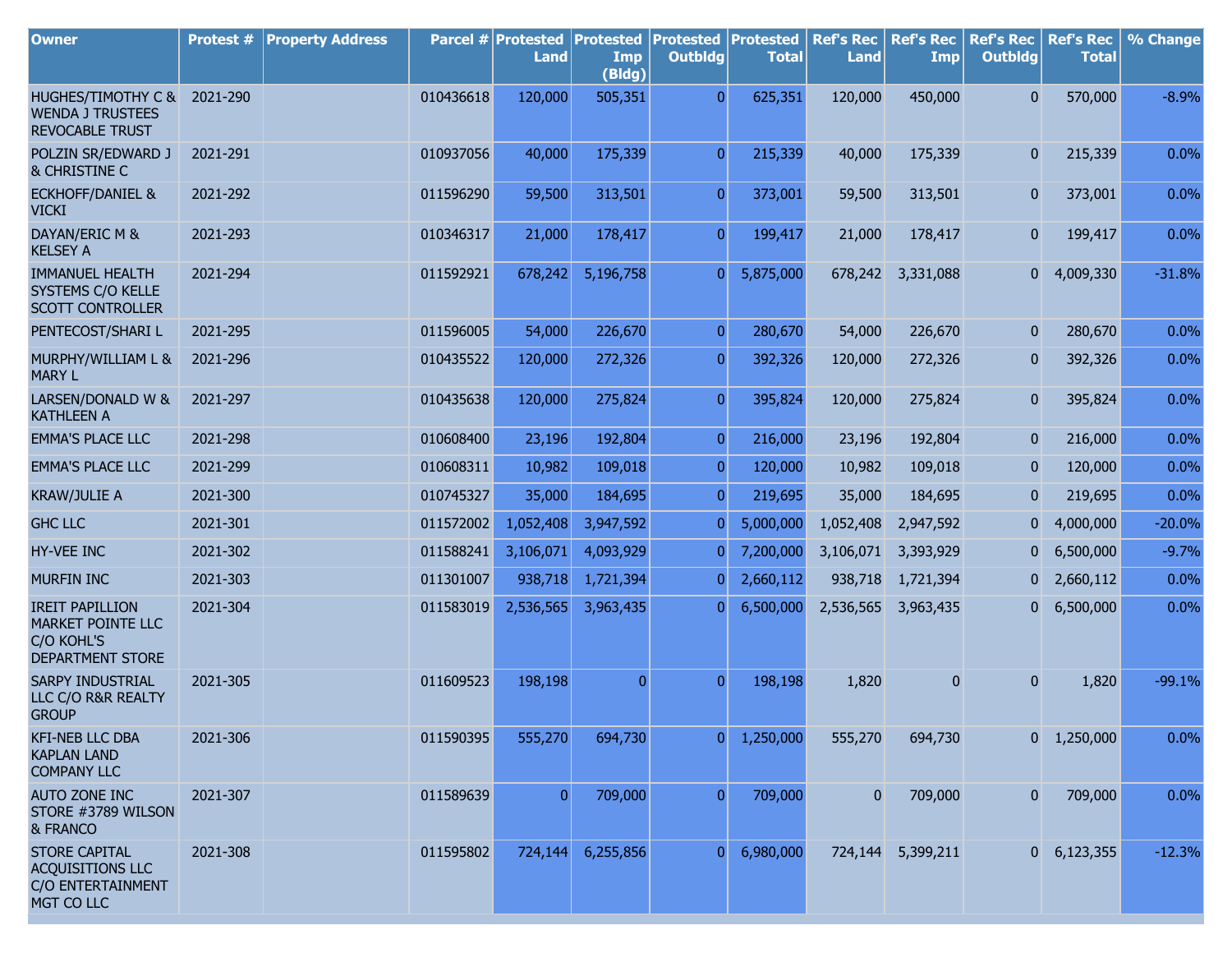| <b>Owner</b>                                                      | <b>Protest #</b> | <b>Property Address</b> |           | Parcel # Protested<br><b>Land</b> | <b>Protested</b><br>Imp<br>(Bldg) | <b>Protested</b><br><b>Outbldg</b> | Protested<br><b>Total</b> | <b>Ref's Rec</b><br><b>Land</b> | <b>Ref's Rec</b><br><b>Imp</b> | <b>Ref's Rec</b><br><b>Outbldg</b> | <b>Ref's Rec</b><br><b>Total</b> | % Change |
|-------------------------------------------------------------------|------------------|-------------------------|-----------|-----------------------------------|-----------------------------------|------------------------------------|---------------------------|---------------------------------|--------------------------------|------------------------------------|----------------------------------|----------|
| PAYPAL INC ATTN:<br><b>REAL ESTATE &amp;</b><br><b>FACILITIES</b> | 2021-309         |                         | 011576697 | 3,988,356                         | 9,091,644                         |                                    | 0 13,080,000              | 3,988,356                       | 9,091,644                      |                                    | 0 13,080,000                     | 0.0%     |
| PAYPAL INC ATTN:<br><b>REAL ESTATE &amp;</b><br><b>FACILITIES</b> | 2021-310         |                         | 011587935 |                                   | 2,938,120 11,641,880              |                                    | 0 14,580,000              |                                 | 2,938,120 11,641,880           |                                    | 0 14,580,000                     | 0.0%     |
| SMITH/JON & DONNA<br>J.                                           | 2021-311         |                         | 011581405 | 200,751                           | 444,730                           | $\overline{0}$                     | 645,481                   | 29,448                          | 444,730                        | $\mathbf{0}$                       | 474,178                          | $-26.5%$ |
| <b>BEL FURY</b><br><b>INVESTMENTS GROUP</b><br><b>LLC</b>         | 2021-312         |                         | 010386823 | 26,000                            | 125,294                           | $\overline{0}$                     | 151,294                   | 26,000                          | 112,838                        | $\overline{0}$                     | 138,838                          | $-8.2%$  |
| <b>BEL FURY</b><br><b>INVESTMENTS GROUP</b><br>LLC                | 2021-313         |                         | 010429263 | 51,300                            | 90,892                            | $\overline{0}$                     | 142,192                   | 51,300                          | 33,000                         | $\mathbf{0}$                       | 84,300                           | $-40.7%$ |
| <b>BEL FURY</b><br><b>INVESTMENTS GROUP</b><br><b>LLC</b>         | 2021-314         |                         | 010444947 | 25,000                            | 115,437                           | $\overline{0}$                     | 140,437                   | 25,000                          | 96,509                         | $\mathbf{0}$                       | 121,509                          | $-13.5%$ |
| <b>BEL FURY</b><br><b>INVESTMENTS GROUP</b><br>LLC                | 2021-315         |                         | 010552375 | 20,000                            | 74,636                            | $\overline{0}$                     | 94,636                    | 20,000                          | 74,636                         | $\mathbf{0}$                       | 94,636                           | 0.0%     |
| <b>BEL FURY</b><br><b>INVESTMENTS GROUP</b><br><b>LLC</b>         | 2021-316         |                         | 010611681 | 19,000                            | 66,495                            | $\overline{0}$                     | 85,495                    | 19,000                          | 66,495                         | $\mathbf{0}$                       | 85,495                           | 0.0%     |
| <b>BEL FURY</b><br><b>INVESTMENTS GROUP</b><br>ILC                | 2021-317         |                         | 010615636 | 18,000                            | 70,229                            | $\overline{0}$                     | 88,229                    | 18,000                          | 70,229                         | $\mathbf{0}$                       | 88,229                           | 0.0%     |
| JONES/GARY P                                                      | 2021-318         |                         | 010413782 | 21,000                            | 116,560                           | $\mathbf{0}$                       | 137,560                   | 21,000                          | 116,560                        | $\mathbf{0}$                       | 137,560                          | 0.0%     |
| OLANDER/JOAN                                                      | 2021-319         |                         | 010481923 | 18,000                            | $\overline{0}$                    | 0                                  | 18,000                    | 15,000                          | $\mathbf{0}$                   | $\mathbf{0}$                       | 15,000                           | $-16.7%$ |
| <b>BEL FURY</b><br><b>INVESTMENTS GROUP</b><br>ILC                | 2021-320         |                         | 011343605 | 33,000                            | 191,247                           | 0                                  | 224,247                   | 33,000                          | 191,247                        | $\overline{0}$                     | 224,247                          | 0.0%     |
| <b>WALNUT CREEK CDI</b><br>LP.                                    | 2021-321         |                         | 011592552 | 497,020                           | 2,244,860                         | $\overline{0}$                     | 2,741,880                 |                                 | 497,020 2,244,860              |                                    | $0\quad 2,741,880$               | 0.0%     |
| THE ORCHARDS AT<br>WILDEWOOD LP                                   | 2021-322         |                         | 011591843 | 367,472                           | 1,230,963                         | $\overline{0}$                     | 1,598,435                 |                                 | 367,472 1,230,963              |                                    | 0 1,598,435                      | 0.0%     |
| <b>ADVANTAGE</b><br><b>INVESTMENT</b><br>PROPERTIES LLC           | 2021-323         |                         | 010437363 | 101,000                           | 685                               | $\overline{0}$                     | 101,685                   | 101,000                         | 685                            | $\boldsymbol{0}$                   | 101,685                          | 0.0%     |
| <b>ADVANTAGE</b><br><b>INVESTMENT</b><br>PROPERTIES LLC           | 2021-324         |                         | 010482008 | 18,000                            | $\overline{0}$                    | $\overline{0}$                     | 18,000                    | 18,000                          | $\overline{0}$                 | $\overline{0}$                     | 18,000                           | 0.0%     |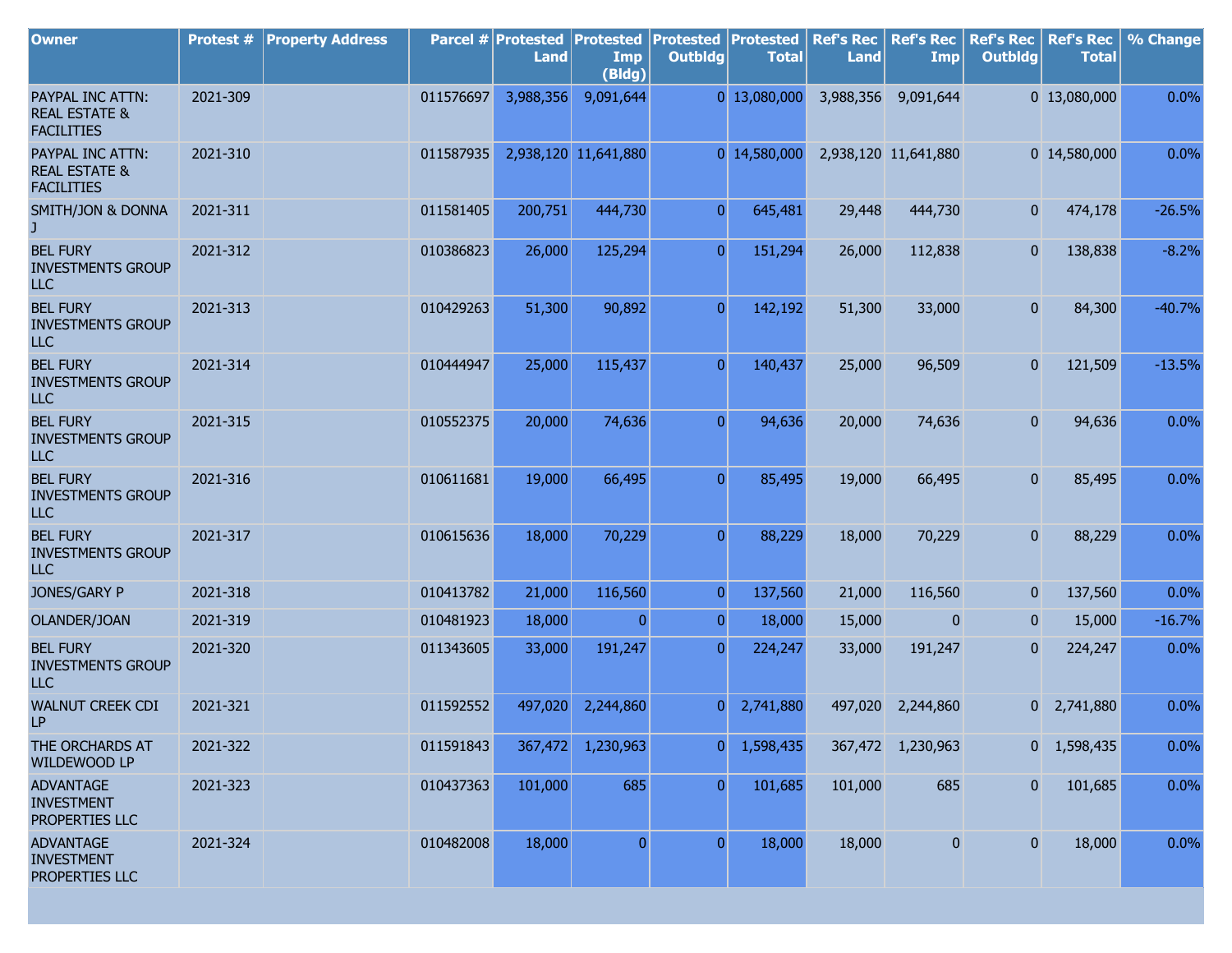| <b>Owner</b>                                                                               | <b>Protest #</b> | <b>Property Address</b> |           | Parcel # Protested<br><b>Land</b> | Protested<br><b>Imp</b><br>(Bldg) | <b>Protested</b><br><b>Outbldg</b> | <b>Protested</b><br><b>Total</b> | <b>Ref's Rec</b><br><b>Land</b> | <b>Ref's Rec</b><br><b>Imp</b> | <b>Ref's Rec</b><br><b>Outbldg</b> | <b>Ref's Rec</b><br><b>Total</b> | % Change |
|--------------------------------------------------------------------------------------------|------------------|-------------------------|-----------|-----------------------------------|-----------------------------------|------------------------------------|----------------------------------|---------------------------------|--------------------------------|------------------------------------|----------------------------------|----------|
| <b>ADVANTAGE</b>                                                                           | 2021-325         |                         | 010747664 | 311,243                           | 0                                 | $\Omega$                           | 311,243                          | 115,651                         | $\mathbf{0}$                   | $\mathbf{0}$                       | 115,651                          | $-62.8%$ |
| <b>INVESTMENT</b><br>PROPERTIES LLC                                                        |                  |                         |           |                                   |                                   |                                    |                                  |                                 |                                |                                    |                                  |          |
| THELEN/DALE C & JILL<br>M                                                                  | 2021-326         |                         | 011286873 | 42,000                            | 263,323                           | $\overline{0}$                     | 305,323                          | 42,000                          | 263,323                        | $\overline{0}$                     | 305,323                          | 0.0%     |
| LANCASTER/DEBORAH<br>G                                                                     | 2021-327         |                         | 011122714 | 9,676                             | 115,764                           | $\overline{0}$                     | 125,440                          | 9,676                           | 109,976                        | $\overline{0}$                     | 119,652                          | $-4.6%$  |
| <b>VIAVANT/NICOLAS</b>                                                                     | 2021-328         |                         | 011077530 | 42,000                            | 284,029                           | 0                                  | 326,029                          | 42,000                          | 284,029                        | $\overline{0}$                     | 326,029                          | 0.0%     |
| NIETFELDT/BRADLEY<br>& CARISSA                                                             | 2021-329         |                         | 011575645 | 84,375                            | 411,883                           | $\overline{0}$                     | 496,258                          | 84,375                          | 411,883                        | $\mathbf{0}$                       | 496,258                          | 0.0%     |
| <b>HANS/ALAN R</b>                                                                         | 2021-330         |                         | 011576083 | 225,759                           | $\overline{0}$                    | $\Omega$                           | 225,759                          | 225,759                         | $\overline{0}$                 | $\overline{0}$                     | 225,759                          | 0.0%     |
| <b>HANS/ALAN R</b>                                                                         | 2021-331         |                         | 011576076 | 307,431                           | 167,910                           | $\Omega$                           | 475,341                          | 307,431                         | 167,910                        | $\bf{0}$                           | 475,341                          | 0.0%     |
| <b>ADVANTAGE</b><br><b>INVESTMENT</b><br>PROPERTIES LLC                                    | 2021-332         |                         | 011584248 | 78,408                            | 653,400                           | $\overline{0}$                     | 731,808                          | 78,408                          | 653,400                        | $\mathbf{0}$                       | 731,808                          | 0.0%     |
| TALHA/KRYSTAL                                                                              | 2021-333         |                         | 011600554 | 65,000                            | 391,367                           | $\Omega$                           | 456,367                          | 65,000                          | 391,367                        | $\overline{0}$                     | 456,367                          | 0.0%     |
| <b>RURAL HOUSING</b><br><b>DEVELOPERS</b><br><b>NEBRASKA LLC</b>                           | 2021-334         |                         | 011608896 | 220,998                           | $\mathbf{0}$                      | $\overline{0}$                     | 220,998                          | 220,998                         | $\mathbf{0}$                   | $\mathbf{0}$                       | 220,998                          | 0.0%     |
| <b>ADVANTAGE</b><br><b>INVESTMENT</b><br>PROPERTIES LLC                                    | 2021-335         |                         | 011604918 | 444,592                           | 2,735,446                         | $\overline{0}$                     | 3,180,038                        |                                 | 444,592 2,735,446              | 0                                  | 3,180,038                        | 0.0%     |
| <b>RURAL HOUSING</b><br><b>DEVELOPERS</b><br><b>NEBRASKA LLC</b>                           | 2021-336         |                         | 011608895 | 528,140                           | $\mathbf{0}$                      | $\overline{0}$                     | 528,140                          | 528,140                         | $\mathbf{0}$                   | $\mathbf{0}$                       | 528,140                          | 0.0%     |
| MOLINA/LANCE R                                                                             | 2021-337         |                         | 011574889 | 38,000                            | 147,699                           | $\overline{0}$                     | 185,699                          | 38,000                          | 147,699                        | $\overline{0}$                     | 185,699                          | 0.0%     |
| KRUGMAN/DARYL R &<br><b>CONNIE R</b>                                                       | 2021-338         |                         | 010435530 | 120,000                           | 182,756                           | $\mathbf{0}$                       | 302,756                          | 120,000                         | 182,756                        | $\mathbf{0}$                       | 302,756                          | 0.0%     |
| <b>KELLY/BROOKE</b><br><b>ALLISON</b>                                                      | 2021-339         |                         | 010509232 | 24,000                            | 163,977                           | $\overline{0}$                     | 187,977                          | 24,000                          | 163,977                        | $\mathbf{0}$                       | 187,977                          | 0.0%     |
| <b>BEL FURY</b><br><b>INVESTMENTS GROUP</b><br><b>LLC</b>                                  | 2021-340         |                         | 010596739 | 18,000                            | 115,253                           | $\overline{0}$                     | 133,253                          | 18,000                          | 115,253                        | $\overline{0}$                     | 133,253                          | 0.0%     |
| <b>BALIS/DANIEL &amp;</b><br><b>PEGGY</b>                                                  | 2021-341         |                         | 011574769 | 24,575                            | 5,000                             | $\overline{0}$                     | 29,575                           | 24,575                          | 5,000                          | $\overline{0}$                     | 29,575                           | 0.0%     |
| <b>WEISS/RONALD E &amp;</b><br><b>KATHLEEN A</b><br><b>TRUSTEES LIVING</b><br><b>TRUST</b> | 2021-342         |                         | 011592902 | 251,765                           | 169,208                           | 170                                | 421,143                          | 168,925                         | 169,208                        | 170                                | 338,303                          | $-19.7%$ |
| HAGERMAN II/JOHN<br><b>LUTHER</b>                                                          | 2021-343         |                         | 011345454 | 56,000                            | 266,723                           | $\overline{0}$                     | 322,723                          | 56,000                          | 224,000                        | $\mathbf{0}$                       | 280,000                          | $-13.2%$ |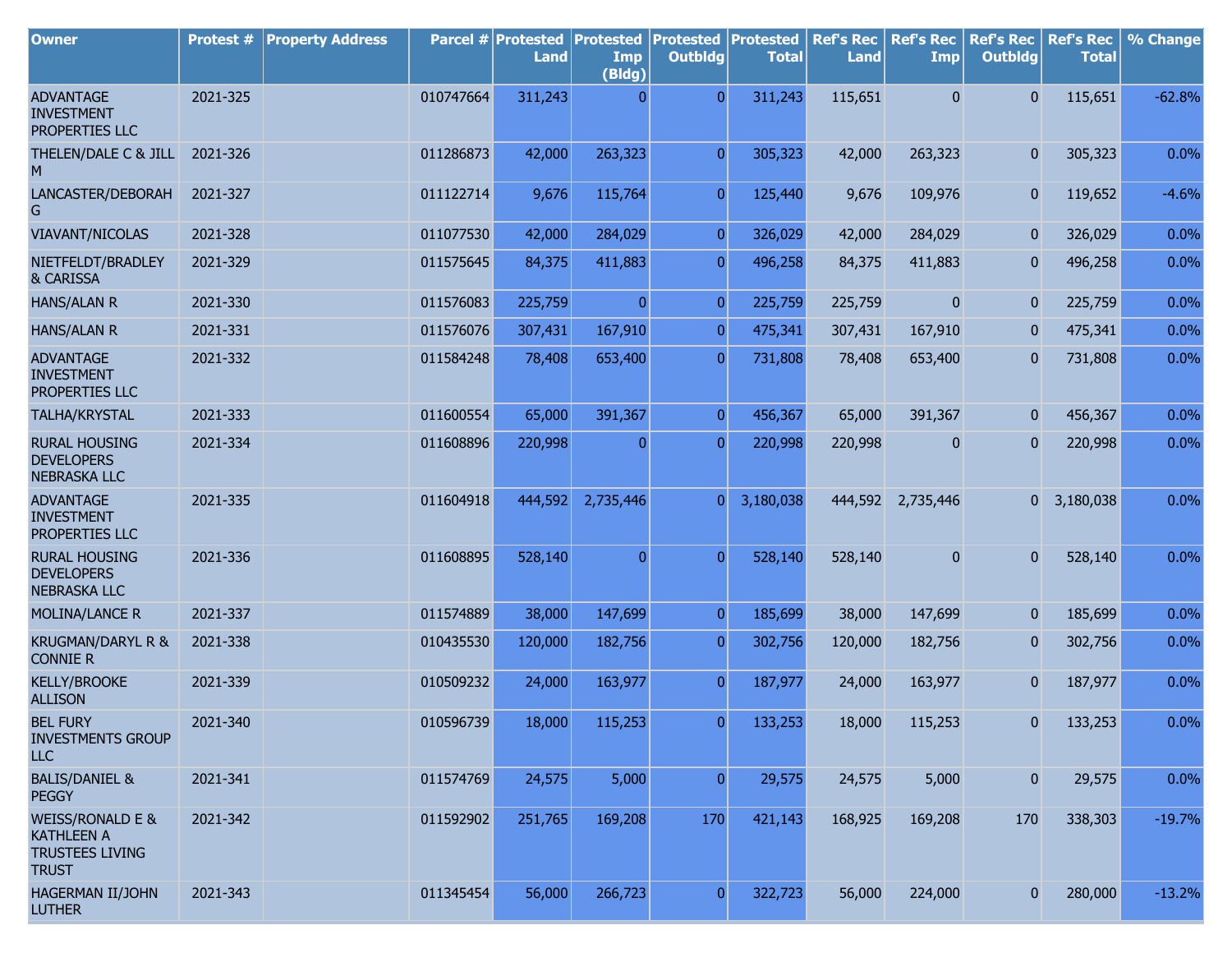| <b>Owner</b>                                                                      | Protest # | <b>Property Address</b> |           | Parcel # Protested<br><b>Land</b> | <b>Protested</b><br>Imp<br>(Bldg) | <b>Protested</b><br><b>Outbldg</b> | Protested<br><b>Total</b> | <b>Ref's Rec</b><br><b>Land</b> | <b>Ref's Rec</b><br><b>Imp</b> | <b>Ref's Rec</b><br><b>Outbldg</b> | <b>Ref's Rec</b><br><b>Total</b> | % Change |
|-----------------------------------------------------------------------------------|-----------|-------------------------|-----------|-----------------------------------|-----------------------------------|------------------------------------|---------------------------|---------------------------------|--------------------------------|------------------------------------|----------------------------------|----------|
| RICHARDSON/JAMES                                                                  | 2021-344  |                         | 010390561 | 30,000                            | 123,300                           | $\overline{0}$                     | 153,300                   | 30,000                          | 110,970                        | $\overline{0}$                     | 140,970                          | $-8.0%$  |
| MITCHELL/DANIEL H &<br><b>SHELLY L</b>                                            | 2021-345  |                         | 010388222 | 45,000                            | 173,704                           | $\overline{0}$                     | 218,704                   | 45,000                          | 173,704                        | $\mathbf{0}$                       | 218,704                          | 0.0%     |
| <b>BEL FURY</b><br><b>INVESTMENT GROUP</b><br>ILC                                 | 2021-346  |                         | 010448721 | 16,000                            | 55,098                            | $\overline{0}$                     | 71,098                    | 16,000                          | 42,298                         | $\overline{0}$                     | 58,298                           | $-18.0%$ |
| <b>WALLER/MICHAEL A</b>                                                           | 2021-347  |                         | 010570381 | 22,000                            | 105,102                           | $\overline{0}$                     | 127,102                   | 22,000                          | 105,102                        | $\mathbf{0}$                       | 127,102                          | 0.0%     |
| <b>KRISHNA LLC</b>                                                                | 2021-348  |                         | 011161965 | 317,834                           | 3,073,166                         | 0                                  | 3,391,000                 | 317,834                         | 2,632,166                      | 0                                  | 2,950,000                        | $-13.0%$ |
| ALLEN/TERESA L &<br><b>JEFFREY S CO</b><br><b>TRUSTEES LIVING</b><br><b>TRUST</b> | 2021-349  |                         | 011247835 | 60,000                            | 338,751                           | $\overline{0}$                     | 398,751                   | 60,000                          | 338,751                        | $\overline{0}$                     | 398,751                          | 0.0%     |
| PLUTA/RAYMOND J &<br><b>ANNE</b>                                                  | 2021-350  |                         | 010958231 | 116,000                           | 64,584                            | $\overline{0}$                     | 180,584                   | 116,000                         | 64,584                         | $\overline{0}$                     | 180,584                          | 0.0%     |
| PLUTA/RAYMOND J &<br><b>ANNE</b>                                                  | 2021-351  |                         | 011580067 | 12,118                            | $\overline{0}$                    | $\overline{0}$                     | 12,118                    | 12,118                          | 0                              | $\overline{0}$                     | 12,118                           | 0.0%     |
| NEBCO INC                                                                         | 2021-352  |                         | 010410821 | 24,596                            | $\overline{0}$                    | $\overline{0}$                     | 24,596                    | 15,313                          | 0                              | $\mathbf{0}$                       | 15,313                           | $-37.7%$ |
| NEBCO INC                                                                         | 2021-353  |                         | 011040734 | 393,252                           | 48,446                            | 537                                | 442,235                   | 348,629                         | 48,446                         | 537                                | 397,612                          | $-10.1%$ |
| RACHU INC A SOUTH<br><b>DAKOTA</b><br><b>CORPORATION</b>                          | 2021-354  |                         | 011594108 | 923,153                           | 6,309,578                         | $\overline{0}$                     | 7,232,731                 | 923,153                         | 6,144,957                      | 0                                  | 7,068,110                        | $-2.3%$  |
| RABON/WILLIAM W &<br>REBECCA ANN CO<br>TRUSTEES REVOCABLE<br><b>TRUST</b>         | 2021-355  |                         | 011311630 | 41,000                            | 226,627                           | $\Omega$                           | 267,627                   | 41,000                          | 226,627                        | $\overline{0}$                     | 267,627                          | 0.0%     |
| <b>GERMISHUYS/SHIRLEY</b><br>E                                                    | 2021-356  |                         | 011597019 | 166,403                           | $\overline{0}$                    | $\overline{0}$                     | 166,403                   | 150,000                         | 0                              | 0                                  | 150,000                          | $-9.9%$  |
| PERRY/STEVEN W &<br><b>KRISTI K</b>                                               | 2021-357  |                         | 010319425 | 49,500                            | 22,660                            | $\overline{0}$                     | 72,160                    | 49,500                          | 0                              | $\overline{0}$                     | 49,500                           | $-31.4%$ |
| <b>HLAVACEK/ELEANOR F</b><br><b>ESTATE</b>                                        | 2021-358  |                         | 010530673 | 57,728                            | 51,716                            | $\overline{0}$                     | 109,444                   | 57,728                          | 51,716                         | 0                                  | 109,444                          | 0.0%     |
| <b>BOLISH JR/STEPHEN L</b><br><b>&amp; LORRAINE</b>                               | 2021-359  |                         | 010570349 | 28,000                            | 161,700                           | $\boldsymbol{0}$                   | 189,700                   | 28,000                          | 161,700                        | 0                                  | 189,700                          | 0.0%     |
| KAVULAK/MARK V &<br>KATHLEEN OGDEN                                                | 2021-360  |                         | 010751386 | 51,000                            | 66,335                            | $\overline{0}$                     | 117,335                   | 51,000                          | 66,335                         | $\mathbf{0}$                       | 117,335                          | 0.0%     |
| EVERITT/ADAM                                                                      | 2021-361  |                         | 010945989 | 25,000                            | 147,037                           | $\boldsymbol{0}$                   | 172,037                   | 25,000                          | 147,037                        | $\mathbf{0}$                       | 172,037                          | $0.0\%$  |
| <b>KAVULAK/MARK V</b>                                                             | 2021-362  |                         | 011039965 | 51,000                            | 99,977                            | $\boldsymbol{0}$                   | 150,977                   | 51,000                          | 99,977                         | $\boldsymbol{0}$                   | 150,977                          | 0.0%     |
| KAVULAK/MARK &<br>KATHLEEN OGDEN                                                  | 2021-363  |                         | 011039973 | 51,000                            | 28,798                            | $\overline{0}$                     | 79,798                    | 51,000                          | 28,798                         | $\pmb{0}$                          | 79,798                           | $0.0\%$  |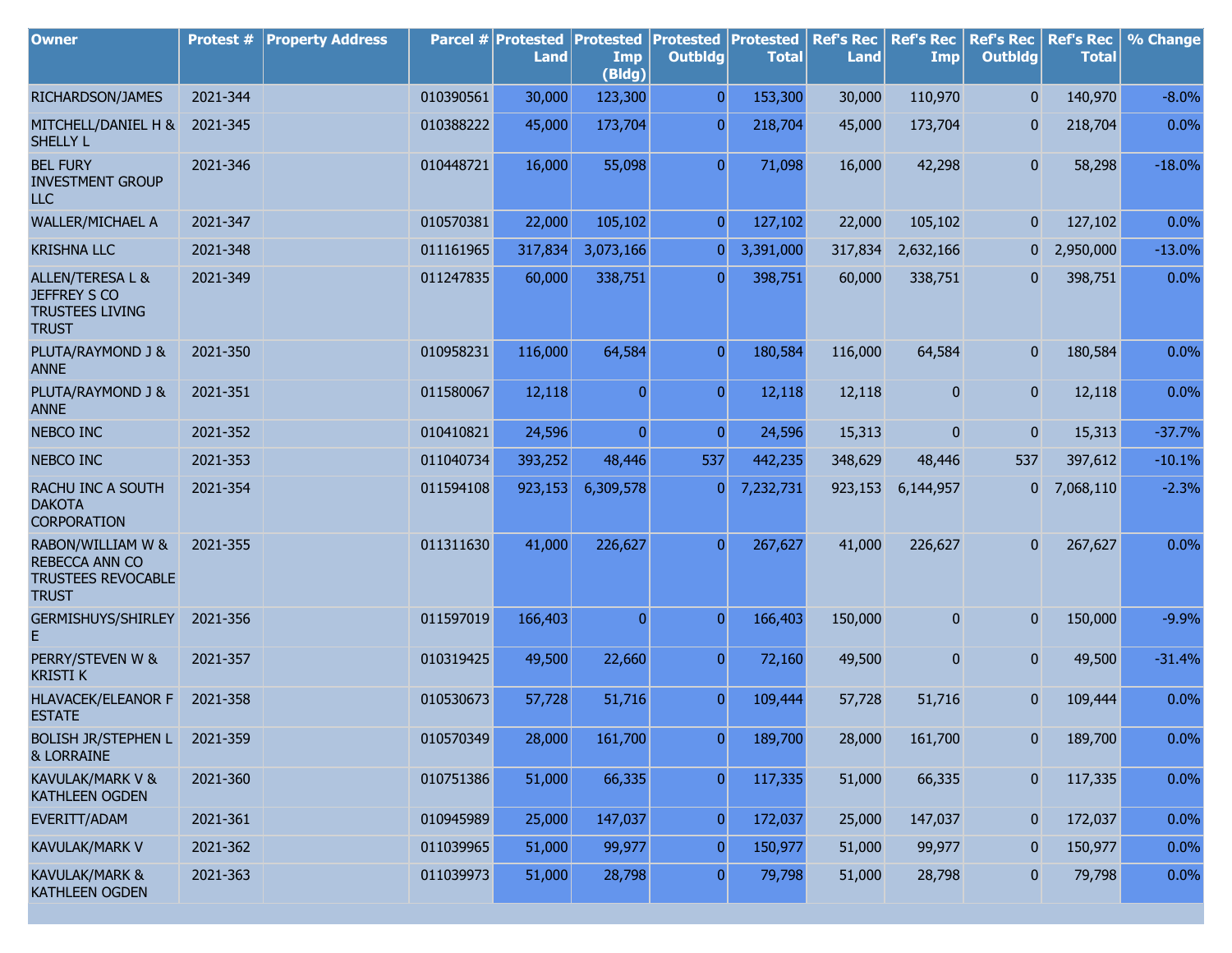| <b>Owner</b>                                                                | Protest # | <b>Property Address</b> |           | Parcel # Protested<br><b>Land</b> | <b>Protested</b><br>Imp<br>(Bldg) | <b>Protested Protested</b><br><b>Outbldg</b> | <b>Total</b> | <b>Ref's Rec</b><br><b>Land</b> | <b>Ref's Rec</b><br><b>Imp</b> | <b>Ref's Rec</b><br><b>Outbldg</b> | <b>Ref's Rec</b><br><b>Total</b> | % Change |
|-----------------------------------------------------------------------------|-----------|-------------------------|-----------|-----------------------------------|-----------------------------------|----------------------------------------------|--------------|---------------------------------|--------------------------------|------------------------------------|----------------------------------|----------|
| SEVERSON/CURTIS L<br>& PEGGY M HARLOW                                       | 2021-364  |                         | 011104406 | 22,000                            | 195,697                           | $\overline{0}$                               | 217,697      | 22,000                          | 171,200                        | $\overline{0}$                     | 193,200                          | $-11.3%$ |
| WOZNIAK/TIMOTHY K<br>& JACQUELINE S                                         | 2021-365  |                         | 011572092 | 50,000                            | 224,478                           | $\overline{0}$                               | 274,478      | 50,000                          | 224,478                        | $\mathbf{0}$                       | 274,478                          | 0.0%     |
| <b>SUGUIN III/HECTOR &amp;</b><br><b>JASMINE SEGUIN</b>                     | 2021-366  |                         | 011576261 | 44,000                            | 270,456                           | $\overline{0}$                               | 314,456      | 44,000                          | 270,456                        | $\mathbf{0}$                       | 314,456                          | 0.0%     |
| PLEISS/CHRISTOPHER<br>J & BARBARA A                                         | 2021-367  |                         | 011581897 | 38,000                            | 176,374                           | $\overline{0}$                               | 214,374      | 38,000                          | 176,374                        | 0                                  | 214,374                          | 0.0%     |
| <b>BARTLETT/LISA K &amp;</b><br><b>BRADLEY E</b>                            | 2021-368  |                         | 011585326 | 39,000                            | 208,054                           | $\overline{0}$                               | 247,054      | 36,000                          | 208,054                        | $\mathbf{0}$                       | 244,054                          | $-1.2%$  |
| <b>COHEN/JAMES A &amp;</b><br><b>CHERYL</b>                                 | 2021-369  |                         | 011599786 | 54,000                            | 213,232                           | $\overline{0}$                               | 267,232      | 54,000                          | 213,232                        | $\overline{0}$                     | 267,232                          | 0.0%     |
| THORSTAD/MAURITZ<br>E & JACKLYN D                                           | 2021-370  |                         | 010950494 | 30,000                            | 203,811                           | $\overline{0}$                               | 233,811      | 30,000                          | 203,811                        | $\mathbf{0}$                       | 233,811                          | 0.0%     |
| KIBBE SR/CRAIG A<br>& DIANE<br><b>MARIE</b>                                 | 2021-371  |                         | 010539794 | 28,000                            | 173,063                           | $\overline{0}$                               | 201,063      | 28,000                          | 163,503                        | $\mathbf{0}$                       | 191,503                          | $-4.8%$  |
| <b>HANSON/TROY A &amp;</b><br><b>ANNEL</b>                                  | 2021-372  |                         | 011582741 | 90,000                            | 426,841                           | $\overline{0}$                               | 516,841      | 90,000                          | 426,841                        | $\mathbf{0}$                       | 516,841                          | 0.0%     |
| <b>OLYMBEC USA LLC</b><br><b>ATTN BRIAN</b><br><b>GLASBERG</b>              | 2021-373  |                         | 011584365 | 2,342,304                         | 3,792,696                         | $\overline{0}$                               | 6,135,000    | 2,342,304                       | 3,432,696                      | 01                                 | 5,775,000                        | $-5.9%$  |
| <b>FIRST NATIONAL</b><br><b>BANK OF</b><br>OMAHA/ATTN-CINDY<br><b>JONES</b> | 2021-374  |                         | 011350954 | $\overline{0}$                    | 980,000                           | $\overline{0}$                               | 980,000      | $\Omega$                        | 980,000                        | $\mathbf{0}$                       | 980,000                          | 0.0%     |
| <b>GREAT WESTERN</b><br><b>BANK ATTN: FINANCE</b>                           | 2021-375  |                         | 011317418 | 346,725                           | 223,275                           | $\overline{0}$                               | 570,000      | 346,725                         | 223,275                        | 0                                  | 570,000                          | 0.0%     |
| MEIER 5915 LLC                                                              | 2021-376  |                         | 010360743 | 20,000                            | 87,326                            | $\overline{0}$                               | 107,326      | 20,000                          | 87,326                         | 0                                  | 107,326                          | 0.0%     |
| CABRAL/DEBORAH<br><b>ANN</b>                                                | 2021-377  |                         | 011594740 | 45,000                            | 248,022                           | $\overline{0}$                               | 293,022      | 45,000                          | 248,022                        | 0                                  | 293,022                          | 0.0%     |
| <b>CURPHEY/MICHAEL J</b><br>& LAURA A                                       | 2021-378  |                         | 011286962 | 42,000                            | 176,716                           | $\overline{0}$                               | 218,716      | 42,000                          | 168,404                        | $\mathbf{0}$                       | 210,404                          | $-3.8%$  |
| <b>KORCEK/DAVID S</b>                                                       | 2021-379  |                         | 010940081 | 35,000                            | 185,084                           | $\overline{0}$                               | 220,084      | 35,000                          | 185,084                        | 0                                  | 220,084                          | 0.0%     |
| <b>FICENEC/TERRENCE J</b><br>& KAREN E                                      | 2021-380  |                         | 010437657 | 152,000                           | 384,025                           | $\overline{0}$                               | 536,025      | 152,000                         | 382,795                        | 0                                  | 534,795                          | $-0.2%$  |
| <b>HOWRY/DEBORAH</b><br>PASONAULT TRUSTEE<br>THE PASSONAULT<br><b>TRUST</b> | 2021-381  |                         | 010391134 | 18,000                            | 47,799                            | $\overline{0}$                               | 65,799       | 18,000                          | 47,799                         | $\mathbf{0}$                       | 65,799                           | 0.0%     |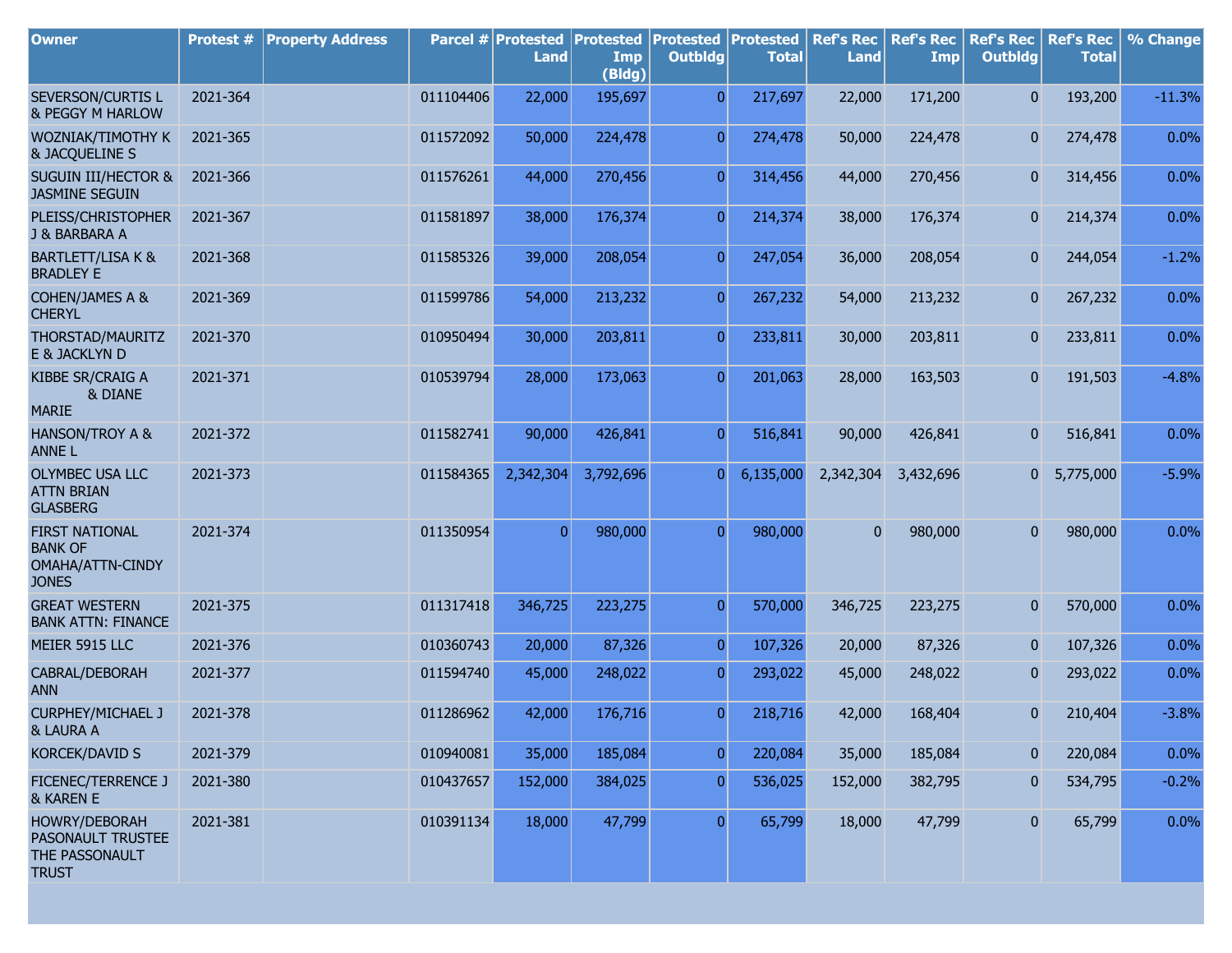| <b>Owner</b>                                                                    | Protest # | <b>Property Address</b> |           | Parcel # Protested<br><b>Land</b> | <b>Protested</b><br>Imp<br>(Bldg) | <b>Protested</b><br><b>Outbldg</b> | Protested<br><b>Total</b> | <b>Ref's Rec</b><br><b>Land</b> | <b>Ref's Rec</b><br><b>Imp</b> | <b>Ref's Rec</b><br><b>Outbldg</b> | <b>Ref's Rec</b><br><b>Total</b> | % Change |
|---------------------------------------------------------------------------------|-----------|-------------------------|-----------|-----------------------------------|-----------------------------------|------------------------------------|---------------------------|---------------------------------|--------------------------------|------------------------------------|----------------------------------|----------|
| <b>LYMAN-RICHEY</b><br><b>CORPORATION ATTN:</b><br><b>CONTROLLER</b>            | 2021-382  |                         | 010396888 | 45,400                            | 146,024                           | $\overline{0}$                     | 191,424                   | 45,400                          | 1,000                          | $\overline{0}$                     | 46,400                           | $-75.8%$ |
| <b>IRWIN/AMY M &amp;</b><br><b>BRYAN K</b>                                      | 2021-383  |                         | 010450947 | 24,000                            | 106,562                           | $\overline{0}$                     | 130,562                   | 24,000                          | 97,815                         | $\overline{0}$                     | 121,815                          | $-6.7%$  |
| <b>BELLEVUE PLACE</b><br><b>APARTMENTS LLC</b>                                  | 2021-384  |                         | 010470964 | 74,434                            | 1,489,566                         | $\overline{0}$                     | 1,564,000                 | 74,434                          | 1,489,566                      |                                    | $0 \quad 1,564,000$              | 0.0%     |
| <b>GRENON/NORMAN T &amp;</b><br><b>KIMBERLY A</b>                               | 2021-385  |                         | 010510451 | 30,000                            | 168,772                           | $\overline{0}$                     | 198,772                   | 30,000                          | 168,772                        | $\mathbf{0}$                       | 198,772                          | 0.0%     |
| <b>HONAKER/SCOTT</b>                                                            | 2021-386  |                         | 010569669 | 21,000                            | 122,523                           | $\overline{0}$                     | 143,523                   | 21,000                          | 122,523                        | 0                                  | 143,523                          | 0.0%     |
| SFI LTD PARTNERSHIP<br>v                                                        | 2021-387  |                         | 010580360 | 356,950                           | 3,335,050                         | $\overline{0}$                     | 3,692,000                 | 356,950                         | 2,999,360                      | 01                                 | 3,356,310                        | $-9.1%$  |
| <b>GRENON/DONALD E</b><br><b>TRUSTEES ETAL</b>                                  | 2021-388  |                         | 010745491 | 35,000                            | 156,054                           | $\overline{0}$                     | 191,054                   | 35,000                          | 156,054                        | $\overline{0}$                     | 191,054                          | 0.0%     |
| PERKINS/JEFFREY K &<br><b>KIMERLY G</b>                                         | 2021-389  |                         | 010965246 | 29,000                            | 170,799                           | $\overline{0}$                     | 199,799                   | 29,000                          | 170,799                        | $\overline{0}$                     | 199,799                          | 0.0%     |
| <b>HILGENBRINCK/TAD &amp;</b><br><b>TRAVIS MAHRT</b>                            | 2021-390  |                         | 011035234 | 24,000                            | 124,331                           | $\overline{0}$                     | 148,331                   | 24,000                          | 124,331                        | 0                                  | 148,331                          | 0.0%     |
| ROPSKI/RICHARD F                                                                | 2021-391  |                         | 011036141 | 25,000                            | 170,788                           | $\overline{0}$                     | 195,788                   | 25,000                          | 168,713                        | 0                                  | 193,713                          | $-1.1%$  |
| <b>SCHNEIDER/CRAIG E</b><br>& MICHELLE A                                        | 2021-392  |                         | 011058730 | 117,198                           | 385,631                           | $\overline{0}$                     | 502,829                   | 117,198                         | 385,631                        | 0                                  | 502,829                          | 0.0%     |
| ARMSTRONG/RUSSELL<br><b>V &amp; RHONDA</b>                                      | 2021-393  |                         | 011115211 | 18,000                            | 114,849                           | $\overline{0}$                     | 132,849                   | 18,000                          | 114,849                        | $\overline{0}$                     | 132,849                          | 0.0%     |
| <b>RITE WAY</b><br><b>INVESTMENTS INC</b><br>C/O INVESTORS<br><b>REALTY INC</b> | 2021-394  |                         | 011137320 | 196,842                           | 871,598                           | 0                                  | 1,068,440                 | 196,842                         | 753,158                        | $\overline{0}$                     | 950,000                          | $-11.1%$ |
| THIEDE/KAREN LEE                                                                | 2021-395  |                         | 011576355 | 33,000                            | 153,934                           | $\overline{0}$                     | 186,934                   | 33,000                          | 153,934                        | $\mathbf{0}$                       | 186,934                          | 0.0%     |
| THANKACHAN/MANOJ<br>P & SHIJIMOL P<br><b>MANOJ</b>                              | 2021-396  |                         | 011577045 | 65,000                            | 275,630                           | $\overline{0}$                     | 340,630                   | 65,000                          | 275,630                        | $\mathbf{0}$                       | 340,630                          | 0.0%     |
| PREBBLE/ROY C &<br><b>KRISTA</b>                                                | 2021-397  |                         | 011583731 | 57,000                            | 340,164                           | $\overline{0}$                     | 397,164                   | 57,000                          | 325,164                        | $\bf{0}$                           | 382,164                          | $-3.8%$  |
| <b>ROSS/BLAINE &amp;</b><br><b>JENIFER O'CONNOR</b>                             | 2021-398  |                         | 011588336 | 52,000                            | 279,181                           | $\overline{0}$                     | 331,181                   | 52,000                          | 279,181                        | $\overline{0}$                     | 331,181                          | 0.0%     |
| <b>MARKET PLACE</b><br>APARTMENTS LLC                                           | 2021-399  |                         | 011590623 |                                   | 1,512,705 34,397,295              |                                    | 0 35,910,000              |                                 | 1,512,705 34,397,295           |                                    | 0 35,910,000                     | 0.0%     |
| DUBE/DANIEL N &<br><b>DOROTHY J</b>                                             | 2021-400  |                         | 011591050 | 26,000                            | 210,842                           | $\overline{0}$                     | 236,842                   | 26,000                          | 210,842                        | $\mathbf{0}$                       | 236,842                          | 0.0%     |
| ROXBURGH/JESSICA B                                                              | 2021-401  |                         | 011593167 | 0                                 | 27,405                            | $\boldsymbol{0}$                   | 27,405                    | $\mathbf{0}$                    | 15,000                         | $\mathbf{0}$                       | 15,000                           | $-45.3%$ |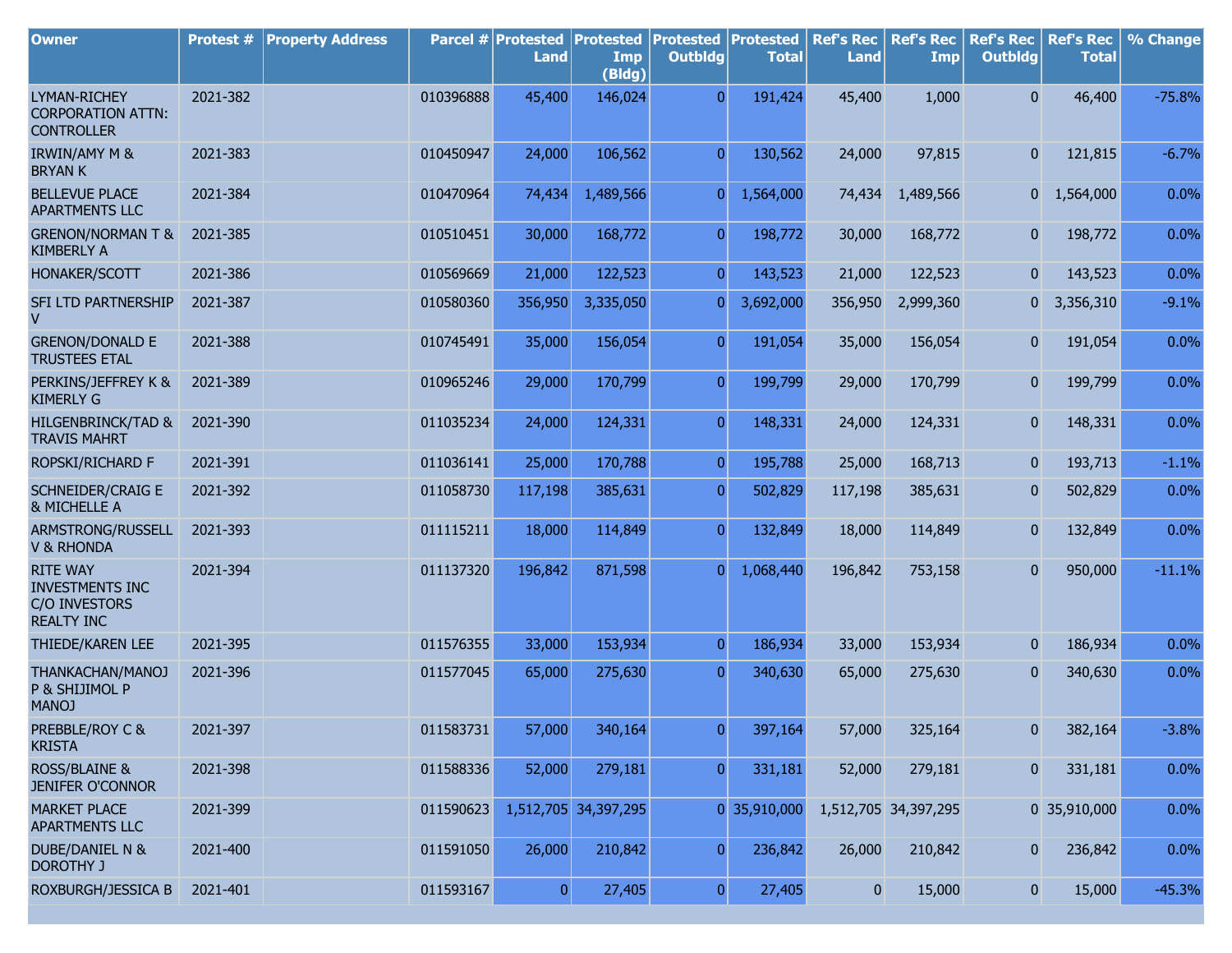| <b>Owner</b>                                               | <b>Protest #</b> | <b>Property Address</b> |           | Parcel # Protested<br><b>Land</b> | <b>Protested</b><br>Imp<br>(Bldg) | Protested<br><b>Outbldg</b> | Protested<br><b>Total</b> | <b>Ref's Rec</b><br><b>Land</b> | <b>Ref's Rec</b><br><b>Imp</b> | <b>Ref's Rec</b><br><b>Outbldg</b> | <b>Ref's Rec</b><br><b>Total</b> | % Change   |
|------------------------------------------------------------|------------------|-------------------------|-----------|-----------------------------------|-----------------------------------|-----------------------------|---------------------------|---------------------------------|--------------------------------|------------------------------------|----------------------------------|------------|
| DEFREESE/DAVID &<br>ANITA J                                | 2021-402         |                         | 011597906 | 38,000                            | 191,872                           | $\overline{0}$              | 229,872                   | 38,000                          | 191,872                        | $\overline{0}$                     | 229,872                          | 0.0%       |
| MASTEN/ANDREW &<br><b>JORDAN</b>                           | 2021-403         |                         | 011600556 | 65,000                            | 339,584                           | $\overline{0}$              | 404,584                   | 65,000                          | 339,584                        | 0                                  | 404,584                          | 0.0%       |
| <b>CLR DEVELOPMENT</b><br><b>LLC</b>                       | 2021-404         |                         | 011608188 | 391,248                           | 361,996                           | $\overline{0}$              | 753,244                   | 391,248                         | 347,742                        | 0                                  | 738,990                          | $-1.9%$    |
| ODOM/DEBRA S                                               | 2021-405         |                         | 010513280 | 20,000                            | 126,113                           | $\overline{0}$              | 146,113                   | 20,000                          | 116,048                        | 0                                  | 136,048                          | $-6.9%$    |
| <b>NEAL/NANCY L</b>                                        | 2021-406         |                         | 010338322 | 20,000                            | 99,892                            | $\overline{0}$              | 119,892                   | 20,000                          | 99,892                         | $\mathbf{0}$                       | 119,892                          | 0.0%       |
| STEVENS/MARY ANN                                           | 2021-407         |                         | 010435670 | 120,000                           | 276,560                           | $\overline{0}$              | 396,560                   | 120,000                         | 259,685                        | 0                                  | 379,685                          | $-4.3%$    |
| ROZIC/BENNETT T                                            | 2021-408         |                         | 010792511 | 24,000                            | 159,070                           | $\overline{0}$              | 183,070                   | 24,000                          | 159,070                        | $\mathbf{0}$                       | 183,070                          | 0.0%       |
| HOFFMAN/DANIEL E &<br><b>MELISSA A</b>                     | 2021-409         |                         | 010344772 | 54,000                            | 325,281                           | $\overline{0}$              | 379,281                   | 54,000                          | 325,281                        | 0                                  | 379,281                          | 0.0%       |
| THOMAS RIVERSIDE<br><b>ACRES ASSOCIATION</b><br><b>INC</b> | 2021-410         |                         | 011586551 | 162,000                           | $\mathbf{0}$                      | $\overline{0}$              | 162,000                   | 0                               | 0                              | 0                                  | $\overline{0}$                   | $-100.0\%$ |
| <b>HESS/JANICE C</b>                                       | 2021-411         |                         | 011255285 | 89,691                            | 281,722                           | 24,547                      | 395,960                   | 89,691                          | 281,722                        | 24,547                             | 395,960                          | 0.0%       |
| <b>FURMANSKI/ROBERT</b><br>W & KATHLEEN                    | 2021-412         |                         | 011083484 | 54,000                            | 198,312                           | $\overline{0}$              | 252,312                   | 49,500                          | 198,312                        | $\mathbf{0}$                       | 247,812                          | $-1.8%$    |
| MIDLAND HEIGHTS<br><b>APARTMENTS LLC</b>                   | 2021-413         |                         | 011582686 | 449,540                           | 8,503,460                         | $\overline{0}$              | 8,953,000                 | 449,540                         | 7,001,289                      |                                    | 0 7,450,829                      | $-16.8%$   |
| MIDLAND HEIGHTS LP                                         | 2021-414         |                         | 011582687 | 504,947                           | 4,758,053                         | $\overline{0}$              | 5,263,000                 | 504,947                         | 3,054,619                      | 0                                  | 3,559,566                        | $-32.4%$   |
| KATZ/BRIAN L &<br><b>DEBORAH L</b>                         | 2021-415         |                         | 011590748 | 106,126                           | 414,796                           | $\overline{0}$              | 520,922                   | 59,185                          | 414,796                        | 0                                  | 473,981                          | $-9.0%$    |
| GARFIELD/ANGIELYNN<br>& SANDRA J<br><b>ROBERTSON</b>       | 2021-416         |                         | 011069945 | 30,000                            | 161,899                           | $\overline{0}$              | 191,899                   | 30,000                          | 161,899                        | 0                                  | 191,899                          | 0.0%       |
| <b>KERSTEN/GARY L</b>                                      | 2021-417         |                         | 011216298 | 244,086                           | 492,831                           | $\overline{0}$              | 736,917                   | 244,086                         | 425,914                        | $\mathbf{0}$                       | 670,000                          | $-9.1%$    |
| RIHA/VICTOR J &<br><b>BEVERLY M</b>                        | 2021-418         |                         | 011594629 | 82,190                            | 134,870                           | $\overline{0}$              | 217,060                   | 82,190                          | 134,870                        | 0                                  | 217,060                          | 0.0%       |
| MACNABB JR/JAMES M 2021-419<br>& KAFFI S                   |                  |                         | 010437908 | 167,120                           | 417,294                           | $\boldsymbol{0}$            | 584,414                   | 167,120                         | 368,479                        | 0                                  | 535,599                          | $-8.4%$    |
| JDHQ HOTELS LLC C/O 2021-420<br>ATRIUM HOSPITALITY         |                  |                         | 011591073 |                                   | 1,077,180 11,452,820              |                             | $0$ 12,530,000            |                                 | 1,077,180 11,192,690           |                                    | 0 12,269,870                     | $-2.1%$    |
| JDHQ HOTELS LLC C/O<br>ATRIUM HOSPITALITY                  | 2021-421         |                         | 011591074 |                                   | 1,710,475 17,465,525              |                             | 0 19,176,000              |                                 | 1,710,475 16,746,425           |                                    | 0 18,456,900                     | $-3.8%$    |
| JDHQ HOTELS LLC C/O<br><b>ATRIUM HOSPITALITY</b>           | 2021-422         |                         | 011591075 |                                   | 1,423,050 18,212,953              |                             | 0 19,636,003              |                                 | 1,423,050 17,804,730           |                                    | 0 19,227,780                     | $-2.1%$    |
| <b>BROUSEK/PAUL J &amp;</b><br>RACHEL A HILT               | 2021-423         |                         | 011596024 | 54,000                            | 243,290                           | $\overline{0}$              | 297,290                   | 54,000                          | 243,290                        | 0                                  | 297,290                          | 0.0%       |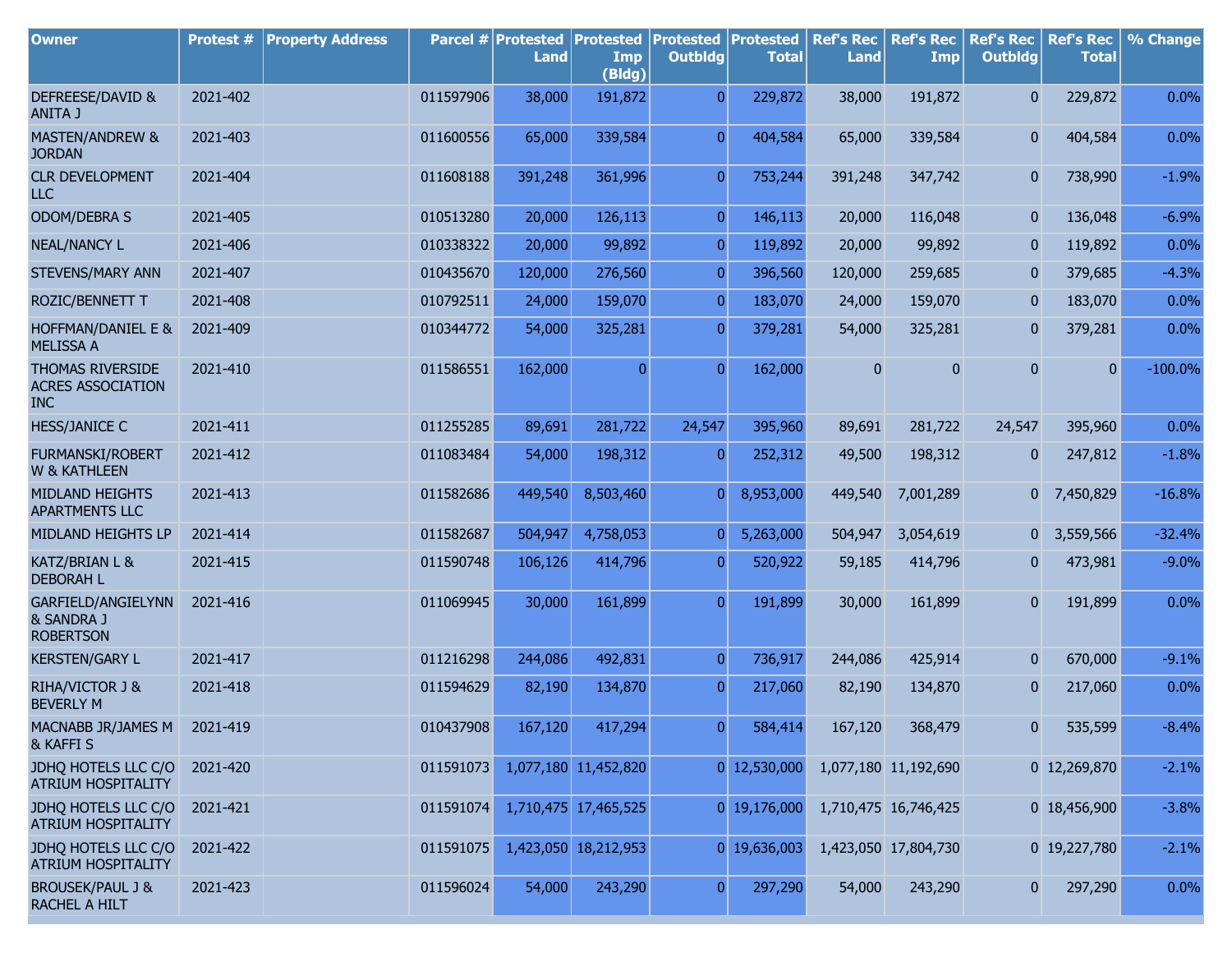| <b>Owner</b>                                                                | Protest # | <b>Property Address</b> |           | Parcel # Protested<br><b>Land</b> | <b>Protested</b><br>Imp<br>(Bldg) | <b>Protested Protested</b><br><b>Outbldg</b> | <b>Total</b> | <b>Ref's Rec</b><br><b>Land</b> | <b>Ref's Rec</b><br><b>Imp</b> | <b>Ref's Rec</b><br><b>Outbldg</b> | <b>Ref's Rec</b><br><b>Total</b> | % Change |
|-----------------------------------------------------------------------------|-----------|-------------------------|-----------|-----------------------------------|-----------------------------------|----------------------------------------------|--------------|---------------------------------|--------------------------------|------------------------------------|----------------------------------|----------|
| DAMME/JERRY G                                                               | 2021-424  |                         | 011574105 | 207,748                           | 297,430                           | 44,544                                       | 549,722      | 160,808                         | 297,430                        | 44,544                             | 502,782                          | $-8.5%$  |
| <b>STASTNY/DENNIS &amp;</b><br><b>BETTY L</b>                               | 2021-425  |                         | 010533176 | 26,000                            | 131,267                           | $\overline{0}$                               | 157,267      | 26,000                          | 116,867                        | $\mathbf{0}$                       | 142,867                          | $-9.2%$  |
| <b>MARTIN/PAUL T &amp;</b><br><b>KATHRYN E</b>                              | 2021-426  |                         | 011571577 | 45,000                            | 191,618                           | $\overline{0}$                               | 236,618      | 45,000                          | 191,618                        | $\mathbf{0}$                       | 236,618                          | 0.0%     |
| PHILLIPS/ALLEN W &<br><b>KATHLEEN R</b>                                     | 2021-427  |                         | 010970150 | 25,000                            | 145,457                           | $\overline{0}$                               | 170,457      | 25,000                          | 145,457                        | $\overline{0}$                     | 170,457                          | 0.0%     |
| PARKISON/JEREMY                                                             | 2021-428  |                         | 011077883 | 15,000                            | 69,619                            | $\overline{0}$                               | 84,619       | 15,000                          | 69,619                         | $\mathbf{0}$                       | 84,619                           | 0.0%     |
| MEYER/JOHN G &<br><b>JENNIFER L</b>                                         | 2021-429  |                         | 011581286 | 49,000                            | 295,237                           | $\overline{0}$                               | 344,237      | 49,000                          | 295,237                        | 0                                  | 344,237                          | 0.0%     |
| FOWLER/TIMOTHY N<br>& TERESA                                                | 2021-430  |                         | 010753206 | 103,000                           | 65,935                            | $\overline{0}$                               | 168,935      | 103,000                         | 65,935                         | 0                                  | 168,935                          | 0.0%     |
| <b>HAMILTON/CHARLES R</b><br><b>&amp; CYNTHIA K</b>                         | 2021-431  |                         | 010614958 | 138,736                           | 200,159                           | $\overline{0}$                               | 338,895      | 95,366                          | 200,159                        | 0                                  | 295,525                          | $-12.8%$ |
| <b>CCKR LLC</b>                                                             | 2021-432  |                         | 011591545 | 163,014                           | 456,570                           | $\overline{0}$                               | 619,584      | 183,241                         | 302,820                        | $\mathbf{0}$                       | 486,061                          | $-21.6%$ |
| PFEFFER/ALAN D &<br><b>LINDA L</b>                                          | 2021-433  |                         | 010397396 | 225,513                           | 172,863                           | $\overline{0}$                               | 398,376      | 167,909                         | 172,863                        | $\mathbf{0}$                       | 340,772                          | $-14.5%$ |
| <b>DOOLING/SUSAN K</b>                                                      | 2021-434  |                         | 011593023 | 163,123                           | 317,748                           | $\overline{0}$                               | 480,871      | 163,123                         | 317,748                        | $\mathbf{0}$                       | 480,871                          | 0.0%     |
| <b>BRAZEAL/TIMOTHY &amp;</b><br><b>ANNETTE</b>                              | 2021-435  |                         | 011592906 | 252,928                           | 210,413                           | 22,611                                       | 485,952      | 205,987                         | 210,413                        | 22,611                             | 439,011                          | $-9.7%$  |
| JONES/JACK J &<br><b>TRACEY L</b>                                           | 2021-436  |                         | 010429409 | 118,001                           | 143,844                           | $\overline{0}$                               | 261,845      | 118,001                         | 143,844                        | $\overline{0}$                     | 261,845                          | 0.0%     |
| <b>WELNA/JENNIE C</b>                                                       | 2021-437  |                         | 011574498 | 36,000                            | 223,073                           | $\overline{0}$                               | 259,073      | 36,000                          | 223,073                        | $\mathbf{0}$                       | 259,073                          | 0.0%     |
| <b>FIRST NATIONAL</b><br><b>BANK OF</b><br>OMAHA/ATTN-CINDY<br><b>JONES</b> | 2021-438  |                         | 011588226 | 919,110                           | 1,580,890                         | $\Omega$                                     | 2,500,000    | 919,110                         | 1,580,890                      | 0                                  | 2,500,000                        | 0.0%     |
| JONES/JACK J &<br><b>TRACEY L</b>                                           | 2021-439  |                         | 010610561 | 76,306                            | $\mathbf{0}$                      | $\overline{0}$                               | 76,306       | 76,306                          | $\mathbf{0}$                   | $\overline{0}$                     | 76,306                           | 0.0%     |
| JONES/JACK J &<br><b>TRACEY L</b>                                           | 2021-440  |                         | 010429417 | 117,900                           | 54,737                            | $\overline{0}$                               | 172,637      | 117,900                         | 54,737                         | 0                                  | 172,637                          | 0.0%     |
| JONES/TRACEY L AUS<br>& JACK J                                              | 2021-441  |                         | 010602828 | 263,556                           | 284,565                           | 0                                            | 548,121      | 263,556                         | 284,565                        | 0                                  | 548,121                          | 0.0%     |
| JONES/JACK J &<br><b>TRACEY L</b>                                           | 2021-442  |                         | 010750584 | 49,997                            | 0                                 | $\overline{0}$                               | 49,997       | 49,997                          | $\bf{0}$                       | $\overline{0}$                     | 49,997                           | 0.0%     |
| JONES/JACK J &<br><b>TRACY L</b>                                            | 2021-443  |                         | 011105607 | 3,276                             | $\overline{0}$                    | $\overline{0}$                               | 3,276        | 3,276                           | 0                              | $\overline{\mathbf{0}}$            | 3,276                            | 0.0%     |
| <b>BRAMMER/DAVID L &amp;</b><br><b>JERI LYNN</b>                            | 2021-444  |                         | 010510125 | 46,000                            | 259,554                           | $\overline{0}$                               | 305,554      | 46,000                          | 259,554                        | 0                                  | 305,554                          | 0.0%     |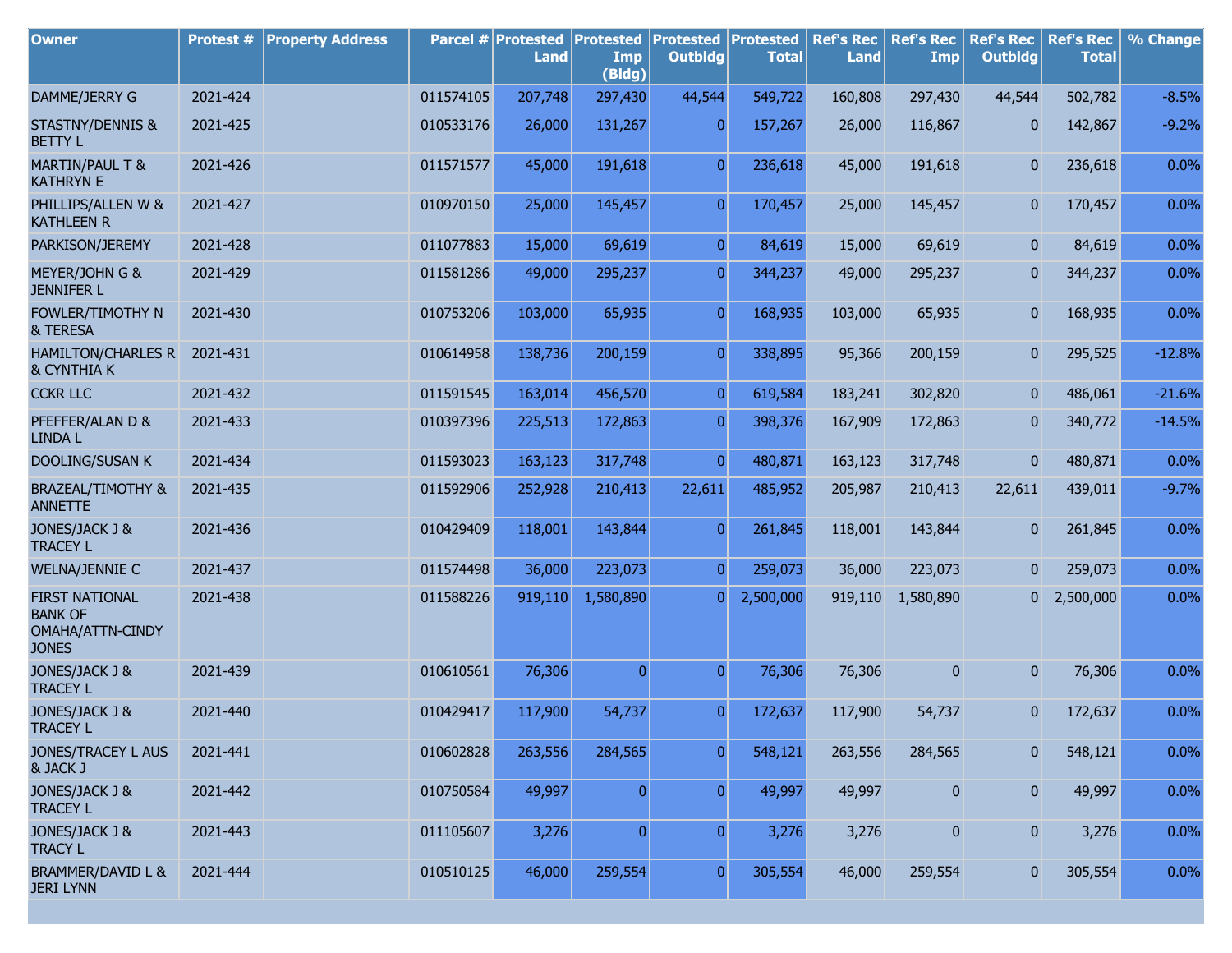| <b>Owner</b>                                                  | <b>Protest #</b> | <b>Property Address</b> |           | <b>Parcel # Protested</b><br><b>Land</b> | <b>Protested</b><br>Imp<br>(Bldg) | <b>Protested</b><br><b>Outbldg</b> | <b>Protested</b><br><b>Total</b> | <b>Ref's Rec</b><br><b>Land</b> | <b>Ref's Rec</b><br><b>Imp</b> | <b>Ref's Rec</b><br><b>Outbldg</b> | <b>Ref's Rec</b><br><b>Total</b> | % Change |
|---------------------------------------------------------------|------------------|-------------------------|-----------|------------------------------------------|-----------------------------------|------------------------------------|----------------------------------|---------------------------------|--------------------------------|------------------------------------|----------------------------------|----------|
| <b>EVERS/STEVEN R</b>                                         | 2021-445         |                         | 011600480 | 83,000                                   | $\overline{0}$                    | $\mathbf{0}$                       | 83,000                           | 83,000                          | $\mathbf{0}$                   | $\mathbf{0}$                       | 83,000                           | 0.0%     |
| SACCO/DOROTHY M                                               | 2021-446         |                         | 010573763 | 21,000                                   | 59,583                            | 0                                  | 80,583                           | 21,000                          | 49,776                         | $\mathbf{0}$                       | 70,776                           | $-12.2%$ |
| <b>BORO/MARK M &amp;</b><br><b>NANCY J</b>                    | 2021-447         |                         | 010554742 | 31,000                                   | 118,023                           | $\overline{0}$                     | 149,023                          | 31,000                          | 118,023                        | $\overline{0}$                     | 149,023                          | 0.0%     |
| <b>MARTIN/ROBERT E &amp;</b><br><b>ELISA R</b>                | 2021-448         |                         | 010402055 | 60,000                                   | 118,654                           | $\overline{0}$                     | 178,654                          | 60,000                          | 118,654                        | $\mathbf{0}$                       | 178,654                          | 0.0%     |
| MGREGOR OLSON DR<br><b>INC</b>                                | 2021-449         |                         | 010748733 | 224,000                                  | 370,000                           | $\overline{0}$                     | 594,000                          | 224,000                         | 361,000                        | $\mathbf{0}$                       | 585,000                          | $-1.5%$  |
| <b>BLISS/SUSAN MARIE</b>                                      | 2021-450         |                         | 011575646 | 126,694                                  | 366,615                           | $\overline{0}$                     | 493,309                          | 79,753                          | 366,615                        | 0                                  | 446,368                          | $-9.5%$  |
| <b>EVERS/STEVEN R</b>                                         | 2021-451         |                         | 011600407 | 83,000                                   | $\overline{0}$                    | $\mathbf{0}$                       | 83,000                           | 83,000                          | 0                              | $\mathbf{0}$                       | 83,000                           | 0.0%     |
| <b>GRETNA CROWN LLC</b>                                       | 2021-452         |                         | 011591297 | 10,240                                   | 47,025                            | $\pmb{0}$                          | 57,265                           | 10,240                          | 47,025                         | $\mathbf{0}$                       | 57,265                           | 0.0%     |
| <b>GRETNA CROWN LLC</b>                                       | 2021-453         |                         | 011591294 | 10,240                                   | 47,025                            | $\mathbf{0}$                       | 57,265                           | 10,240                          | 47,025                         | $\mathbf{0}$                       | 57,265                           | 0.0%     |
| <b>GRETNA CROWN LLC</b>                                       | 2021-454         |                         | 011591296 | 10,240                                   | 47,025                            | $\pmb{0}$                          | 57,265                           | 10,240                          | 47,025                         | $\mathbf{0}$                       | 57,265                           | 0.0%     |
| <b>GRETNA CROWN LLC</b>                                       | 2021-455         |                         | 011591293 | 10,240                                   | 47,026                            | $\mathbf{0}$                       | 57,266                           | 10,240                          | 47,026                         | $\mathbf{0}$                       | 57,266                           | 0.0%     |
| <b>GRETNA CROWN LLC</b>                                       | 2021-456         |                         | 011591254 | 10,240                                   | 47,026                            | $\pmb{0}$                          | 57,266                           | 10,240                          | 47,026                         | $\mathbf{0}$                       | 57,266                           | 0.0%     |
| <b>GRETNA CROWN LLC</b>                                       | 2021-457         |                         | 011591292 | 10,240                                   | 47,025                            | $\mathbf{0}$                       | 57,265                           | 10,240                          | 47,025                         | $\mathbf{0}$                       | 57,265                           | 0.0%     |
| <b>GRETNA CROWN LLC</b>                                       | 2021-458         |                         | 011591289 | 10,240                                   | 47,025                            | $\pmb{0}$                          | 57,265                           | 10,240                          | 47,025                         | $\mathbf{0}$                       | 57,265                           | 0.0%     |
| <b>GRETNA CROWN LLC</b>                                       | 2021-459         |                         | 011591288 | 10,240                                   | 47,026                            | 0                                  | 57,266                           | 10,240                          | 47,026                         | $\mathbf{0}$                       | 57,266                           | 0.0%     |
| <b>GRETNA CROWN LLC</b>                                       | 2021-460         |                         | 011591286 | 10,240                                   | 47,025                            | $\pmb{0}$                          | 57,265                           | 10,240                          | 47,025                         | $\mathbf{0}$                       | 57,265                           | 0.0%     |
| <b>GRETNA CROWN LLC</b>                                       | 2021-461         |                         | 011591262 | 10,240                                   | 47,025                            | 0                                  | 57,265                           | 10,240                          | 47,025                         | $\mathbf{0}$                       | 57,265                           | 0.0%     |
| <b>GRETNA CROWN LLC</b>                                       | 2021-462         |                         | 011591261 | 10,240                                   | 47,025                            | $\pmb{0}$                          | 57,265                           | 10,240                          | 47,025                         | $\mathbf{0}$                       | 57,265                           | 0.0%     |
| <b>GRETNA CROWN LLC</b>                                       | 2021-463         |                         | 011591260 | 10,240                                   | 47,026                            | 0                                  | 57,266                           | 10,240                          | 47,026                         | $\mathbf{0}$                       | 57,266                           | 0.0%     |
| <b>GRETNA CROWN LLC</b>                                       | 2021-464         |                         | 011591259 | 10,240                                   | 47,025                            | $\pmb{0}$                          | 57,265                           | 10,240                          | 47,025                         | $\mathbf{0}$                       | 57,265                           | 0.0%     |
| <b>GRETNA CROWN LLC</b>                                       | 2021-465         |                         | 011591255 | 10,240                                   | 47,026                            | $\mathbf{0}$                       | 57,266                           | 10,240                          | 47,026                         | $\mathbf{0}$                       | 57,266                           | 0.0%     |
| <b>GRETNA CROWN LLC</b>                                       | 2021-466         |                         | 011591287 | 10,240                                   | 47,025                            | $\overline{0}$                     | 57,265                           | 10,240                          | 47,025                         | $\bf{0}$                           | 57,265                           | 0.0%     |
| MEISINGER/ROXANNE<br>& DEBRA SILVESTER                        | 2021-467         |                         | 010609679 | 495,630                                  | 28,174                            | $\overline{0}$                     | 523,804                          | 495,630                         | 28,174                         | $\mathbf{0}$                       | 523,804                          | 0.0%     |
| MEISINGER/ROXANNE<br>& DEBRA SILVESTER                        | 2021-468         |                         | 010466142 | 334,298                                  | 61,053                            | $\boldsymbol{0}$                   | 395,351                          | 334,298                         | 61,053                         | $\mathbf{0}$                       | 395,351                          | 0.0%     |
| <b>BRTEK/GEORGE J &amp;</b><br><b>ELIZABETH L</b>             | 2021-469         |                         | 011586047 | 32,000                                   | 175,556                           | 0                                  | 207,556                          | 32,000                          | 175,556                        | $\mathbf{0}$                       | 207,556                          | 0.0%     |
| <b>BCR PROPERTIES</b><br><b>LIMITED</b><br><b>PARTNERSHIP</b> | 2021-470         |                         | 011084650 | 203,100                                  | $\overline{0}$                    | $\overline{0}$                     | 203,100                          | 203,100                         | 0                              | $\bf{0}$                           | 203,100                          | 0.0%     |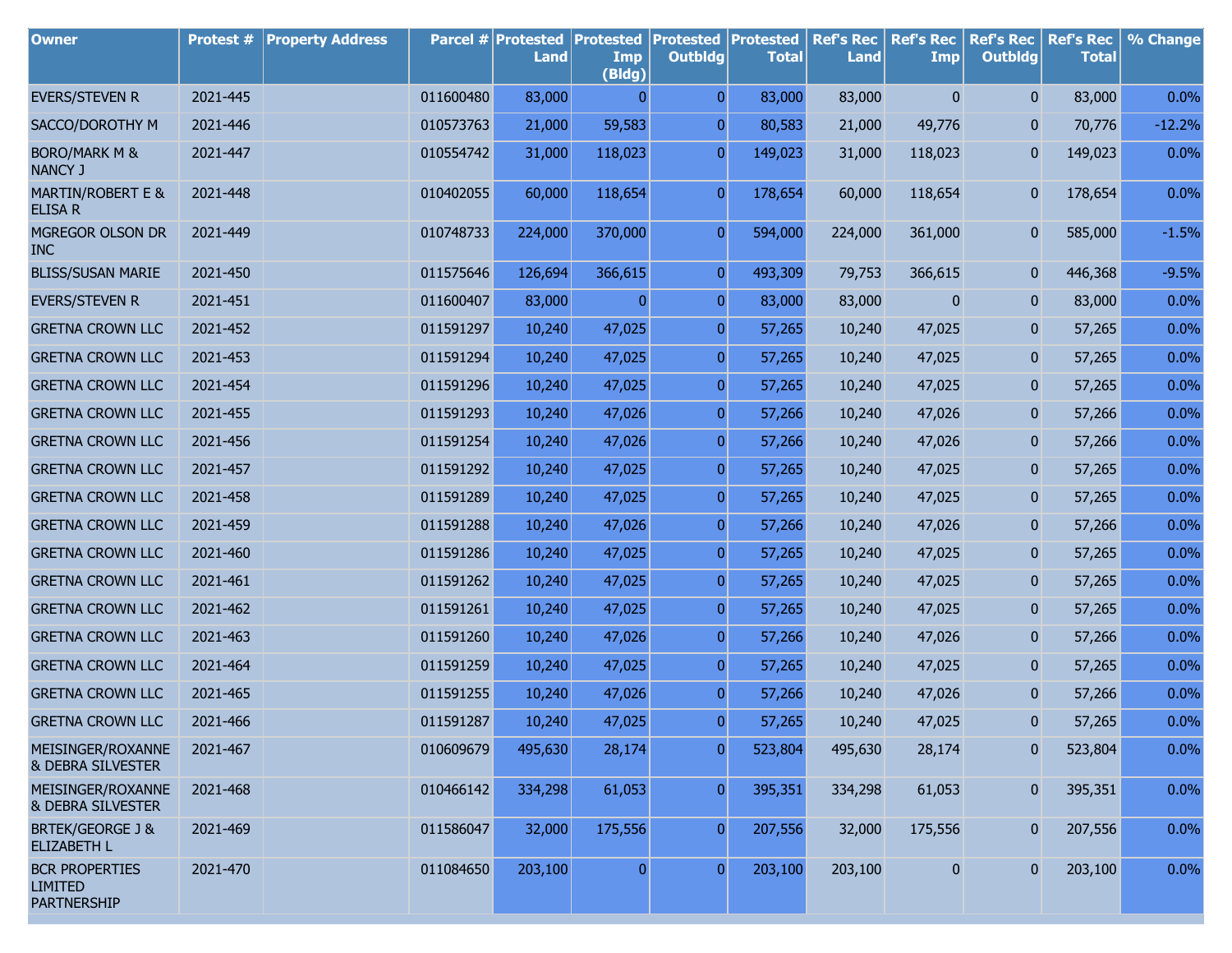| <b>Owner</b>                                                  | Protest # | <b>Property Address</b> |           | Parcel # Protested<br><b>Land</b> | Protested<br>Imp<br>(Bldg) | <b>Protested</b><br><b>Outbldg</b> | Protested<br><b>Total</b> | <b>Ref's Rec</b><br><b>Land</b> | <b>Ref's Rec</b><br><b>Imp</b> | <b>Ref's Rec</b><br><b>Outbldg</b> | <b>Ref's Rec</b><br><b>Total</b> | % Change |
|---------------------------------------------------------------|-----------|-------------------------|-----------|-----------------------------------|----------------------------|------------------------------------|---------------------------|---------------------------------|--------------------------------|------------------------------------|----------------------------------|----------|
| <b>BCR PROPERTIES</b><br><b>LIMITED</b><br><b>PARTNERSHIP</b> | 2021-471  |                         | 010603441 | 282,300                           | 0                          | $\overline{0}$                     | 282,300                   | 282,300                         | $\overline{0}$                 | $\overline{0}$                     | 282,300                          | 0.0%     |
| LOT 3 LLC C/O<br><b>NEWSTREET</b><br>PROPERTIES, LLC          | 2021-472  |                         | 011083638 | 532,965                           | $\mathbf{0}$               | $\Omega$                           | 532,965                   | 532,965                         | $\mathbf{0}$                   | $\mathbf{0}$                       | 532,965                          | 0.0%     |
| STANLEY/GERALD<br><b>ETAL</b>                                 | 2021-473  |                         | 011604978 | 17,000                            | 188,032                    | $\overline{0}$                     | 205,032                   | 17,000                          | 188,032                        | $\mathbf{0}$                       | 205,032                          | 0.0%     |
| WARINSKI/JEFFREY L<br>& KIMBERLY S                            | 2021-474  |                         | 010438041 | 70,000                            | 385,712                    | $\overline{0}$                     | 455,712                   | 70,000                          | 385,712                        | 0                                  | 455,712                          | 0.0%     |
| MORRELL/ROBERT &<br>LYNETTE R                                 | 2021-475  |                         | 011602697 | 133,813                           | 148,622                    | $\overline{0}$                     | 282,435                   | 133,813                         | 148,622                        | $\mathbf{0}$                       | 282,435                          | 0.0%     |
| SIYAKA/KENNETH A &<br><b>SCANDIA I</b>                        | 2021-476  |                         | 010756388 | 30,000                            | 153,885                    | $\overline{0}$                     | 183,885                   | 30,000                          | 144,690                        | 0                                  | 174,690                          | $-5.0%$  |
| LARSEN/THOMAS C &<br>MICAELA J                                | 2021-477  |                         | 011600215 | 120,579                           | 293,963                    | $\overline{0}$                     | 414,542                   | 73,638                          | 293,963                        | 0                                  | 367,601                          | $-11.3%$ |
| BARAHONA/ALEJANDR<br>$\circ$                                  | 2021-478  |                         | 010348298 | 20,000                            | 112,938                    | $\overline{0}$                     | 132,938                   | 20,000                          | 112,938                        | $\mathbf{0}$                       | 132,938                          | 0.0%     |
| VILLEZCES/JESUS H &<br><b>IRMA PERERA</b>                     | 2021-479  |                         | 010351086 | 20,000                            | 44,923                     | $\overline{0}$                     | 64,923                    | 20,000                          | 41,923                         | 0                                  | 61,923                           | $-4.6%$  |
| SHOTKOSKI/I SANDIE<br>& JEROME J                              | 2021-480  |                         | 010400508 | 54,978                            | 36,222                     | $\overline{0}$                     | 91,200                    | 54,978                          | 36,222                         | $\overline{0}$                     | 91,200                           | 0.0%     |
| HANEY/MICHELLE A                                              | 2021-481  |                         | 010403094 | 124,557                           | 429,594                    | $\overline{0}$                     | 554,151                   | 66,621                          | 429,594                        | $\mathbf{0}$                       | 496,215                          | $-10.5%$ |
| VILLEZCAS/JESUS H &<br><b>IRMA</b>                            | 2021-482  |                         | 010422870 | 15,000                            | 30,087                     | $\overline{0}$                     | 45,087                    | 15,000                          | 30,087                         | 0                                  | 45,087                           | 0.0%     |
| VILLEZCAS/JESUS H &<br><b>IRMA</b>                            | 2021-483  |                         | 010422889 | 6,000                             | 18,765                     | $\overline{0}$                     | 24,765                    | 6,000                           | 15,765                         | $\overline{0}$                     | 21,765                           | $-12.1%$ |
| VILLEZCAS/JESUS &<br><b>IRMA</b>                              | 2021-484  |                         | 010596518 | 49,310                            | 134,882                    | $\overline{0}$                     | 184,192                   | 49,310                          | 134,882                        | 0                                  | 184,192                          | 0.0%     |
| JOHNSON/CURTIS E &<br><b>VICKI M</b>                          | 2021-485  |                         | 010596747 | 22,000                            | 163,724                    | $\overline{0}$                     | 185,724                   | 22,000                          | 149,000                        | $\overline{0}$                     | 171,000                          | $-7.9%$  |
| <b>KAYASA</b><br><b>CORPORATION</b>                           | 2021-486  |                         | 010610294 | 83,232                            | 271,768                    | $\overline{0}$                     | 355,000                   | 83,232                          | 271,768                        | $\overline{0}$                     | 355,000                          | 0.0%     |
| VILLEZCAS/JESUS H &<br><b>IRMA</b>                            | 2021-487  |                         | 011047267 | 30,000                            | 121,840                    | $\overline{0}$                     | 151,840                   | 30,000                          | 115,840                        | 0                                  | 145,840                          | $-4.0%$  |
| <b>OWEN/ARNOLD &amp;</b><br><b>LOIS</b>                       | 2021-488  |                         | 011265809 | 35,000                            | 174,408                    | $\boldsymbol{0}$                   | 209,408                   | 35,000                          | 174,408                        | 0                                  | 209,408                          | 0.0%     |
| <b>LANJO RENTALS LLC</b>                                      | 2021-489  |                         | 011318163 | 250,033                           | 1,366,967                  | $\overline{0}$                     | 1,617,000                 | 250,033                         | 1,219,967                      |                                    | $0 \quad 1,470,000$              | $-9.1%$  |
| PLISEK/RODNEY R &<br>MICHELLE A                               | 2021-490  |                         | 011573324 | 59,000                            | 319,243                    | $\boldsymbol{0}$                   | 378,243                   | 53,000                          | 319,243                        | 0                                  | 372,243                          | $-1.6%$  |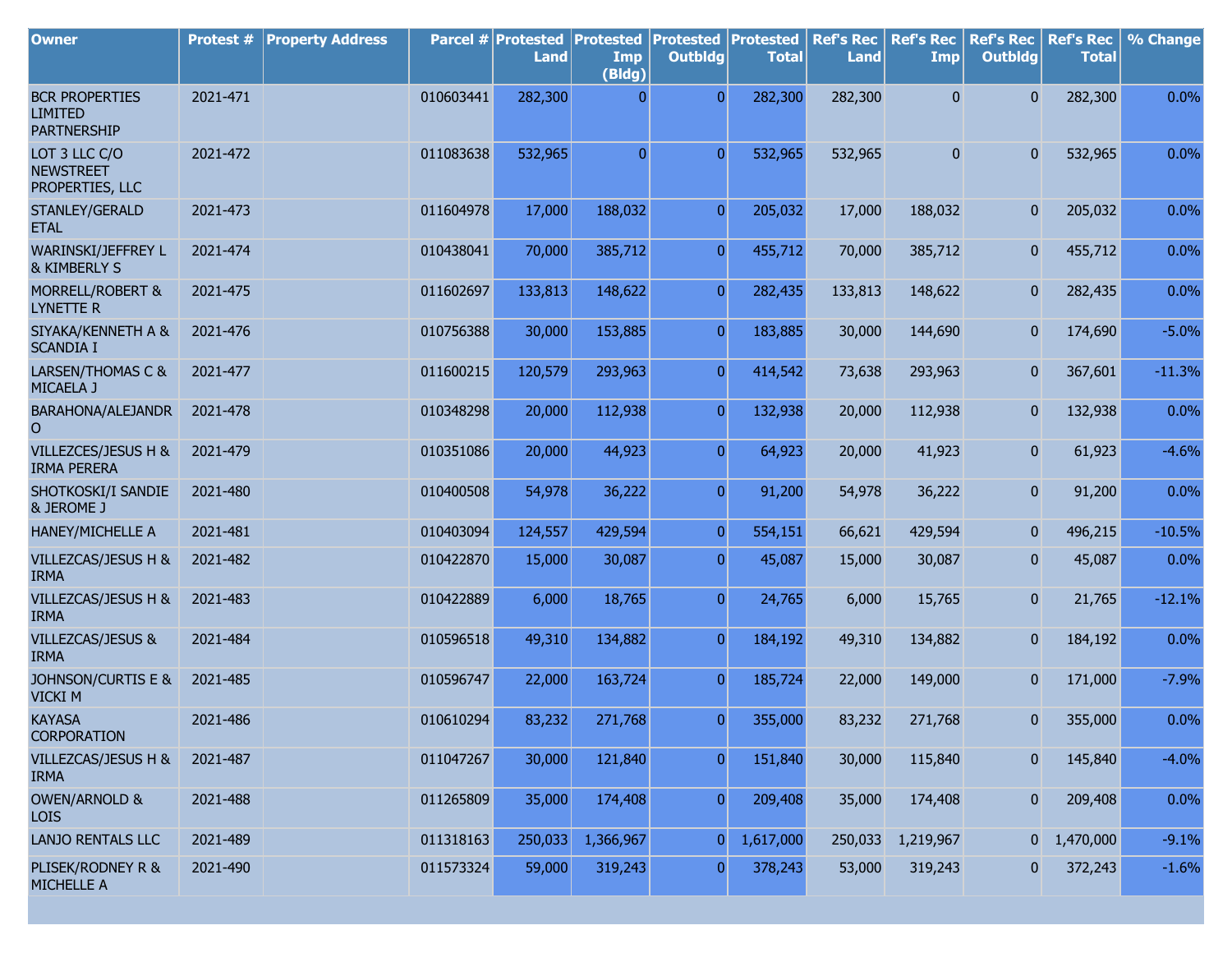| <b>Owner</b>                                                                                       | Protest # | <b>Property Address</b> |           | Parcel # Protested<br><b>Land</b> | <b>Protested</b><br>Imp<br>(Bldg) | <b>Protested</b><br><b>Outbldg</b> | Protested<br><b>Total</b> | <b>Ref's Rec</b><br><b>Land</b> | <b>Ref's Rec</b><br>Imp | <b>Ref's Rec</b><br><b>Outbldg</b> | <b>Ref's Rec</b><br><b>Total</b> | % Change |
|----------------------------------------------------------------------------------------------------|-----------|-------------------------|-----------|-----------------------------------|-----------------------------------|------------------------------------|---------------------------|---------------------------------|-------------------------|------------------------------------|----------------------------------|----------|
| <b>BICKHAM/JASON I &amp;</b><br><b>MEGAN N</b>                                                     | 2021-491  |                         | 011574438 | 52,000                            | 277,514                           | $\overline{0}$                     | 329,514                   | 52,000                          | 277,514                 | $\overline{0}$                     | 329,514                          | 0.0%     |
| LONG/ROGER W &<br><b>RITAK</b>                                                                     | 2021-492  |                         | 011573633 | 37,000                            | 216,587                           | $\overline{0}$                     | 253,587                   | 37,000                          | 216,587                 | $\overline{0}$                     | 253,587                          | 0.0%     |
| <b>CUNNINGHAM/SARAH</b>                                                                            | 2021-493  |                         | 011575805 | 31,000                            | 149,411                           | $\overline{0}$                     | 180,411                   | 31,000                          | 149,411                 | $\mathbf{0}$                       | 180,411                          | 0.0%     |
| <b>HURD/DAVID L &amp;</b><br><b>ELIZABETH R</b>                                                    | 2021-494  |                         | 011577001 | 151,618                           | 461,899                           | $\overline{0}$                     | 613,517                   | 151,618                         | 461,899                 | 0                                  | 613,517                          | 0.0%     |
| POWERS/ANDREW J &<br><b>LAURA A</b>                                                                | 2021-495  |                         | 011582772 | 89,000                            | 494,376                           | $\overline{0}$                     | 583,376                   | 89,000                          | 494,376                 | $\mathbf{0}$                       | 583,376                          | 0.0%     |
| <b>AUSTIN/PAUL A &amp;</b><br><b>ELIZABETH A</b>                                                   | 2021-496  |                         | 011590308 | 118,045                           | 350,080                           | 147,630                            | 615,755                   | 118,045                         | 350,080                 | 147,630                            | 615,755                          | $0.0\%$  |
| <b>RAMOLD/CONCEY &amp;</b><br><b>MICHAEL</b>                                                       | 2021-497  |                         | 011590310 | 128,057                           | 414,495                           | 72,597                             | 615,149                   | 128,057                         | 414,495                 | 72,597                             | 615,149                          | 0.0%     |
| <b>ANDERS PROPERTIES</b><br>ILC                                                                    | 2021-498  |                         | 011591374 | 166,749                           | $\overline{0}$                    | $\Omega$                           | 166,749                   | 166,749                         | $\overline{0}$          | 0                                  | 166,749                          | 0.0%     |
| <b>WECKERLIN/BRADLEY</b><br>A & LAURA A                                                            | 2021-499  |                         | 011593139 | 45,000                            | 328,821                           | $\overline{0}$                     | 373,821                   | 45,000                          | 328,821                 | $\mathbf{0}$                       | 373,821                          | 0.0%     |
| <b>MENARD INC ETAL</b><br><b>CORPORATE</b><br><b>ACCOUNTING</b>                                    | 2021-500  |                         | 011599039 | 3,362,720                         | 9,202,280                         |                                    | $0$ 12,565,000            | 3,362,720                       | 9,202,280               |                                    | $0$ 12,565,000                   | 0.0%     |
| KYVELIDOU/ANASTASI<br>A & DIMITRIOS<br><b>KATSAVELIS</b>                                           | 2021-501  |                         | 011601694 | 96,000                            | 650,812                           | $\overline{0}$                     | 746,812                   | 96,000                          | 650,812                 | $\overline{0}$                     | 746,812                          | 0.0%     |
| <b>ARMOR STORAGE V</b><br>LLC                                                                      | 2021-502  |                         | 010761861 | 239,372                           | 2,033,795                         | $\Omega$                           | 2,273,167                 |                                 | 239,372 1,879,638       |                                    | $0$ 2,119,010                    | $-6.8%$  |
| <b>ARMOR STORAGE VI</b><br>LLC                                                                     | 2021-503  |                         | 011575968 | 548,170                           | 1,524,830                         | $\overline{0}$                     | 2,073,000                 | 548,170                         | 1,524,830               |                                    | $0\quad 2,073,000$               | 0.0%     |
| BV 44 LLC                                                                                          | 2021-504  |                         | 011599035 | 220,216                           | 987,000                           | $\overline{0}$                     | 1,207,216                 | 220,216                         | 315,840                 | $\mathbf{0}$                       | 536,056                          | $-55.6%$ |
| <b>FOUNTAINEBLEAU</b><br><b>APARTMENTS LLC</b>                                                     | 2021-505  |                         | 010628436 | 244,036                           | 2,635,964                         |                                    | 2,880,000                 | 244,036                         | 2,252,964               | 0                                  | 2,497,000                        | $-13.3%$ |
| <b>AMERICAN LAND</b><br><b>TITLE EXCHANGE</b><br><b>COMPANY</b><br><b>ACCOMMODATOR</b><br>0832 LLC | 2021-506  |                         | 011599598 | 533,080                           | 2,116,920                         | $\Omega$                           | 2,650,000                 |                                 | 533,080 2,116,920       |                                    | $0\quad 2,650,000$               | 0.0%     |
| EICHELBERGER/KENNE 2021-507<br>TH R & ROBIN                                                        |           |                         | 010456198 | 28,000                            | 121,470                           | $\Omega$                           | 149,470                   | 28,000                          | 121,470                 | 0                                  | 149,470                          | 0.0%     |
| STRIGENZ/MANDY<br><b>LYNN</b>                                                                      | 2021-508  |                         | 010436189 | 120,000                           | 356,413                           | $\overline{0}$                     | 476,413                   | 120,000                         | 331,465                 | $\mathbf{0}$                       | 451,465                          | $-5.2%$  |
| <b>BELLEVUE</b><br><b>HOSPITALITY LLC</b>                                                          | 2021-509  |                         | 010974253 | 382,240                           | 2,173,260                         | $\mathbf{0}$                       | 2,555,500                 |                                 | 382,240 2,118,160       |                                    | $0\quad 2,500,400$               | $-2.2%$  |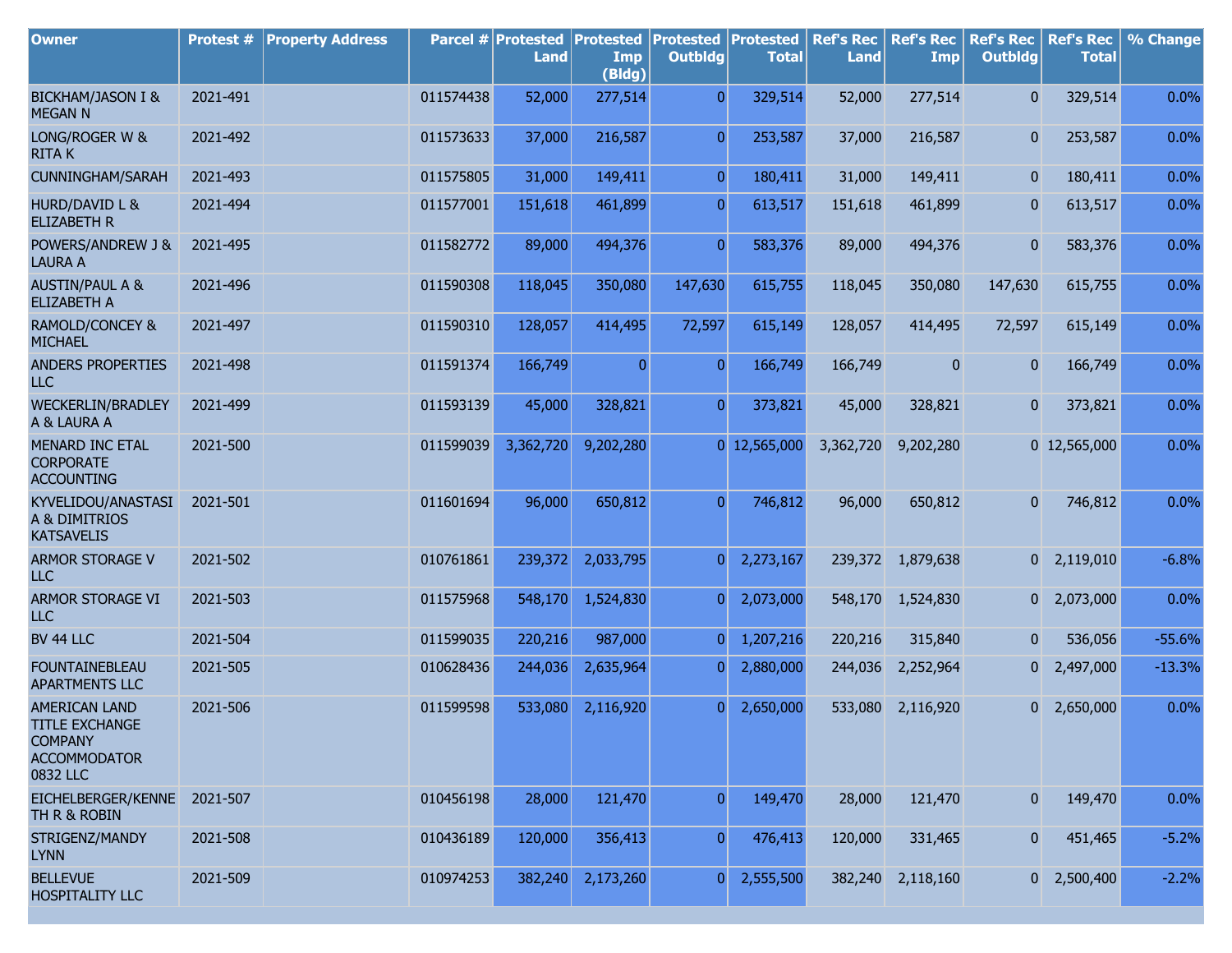| <b>Owner</b>                                                                   | <b>Protest #</b> | <b>Property Address</b> |           | Parcel # Protested<br><b>Land</b> | <b>Protested</b><br>Imp<br>(Bldg) | <b>Protested</b><br><b>Outbldg</b> | Protested<br><b>Total</b> | <b>Ref's Rec</b><br><b>Land</b> | <b>Ref's Rec</b><br>Imp | <b>Ref's Rec</b><br><b>Outbldg</b> | <b>Ref's Rec</b><br><b>Total</b> | % Change |
|--------------------------------------------------------------------------------|------------------|-------------------------|-----------|-----------------------------------|-----------------------------------|------------------------------------|---------------------------|---------------------------------|-------------------------|------------------------------------|----------------------------------|----------|
| SIMES/DAVID K                                                                  | 2021-510         |                         | 011016132 | 34,000                            | 143,337                           | $\overline{0}$                     | 177,337                   | 34,000                          | 143,337                 | $\overline{0}$                     | 177,337                          | 0.0%     |
| <b>BUDIN/TIMOTHY</b><br>MICHAEL & DEBORAH<br><b>ANN</b>                        | 2021-511         |                         | 011017600 | 150,716                           | 0                                 | $\overline{0}$                     | 150,716                   | 94,576                          | 0                       | $\mathbf{0}$                       | 94,576                           | $-37.2%$ |
| <b>SCHENSE/DONALD L &amp;</b><br><b>LYNN D TRUSTEES</b><br><b>LIVING TRUST</b> | 2021-512         |                         | 010436332 | 120,000                           | 414,461                           | $\overline{0}$                     | 534,461                   | 120,000                         | 414,461                 | $\overline{0}$                     | 534,461                          | 0.0%     |
| ARONESENO/PATRICIA<br>A TRUSTEE LIVING<br><b>TRUST</b>                         | 2021-513         |                         | 010591184 | 30,000                            | 159,640                           | $\overline{0}$                     | 189,640                   | 30,000                          | 159,640                 | $\overline{0}$                     | 189,640                          | 0.0%     |
| <b>BEL FURY</b><br><b>INVESTMENTS GROUP</b><br>ILC                             | 2021-514         |                         | 010628517 | 18,000                            | 123,433                           | $\overline{0}$                     | 141,433                   | 18,000                          | 103,771                 | $\overline{0}$                     | 121,771                          | $-13.9%$ |
| <b>CASEY'S RETAIL</b><br><b>COMPANY ONE SE</b><br><b>CONVENIENCE BLVD</b>      | 2021-515         |                         | 011216824 | 399,230                           | 1,004,490                         | $\overline{0}$                     | 1,403,720                 | 399,230                         | 536,896                 | $\mathbf{0}$                       | 936,126                          | $-33.3%$ |
| <b>CASEY'S RETAIL</b><br><b>COMPANY ONE SE</b><br><b>CONVENIENCE BLVD</b>      | 2021-516         |                         | 011285435 | 405,040                           | 1,049,350                         | $\overline{0}$                     | 1,454,390                 | 405,040                         | 531,120                 | $\mathbf{0}$                       | 936,160                          | $-35.6%$ |
| <b>CASEY'S RETAIL</b><br><b>COMPANY ONE SE</b><br><b>CONVENIENCE BLVD</b>      | 2021-517         |                         | 011560733 | 359,625                           | 1,143,725                         | $\overline{0}$                     | 1,503,350                 | 359,625                         | 624,421                 | $\overline{0}$                     | 984,046                          | $-34.5%$ |
| <b>CASEY'S RETAIL</b><br><b>COMPANY ONE SE</b><br><b>CONVENIENCE BLVD</b>      | 2021-518         |                         | 011575418 | 88,179                            | 870,931                           | $\overline{0}$                     | 959,110                   | 88,179                          | 581,726                 | $\mathbf{0}$                       | 669,905                          | $-30.2%$ |
| <b>CASEY'S RETAIL</b><br><b>COMPANY ATTN</b><br><b>TYLER TRECKER</b>           | 2021-519         |                         | 011587790 | 1,230,000                         | 2,758,760                         | $\overline{0}$                     | 3,988,760                 | 1,230,000                       | 1,825,078               |                                    | $0\quad 3,055,078$               | $-23.4%$ |
| <b>CASEY'S RETAIL</b><br><b>COMPANY ONE SE</b><br><b>CONVENIENCE BLVD</b>      | 2021-520         |                         | 011589337 | 695,101                           | 1,786,529                         | $\overline{0}$                     | 2,481,630                 | 695,101                         | 806,721                 |                                    | $0 \quad 1,501,822$              | $-39.5%$ |
| <b>CASEY'S RETAIL</b><br><b>COMPANY ATTN</b><br><b>TYLER TRECKER</b>           | 2021-521         |                         | 011589751 | 374,792                           | 2,051,518                         | $\overline{0}$                     | 2,426,310                 | 374,792                         | 937,928                 |                                    | $0 \quad 1,312,720$              | $-45.9%$ |
| <b>CASEY'S RETAIL</b><br><b>COMPANY ATTN</b><br><b>TYLER TRECKER</b>           | 2021-522         |                         | 011591549 | 836,927                           | 3,777,263                         | 0                                  | 4,614,190                 |                                 | 836,927 1,884,805       |                                    | $0 \quad 2,721,732$              | $-41.0%$ |
| <b>CASEY'S RETAIL</b><br><b>COMPANY ONE SE</b><br><b>CONVENIENCE BLVD</b>      | 2021-523         |                         | 011599626 | 692,895                           | 2,126,115                         | $\overline{0}$                     | 2,819,010                 | 692,895                         | 988,611                 |                                    | $0 \quad 1,681,506$              | $-40.4%$ |
| <b>STITES/LOUIS &amp;</b><br><b>PETRINA</b>                                    | 2021-524         |                         | 010435506 | 120,000                           | 405,328                           | 0                                  | 525,328                   | 120,000                         | 405,324                 | $\overline{0}$                     | 525,324                          | 0.0%     |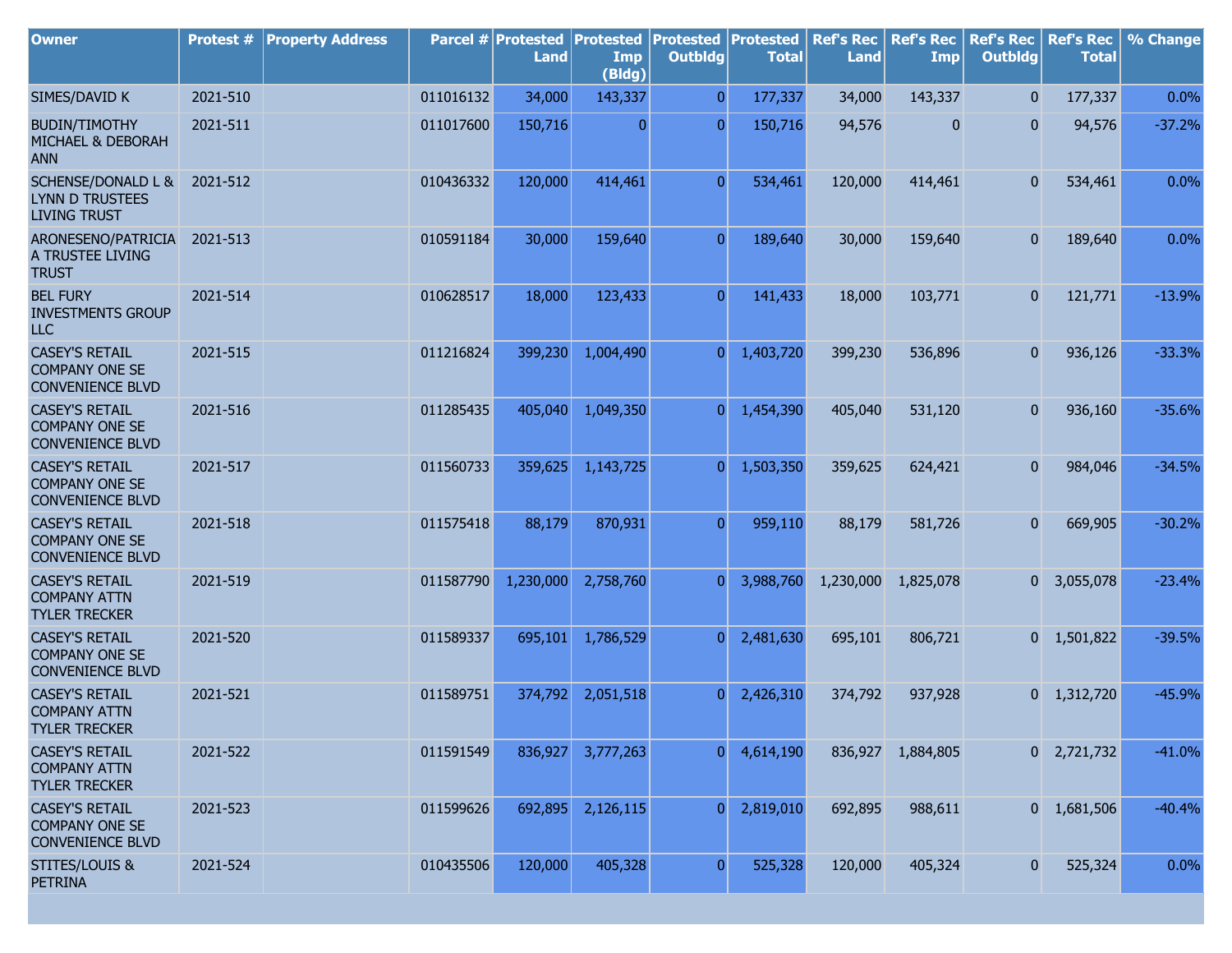| <b>Owner</b>                                                            | Protest # | <b>Property Address</b> |           | Parcel # Protested<br><b>Land</b> | <b>Protested</b><br>Imp<br>(Bldg) | <b>Protested</b><br><b>Outbldg</b> | Protested<br><b>Total</b>          | <b>Ref's Rec</b><br><b>Land</b> | <b>Ref's Rec</b><br><b>Imp</b> | <b>Ref's Rec</b><br><b>Outbldg</b> | <b>Ref's Rec</b><br><b>Total</b> | % Change |
|-------------------------------------------------------------------------|-----------|-------------------------|-----------|-----------------------------------|-----------------------------------|------------------------------------|------------------------------------|---------------------------------|--------------------------------|------------------------------------|----------------------------------|----------|
| HILL/LARUE EILEEN &<br><b>JOHN EDWARD</b><br><b>TRUSTEES</b>            | 2021-525  |                         | 010438009 | 120,000                           | 243,908                           | $\overline{0}$                     | 363,908                            | 120,000                         | 243,908                        | $\mathbf{0}$                       | 363,908                          | 0.0%     |
| <b>BUDIN/TIMOTHY</b><br>MICHAEL & DEBORAH<br><b>ANN</b>                 | 2021-526  |                         | 011017619 | 229,175                           | 186,823                           | $\overline{0}$                     | 415,998                            | 229,175                         | 149,005                        | $\overline{0}$                     | 378,180                          | $-9.1%$  |
| <b>LOVE'S TRAVEL STOPS</b><br><b>&amp; COUNTRY STORES</b><br><b>INC</b> | 2021-527  |                         | 011607326 | 936,988                           | 5,603,572                         | $\overline{0}$                     | 6,540,560                          | 936,988                         | 5,043,214                      | 0                                  | 5,980,202                        | $-8.6%$  |
| <b>LOVE'S TRAVEL STOPS</b><br><b>&amp; COUNTRY STORES</b><br><b>INC</b> | 2021-528  |                         | 011607327 | 917,755                           | 529,645                           | $\overline{0}$                     | 1,447,400                          | 917,755                         | 529,645                        |                                    | $0 \quad 1,447,400$              | 0.0%     |
| 192&370 LLC                                                             | 2021-529  |                         | 011608585 | 27,494                            | $\overline{0}$                    | $\overline{0}$                     | 27,494                             | 7,182                           | $\mathbf{0}$                   | $\overline{0}$                     | 7,182                            | $-73.9%$ |
| 192&370 LLC                                                             | 2021-530  |                         | 011608586 | 27,494                            | $\overline{0}$                    | $\overline{0}$                     | 27,494                             | 7,182                           | $\mathbf{0}$                   | $\overline{0}$                     | 7,182                            | $-73.9%$ |
| 192&370 LLC                                                             | 2021-531  |                         | 011608587 | 27,494                            | $\overline{0}$                    | $\overline{0}$                     | 27,494                             | 7,182                           | $\mathbf{0}$                   | $\overline{0}$                     | 7,182                            | $-73.9%$ |
| 192&370 LLC                                                             | 2021-532  |                         | 011608588 | 27,494                            | $\overline{0}$                    | $\overline{0}$                     | 27,494                             | 7,182                           | 0                              | $\overline{0}$                     | 7,182                            | $-73.9%$ |
| 192&370 LLC                                                             | 2021-533  |                         | 011608589 | 27,494                            | $\overline{0}$                    | $\overline{0}$                     | 27,494                             | 7,182                           | $\mathbf{0}$                   | $\boldsymbol{0}$                   | 7,182                            | $-73.9%$ |
| <b>WELLS/ANITA M</b><br><b>TRUSTEE</b>                                  | 2021-534  |                         | 010321802 | 26,000                            | 128,971                           | $\overline{0}$                     | 154,971                            | 26,000                          | 128,971                        | $\overline{0}$                     | 154,971                          | 0.0%     |
| <b>WPI LLC</b>                                                          | 2021-535  |                         | 010593985 | 20,000                            | 112,052                           | $\overline{0}$                     | 132,052                            | 20,000                          | 112,052                        | $\mathbf{0}$                       | 132,052                          | 0.0%     |
| STITES/JOHN S &<br><b>RITAD</b>                                         | 2021-536  |                         | 010435786 | 125,000                           | 240,566                           | $\overline{0}$                     | 365,566                            | 125,000                         | 240,566                        | $\mathbf{0}$                       | 365,566                          | 0.0%     |
| <b>HORNE/ERIC S &amp;</b><br><b>SUZETTE A</b>                           | 2021-537  |                         | 011593654 | 54,000                            | 322,170                           | $\overline{0}$                     | 376,170                            | 54,000                          | 322,170                        | $\overline{0}$                     | 376,170                          | 0.0%     |
| <b>CORNHUSKER ROAD</b><br><b>LLC</b>                                    | 2021-538  |                         | 010982094 |                                   | 666,850 11,208,150                |                                    | 0 11,875,000                       |                                 | 666,850 10,991,384             |                                    | 0 11,658,234                     | $-1.8%$  |
| <b>GOLD COAST</b><br><b>TECHNOLOGIES INC</b>                            | 2021-539  |                         | 011083972 | 364,308                           | 8,316,692                         | $\overline{0}$                     | 8,681,000                          |                                 | 364,308 8,316,692              |                                    | $0$ 8,681,000                    | 0.0%     |
| PPG SHADOW REAL<br><b>ESTATE LLC</b>                                    | 2021-540  |                         | 011589301 | 879,250                           | $\mathbf{0}$                      | $\Omega$                           | 879,250                            | 879,250                         | 0                              | 0                                  | 879,250                          | 0.0%     |
| PPG SHADOW REAL<br><b>ESTATE LLC</b>                                    | 2021-541  |                         | 011588229 | 832,500                           | 922,500                           | 0                                  | 1,755,000                          | 832,500                         | 645,500                        |                                    | $0 \quad 1,478,000$              | $-15.8%$ |
| PPG SHADOW REAL<br><b>ESTATE LLC</b>                                    | 2021-542  |                         |           | 011589302 10,991,376 42,010,080   |                                   |                                    | 0 53,001,456 10,991,376 42,010,080 |                                 |                                |                                    | 0 53,001,456                     | 0.0%     |
| 192&370 LLC                                                             | 2021-543  |                         | 011608590 | 27,494                            | $\overline{0}$                    | $\overline{0}$                     | 27,494                             | 7,182                           | 0                              | $\mathbf{0}$                       | 7,182                            | $-73.9%$ |
| 192&370 LLC                                                             | 2021-544  |                         | 011608591 | 27,494                            | $\overline{0}$                    | $\overline{0}$                     | 27,494                             | 7,182                           | 0                              | 0                                  | 7,182                            | $-73.9%$ |
| 192&370 LLC                                                             | 2021-545  |                         | 011608592 | 27,494                            | $\overline{0}$                    | $\overline{0}$                     | 27,494                             | 7,182                           | 0                              | 0                                  | 7,182                            | $-73.9%$ |
| 192&370 LLC                                                             | 2021-546  |                         | 011608593 | 27,494                            | $\boldsymbol{0}$                  | $\boldsymbol{0}$                   | 27,494                             | 7,182                           | $\boldsymbol{0}$               | $\boldsymbol{0}$                   | 7,182                            | $-73.9%$ |

r.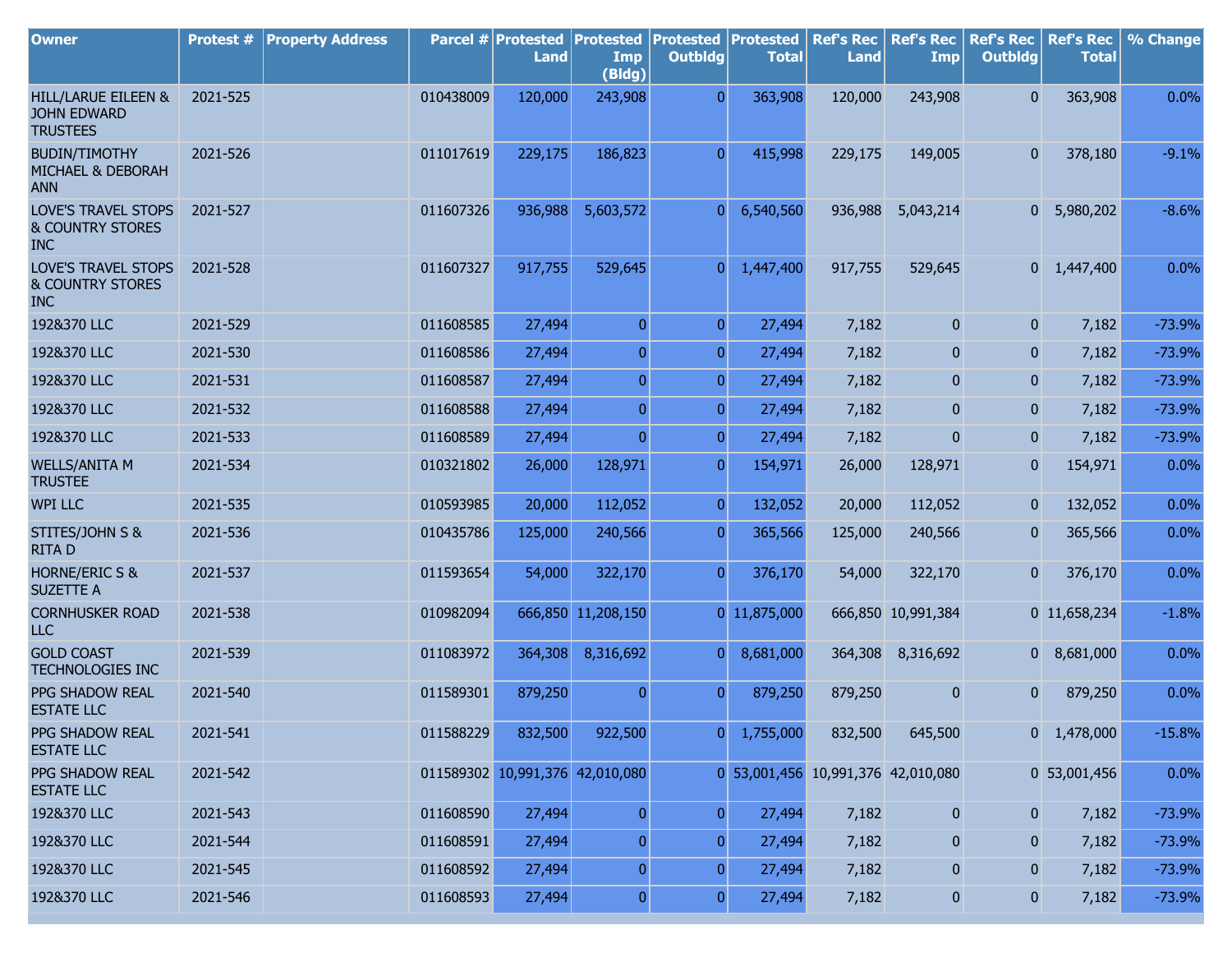| <b>Owner</b>                                                  | Protest # | <b>Property Address</b> |           | <b>Parcel # Protested</b><br>Land | <b>Protested</b><br>Imp<br>(Bldg) | <b>Protested Protested</b><br><b>Outbldg</b> | <b>Total</b> | <b>Ref's Rec</b><br><b>Land</b> | <b>Ref's Rec</b><br>Imp | <b>Ref's Rec</b><br><b>Outbldg</b> | <b>Ref's Rec</b><br><b>Total</b> | % Change |
|---------------------------------------------------------------|-----------|-------------------------|-----------|-----------------------------------|-----------------------------------|----------------------------------------------|--------------|---------------------------------|-------------------------|------------------------------------|----------------------------------|----------|
| 192&370 LLC                                                   | 2021-547  |                         | 011608594 | 27,494                            | $\mathbf{0}$                      | $\overline{0}$                               | 27,494       | 7,182                           | 0                       | $\mathbf{0}$                       | 7,182                            | $-73.9%$ |
| 192&370 LLC                                                   | 2021-548  |                         | 011608595 | 27,494                            | $\overline{0}$                    | $\overline{0}$                               | 27,494       | 7,182                           | 0                       | $\mathbf{0}$                       | 7,182                            | $-73.9%$ |
| 192&370 LLC                                                   | 2021-549  |                         | 011608596 | 27,494                            | $\overline{0}$                    | $\overline{0}$                               | 27,494       | 7,182                           | 0                       | $\mathbf{0}$                       | 7,182                            | $-73.9%$ |
| 192&370 LLC                                                   | 2021-550  |                         | 011608597 | 27,494                            | $\boldsymbol{0}$                  | $\overline{0}$                               | 27,494       | 7,182                           | 0                       | $\mathbf{0}$                       | 7,182                            | $-73.9%$ |
| 192&370 LLC                                                   | 2021-551  |                         | 011608598 | 27,494                            | $\overline{0}$                    | $\overline{0}$                               | 27,494       | 7,182                           | 0                       | $\mathbf{0}$                       | 7,182                            | $-73.9%$ |
| 192&370 LLC                                                   | 2021-552  |                         | 011608599 | 27,494                            | $\overline{0}$                    | $\overline{0}$                               | 27,494       | 7,182                           | 0                       | $\mathbf{0}$                       | 7,182                            | $-73.9%$ |
| 192&370 LLC                                                   | 2021-553  |                         | 011608600 | 27,494                            | $\overline{0}$                    | $\overline{0}$                               | 27,494       | 7,182                           | 0                       | $\mathbf{0}$                       | 7,182                            | $-73.9%$ |
| 192&370 LLC                                                   | 2021-554  |                         | 011608601 | 27,494                            | $\overline{0}$                    | $\overline{0}$                               | 27,494       | 7,182                           | 0                       | $\mathbf{0}$                       | 7,182                            | $-73.9%$ |
| 192&370 LLC                                                   | 2021-555  |                         | 011608602 | 27,494                            | $\overline{0}$                    | $\overline{0}$                               | 27,494       | 7,182                           | 0                       | $\mathbf{0}$                       | 7,182                            | $-73.9%$ |
| 192&370 LLC                                                   | 2021-556  |                         | 011608603 | 27,494                            | $\overline{0}$                    | $\overline{0}$                               | 27,494       | 7,182                           | 0                       | $\mathbf{0}$                       | 7,182                            | $-73.9%$ |
| 192&370 LLC                                                   | 2021-557  |                         | 011608604 | 27,494                            | $\overline{0}$                    | $\overline{0}$                               | 27,494       | 7,182                           | 0                       | $\mathbf{0}$                       | 7,182                            | $-73.9%$ |
| 192&370 LLC                                                   | 2021-558  |                         | 011608605 | 27,494                            | $\overline{0}$                    | $\overline{0}$                               | 27,494       | 7,182                           | 0                       | $\mathbf{0}$                       | 7,182                            | $-73.9%$ |
| 192&370 LLC                                                   | 2021-559  |                         | 011608606 | 27,494                            | $\overline{0}$                    | $\overline{0}$                               | 27,494       | 7,182                           | 0                       | $\mathbf{0}$                       | 7,182                            | $-73.9%$ |
| <b>OSTERMAN/PAMELA S</b><br>& ROBERT E<br><b>OSTERMAN III</b> | 2021-560  |                         | 010763767 | 27,000                            | 173,785                           | $\boldsymbol{0}$                             | 200,785      | 27,000                          | 173,785                 | $\mathbf{0}$                       | 200,785                          | 0.0%     |
| <b>HIGHWAY 50 LLC</b>                                         | 2021-561  |                         | 010941150 | 1,067,220                         | 3,372,780                         | $\overline{0}$                               | 4,440,000    | 1,067,220                       | 3,372,780               | $\overline{0}$                     | 4,440,000                        | 0.0%     |
| 192&370 LLC                                                   | 2021-562  |                         | 011608607 | 27,494                            | $\overline{0}$                    | 0                                            | 27,494       | 7,182                           | 0                       | $\mathbf{0}$                       | 7,182                            | $-73.9%$ |
| 192&370 LLC                                                   | 2021-563  |                         | 011608608 | 27,494                            | 0                                 | 0                                            | 27,494       | 7,182                           | 0                       | $\mathbf{0}$                       | 7,182                            | $-73.9%$ |
| 192&370 LLC                                                   | 2021-564  |                         | 011608609 | 27,494                            | 0                                 | 0                                            | 27,494       | 7,182                           | 0                       | $\mathbf{0}$                       | 7,182                            | $-73.9%$ |
| 192&370 LLC                                                   | 2021-565  |                         | 011608610 | 27,494                            | 0                                 | 0                                            | 27,494       | 7,182                           | 0                       | $\bf{0}$                           | 7,182                            | $-73.9%$ |
| 192&370 LLC                                                   | 2021-566  |                         | 011608611 | 27,494                            | 0                                 | 0                                            | 27,494       | 7,182                           | 0                       | $\mathbf{0}$                       | 7,182                            | $-73.9%$ |
| 192&370 LLC                                                   | 2021-567  |                         | 011608612 | 27,494                            | 0                                 | 0                                            | 27,494       | 7,182                           | 0                       | $\mathbf{0}$                       | 7,182                            | $-73.9%$ |
| 192&370 LLC                                                   | 2021-568  |                         | 011608613 | 27,494                            | $\mathbf{0}$                      | $\overline{0}$                               | 27,494       | 7,182                           | 0                       | 0                                  | 7,182                            | $-73.9%$ |
| 192&370 LLC                                                   | 2021-569  |                         | 011608614 | 27,494                            | $\boldsymbol{0}$                  | $\pmb{0}$                                    | 27,494       | 7,182                           | $\pmb{0}$               | $\pmb{0}$                          | 7,182                            | $-73.9%$ |
| 192&370 LLC                                                   | 2021-570  |                         | 011608615 | 27,494                            | $\boldsymbol{0}$                  | $\boldsymbol{0}$                             | 27,494       | 7,182                           | 0                       | 0                                  | 7,182                            | $-73.9%$ |
| 192&370 LLC                                                   | 2021-571  |                         | 011608616 | 27,494                            | $\boldsymbol{0}$                  | $\boldsymbol{0}$                             | 27,494       | 7,182                           | 0                       | 0                                  | 7,182                            | $-73.9%$ |
| 192&370 LLC                                                   | 2021-572  |                         | 011608617 | 27,494                            | $\boldsymbol{0}$                  | $\boldsymbol{0}$                             | 27,494       | 7,182                           | 0                       | $\mathbf{0}$                       | 7,182                            | $-73.9%$ |
| 192&370 LLC                                                   | 2021-573  |                         | 011608618 | 27,494                            | $\boldsymbol{0}$                  | $\boldsymbol{0}$                             | 27,494       | 7,182                           | 0                       | 0                                  | 7,182                            | $-73.9%$ |
| 192&370 LLC                                                   | 2021-574  |                         | 011608619 | 27,494                            | 0                                 | $\boldsymbol{0}$                             | 27,494       | 7,182                           | $\boldsymbol{0}$        | $\boldsymbol{0}$                   | 7,182                            | $-73.9%$ |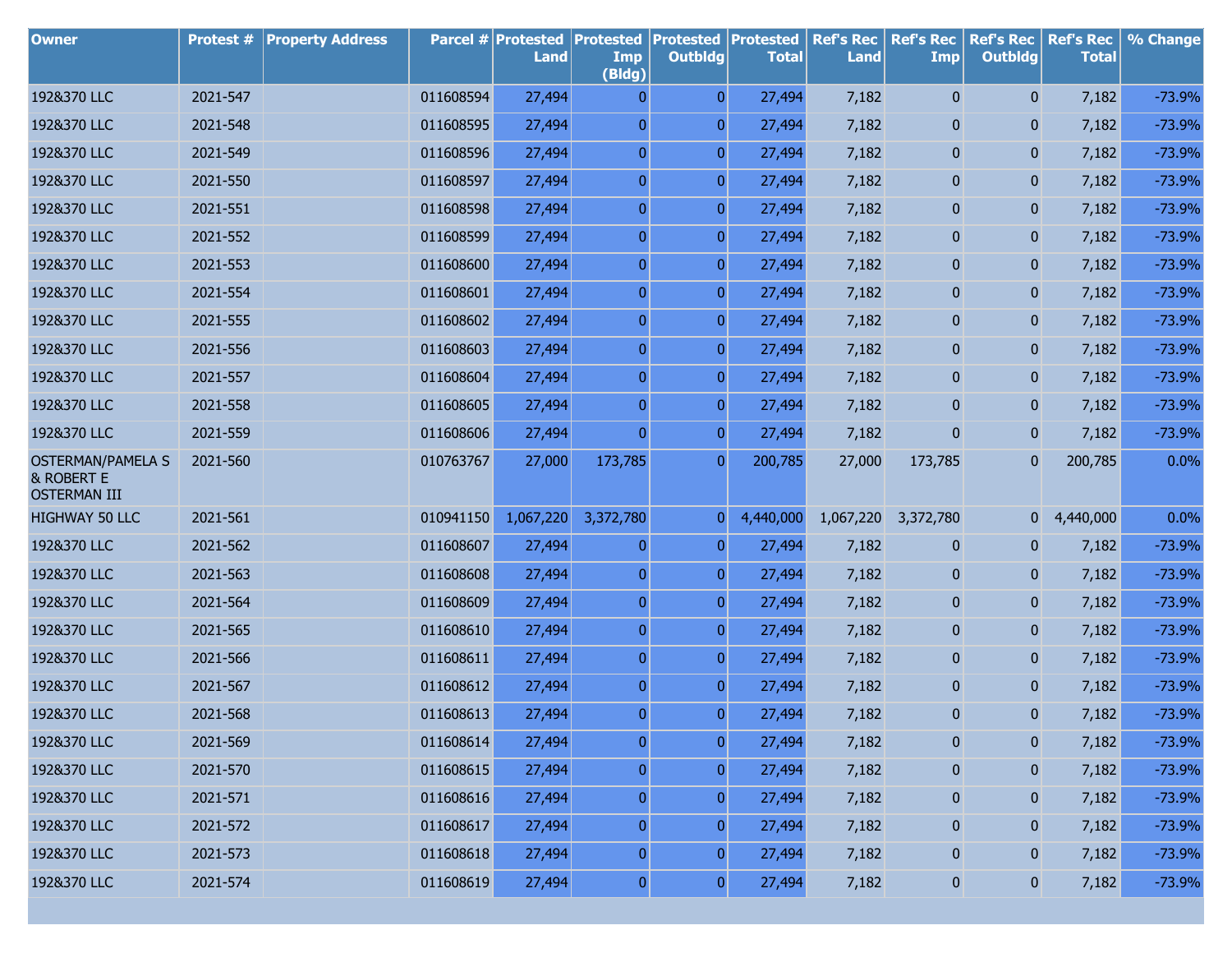| <b>Owner</b> | Protest # | <b>Property Address</b> |           | <b>Parcel # Protested</b><br>Land | <b>Protested</b><br>Imp<br>(Bldg) | <b>Protested</b><br><b>Outbldg</b> | <b>Protested</b><br><b>Total</b> | <b>Ref's Rec</b><br><b>Land</b> | <b>Ref's Rec</b><br><b>Imp</b> | <b>Ref's Rec</b><br><b>Outbldg</b> | <b>Ref's Rec</b><br><b>Total</b> | % Change |
|--------------|-----------|-------------------------|-----------|-----------------------------------|-----------------------------------|------------------------------------|----------------------------------|---------------------------------|--------------------------------|------------------------------------|----------------------------------|----------|
| 192&370 LLC  | 2021-575  |                         | 011608620 | 27,494                            | $\overline{0}$                    | $\overline{0}$                     | 27,494                           | 7,182                           | 0                              | $\mathbf{0}$                       | 7,182                            | $-73.9%$ |
| 192&370 LLC  | 2021-576  |                         | 011608621 | 27,494                            | $\boldsymbol{0}$                  | $\overline{0}$                     | 27,494                           | 7,182                           | 0                              | $\mathbf{0}$                       | 7,182                            | $-73.9%$ |
| 192&370 LLC  | 2021-577  |                         | 011608622 | 27,494                            | $\boldsymbol{0}$                  | $\boldsymbol{0}$                   | 27,494                           | 7,182                           | 0                              | 0                                  | 7,182                            | $-73.9%$ |
| 192&370 LLC  | 2021-578  |                         | 011608623 | 27,494                            | $\boldsymbol{0}$                  | $\overline{0}$                     | 27,494                           | 7,182                           | 0                              | 0                                  | 7,182                            | $-73.9%$ |
| 192&370 LLC  | 2021-579  |                         | 011608624 | 27,494                            | $\boldsymbol{0}$                  | $\overline{0}$                     | 27,494                           | 7,182                           | 0                              | 0                                  | 7,182                            | $-73.9%$ |
| 192&370 LLC  | 2021-580  |                         | 011608625 | 27,494                            | $\boldsymbol{0}$                  | $\overline{0}$                     | 27,494                           | 7,182                           | 0                              | 0                                  | 7,182                            | $-73.9%$ |
| 192&370 LLC  | 2021-581  |                         | 011608626 | 27,494                            | $\boldsymbol{0}$                  | $\boldsymbol{0}$                   | 27,494                           | 7,182                           | 0                              | 0                                  | 7,182                            | $-73.9%$ |
| 192&370 LLC  | 2021-582  |                         | 011608627 | 27,494                            | $\boldsymbol{0}$                  | $\overline{0}$                     | 27,494                           | 7,182                           | 0                              | 0                                  | 7,182                            | $-73.9%$ |
| 192&370 LLC  | 2021-583  |                         | 011608628 | 27,494                            | $\boldsymbol{0}$                  | $\boldsymbol{0}$                   | 27,494                           | 7,182                           | 0                              | 0                                  | 7,182                            | $-73.9%$ |
| 192&370 LLC  | 2021-584  |                         | 011608629 | 27,494                            | $\boldsymbol{0}$                  | $\overline{0}$                     | 27,494                           | 7,182                           | 0                              | 0                                  | 7,182                            | $-73.9%$ |
| 192&370 LLC  | 2021-585  |                         | 011608636 | 27,494                            | $\boldsymbol{0}$                  | $\boldsymbol{0}$                   | 27,494                           | 7,182                           | 0                              | 0                                  | 7,182                            | $-73.9%$ |
| 192&370 LLC  | 2021-586  |                         | 011608630 | 27,494                            | $\boldsymbol{0}$                  | $\overline{0}$                     | 27,494                           | 7,182                           | 0                              | 0                                  | 7,182                            | $-73.9%$ |
| 192&370 LLC  | 2021-587  |                         | 011608631 | 27,494                            | $\boldsymbol{0}$                  | $\boldsymbol{0}$                   | 27,494                           | 7,182                           | 0                              | 0                                  | 7,182                            | $-73.9%$ |
| 192&370 LLC  | 2021-588  |                         | 011608632 | 27,494                            | $\boldsymbol{0}$                  | $\overline{0}$                     | 27,494                           | 7,182                           | 0                              | 0                                  | 7,182                            | $-73.9%$ |
| 192&370 LLC  | 2021-589  |                         | 011608633 | 27,494                            | $\boldsymbol{0}$                  | $\boldsymbol{0}$                   | 27,494                           | 7,182                           | 0                              | 0                                  | 7,182                            | $-73.9%$ |
| 192&370 LLC  | 2021-590  |                         | 011608634 | 27,494                            | $\boldsymbol{0}$                  | $\overline{0}$                     | 27,494                           | 7,182                           | 0                              | 0                                  | 7,182                            | $-73.9%$ |
| 192&370 LLC  | 2021-591  |                         | 011608637 | 27,494                            | $\boldsymbol{0}$                  | $\overline{0}$                     | 27,494                           | 7,182                           | 0                              | 0                                  | 7,182                            | $-73.9%$ |
| 192&370 LLC  | 2021-592  |                         | 011608638 | 27,494                            | $\boldsymbol{0}$                  | $\overline{0}$                     | 27,494                           | 7,182                           | 0                              | 0                                  | 7,182                            | $-73.9%$ |
| 192&370 LLC  | 2021-593  |                         | 011608639 | 27,494                            | $\boldsymbol{0}$                  | $\overline{0}$                     | 27,494                           | 7,182                           | 0                              | 0                                  | 7,182                            | $-73.9%$ |
| 192&370 LLC  | 2021-594  |                         | 011608640 | 27,494                            | $\boldsymbol{0}$                  | $\overline{0}$                     | 27,494                           | 7,182                           | 0                              | 0                                  | 7,182                            | $-73.9%$ |
| 192&370 LLC  | 2021-595  |                         | 011608641 | 27,494                            | $\boldsymbol{0}$                  | $\boldsymbol{0}$                   | 27,494                           | 7,182                           | 0                              | 0                                  | 7,182                            | $-73.9%$ |
| 192&370 LLC  | 2021-596  |                         | 011608642 | 27,494                            | $\boldsymbol{0}$                  | $\overline{0}$                     | 27,494                           | 7,182                           | 0                              | 0                                  | 7,182                            | $-73.9%$ |
| 192&370 LLC  | 2021-597  |                         | 011608643 | 27,494                            | $\overline{0}$                    | $\overline{0}$                     | 27,494                           | 7,182                           | 0                              | $\mathbf{0}$                       | 7,182                            | $-73.9%$ |
| 192&370 LLC  | 2021-598  |                         | 011608644 | 27,494                            | $\boldsymbol{0}$                  | $\pmb{0}$                          | 27,494                           | 7,182                           | $\pmb{0}$                      | 0                                  | 7,182                            | $-73.9%$ |
| 192&370 LLC  | 2021-599  |                         | 011608645 | 27,494                            | $\boldsymbol{0}$                  | $\overline{0}$                     | 27,494                           | 7,182                           | $\bf{0}$                       | 0                                  | 7,182                            | $-73.9%$ |
| 192&370 LLC  | 2021-600  |                         | 011608646 | 27,494                            | $\boldsymbol{0}$                  | $\boldsymbol{0}$                   | 27,494                           | 7,182                           | 0                              | $\bf{0}$                           | 7,182                            | $-73.9%$ |
| 192&370 LLC  | 2021-601  |                         | 011608647 | 27,494                            | $\boldsymbol{0}$                  | $\overline{0}$                     | 27,494                           | 7,182                           | $\bf{0}$                       | 0                                  | 7,182                            | $-73.9%$ |
| 192&370 LLC  | 2021-602  |                         | 011608648 | 27,494                            | $\boldsymbol{0}$                  | $\boldsymbol{0}$                   | 27,494                           | 7,182                           | 0                              | $\bf{0}$                           | 7,182                            | $-73.9%$ |
| 192&370 LLC  | 2021-603  |                         | 011608649 | 27,494                            | $\boldsymbol{0}$                  | $\boldsymbol{0}$                   | 27,494                           | 7,182                           | 0                              | $\boldsymbol{0}$                   | 7,182                            | $-73.9%$ |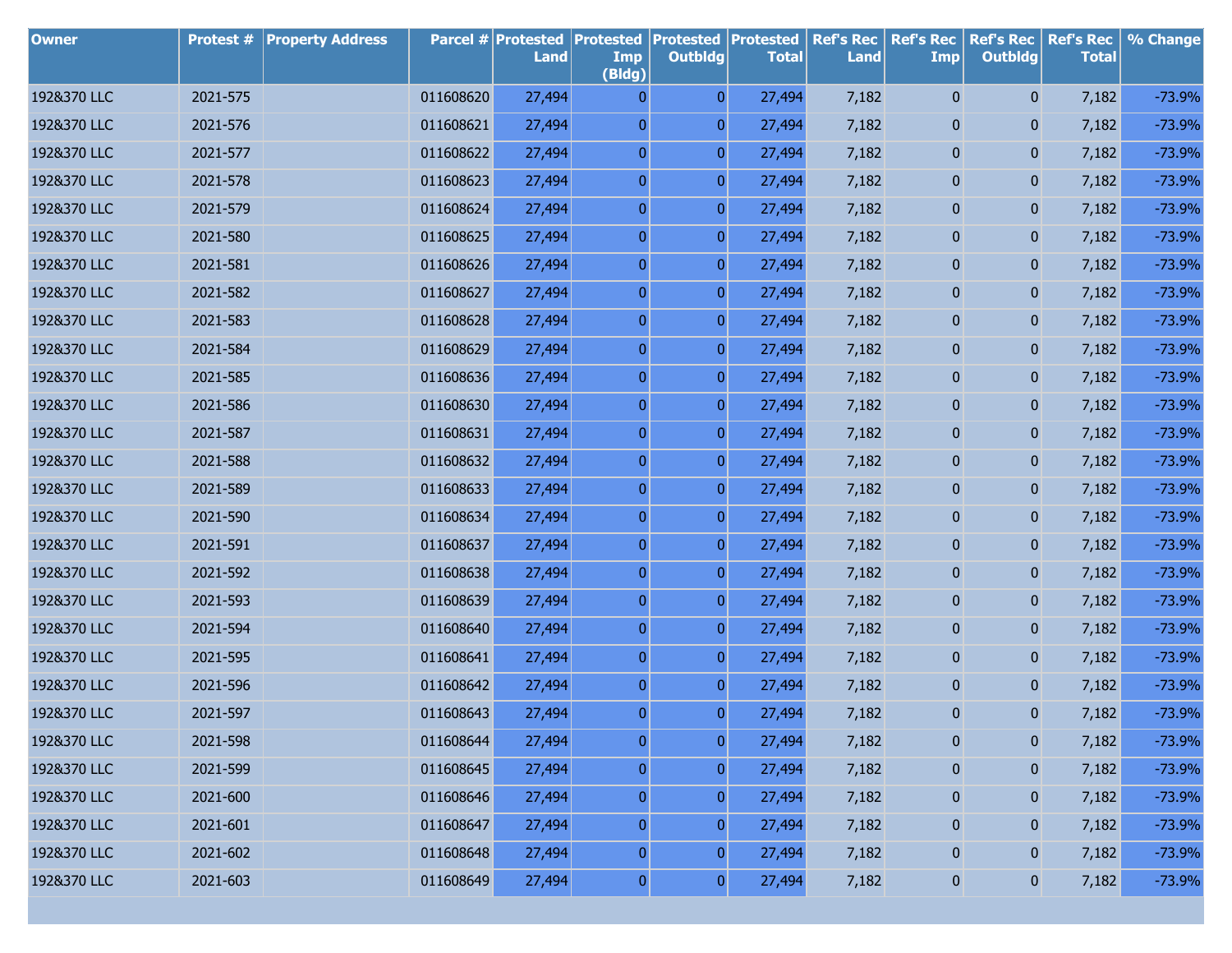| <b>Owner</b>                                            | Protest # | <b>Property Address</b> |           | Parcel # Protested<br>Land | Protested<br>Imp<br>(Bldg) | <b>Protested Protested</b><br><b>Outbldg</b> | <b>Total</b> | <b>Ref's Rec</b><br><b>Land</b> | <b>Ref's Rec</b><br><b>Imp</b> | <b>Ref's Rec</b><br><b>Outbldg</b> | <b>Ref's Rec</b><br><b>Total</b> | % Change |
|---------------------------------------------------------|-----------|-------------------------|-----------|----------------------------|----------------------------|----------------------------------------------|--------------|---------------------------------|--------------------------------|------------------------------------|----------------------------------|----------|
| 192&370 LLC                                             | 2021-604  |                         | 011608650 | 27,494                     | $\mathbf{0}$               | $\overline{0}$                               | 27,494       | 7,182                           | $\mathbf{0}$                   | $\overline{0}$                     | 7,182                            | $-73.9%$ |
| 192&370 LLC                                             | 2021-605  |                         | 011608651 | 27,494                     | 0                          | $\overline{0}$                               | 27,494       | 7,182                           | 0                              | $\mathbf{0}$                       | 7,182                            | $-73.9%$ |
| 192&370 LLC                                             | 2021-606  |                         | 011608652 | 27,494                     | $\overline{0}$             | $\overline{0}$                               | 27,494       | 7,182                           | 0                              | 0                                  | 7,182                            | $-73.9%$ |
| 192&370 LLC                                             | 2021-607  |                         | 011608653 | 27,494                     | $\overline{0}$             | $\overline{0}$                               | 27,494       | 7,182                           | 0                              | 0                                  | 7,182                            | $-73.9%$ |
| 192&370 LLC                                             | 2021-608  |                         | 011608654 | 27,494                     | $\overline{0}$             | $\overline{0}$                               | 27,494       | 7,182                           | 0                              | 0                                  | 7,182                            | $-73.9%$ |
| 192&370 LLC                                             | 2021-609  |                         | 011608655 | 27,494                     | $\overline{0}$             | $\overline{0}$                               | 27,494       | 7,182                           | 0                              | 0                                  | 7,182                            | $-73.9%$ |
| 192&370 LLC                                             | 2021-610  |                         | 011608656 | 27,494                     | $\overline{0}$             | $\overline{0}$                               | 27,494       | 7,182                           | 0                              | 0                                  | 7,182                            | $-73.9%$ |
| 192&370 LLC                                             | 2021-611  |                         | 011608679 | 27,494                     | $\overline{0}$             | $\overline{0}$                               | 27,494       | 7,182                           | 0                              | $\overline{0}$                     | 7,182                            | $-73.9%$ |
| <b>GKM ENTERPRISES</b><br><b>INC</b>                    | 2021-612  |                         | 011288655 | 21,780                     | 130,098                    | $\overline{0}$                               | 151,878      | 21,780                          | 130,098                        | 0                                  | 151,878                          | 0.0%     |
| <b>WHITEING/THOMAS G</b><br>& KELLI A                   | 2021-613  |                         | 011295716 | 154,862                    | 776,849                    | $\overline{0}$                               | 931,711      | 154,862                         | 776,849                        | $\overline{0}$                     | 931,711                          | 0.0%     |
| WOLF/SCOTT J &<br><b>CHRISTINE L</b><br><b>TRUSTEES</b> | 2021-614  |                         | 011563113 | 45,000                     | 195,717                    | $\overline{0}$                               | 240,717      | 45,000                          | 195,717                        | $\overline{0}$                     | 240,717                          | 0.0%     |
| 192&370 LLC                                             | 2021-615  |                         | 011608657 | 27,494                     | $\overline{0}$             | $\overline{0}$                               | 27,494       | 7,182                           | $\boldsymbol{0}$               | $\overline{0}$                     | 7,182                            | $-73.9%$ |
| 192&370 LLC                                             | 2021-616  |                         | 011608658 | 27,494                     | $\boldsymbol{0}$           | $\overline{0}$                               | 27,494       | 7,182                           | 0                              | $\overline{0}$                     | 7,182                            | $-73.9%$ |
| 192&370 LLC                                             | 2021-617  |                         | 011608659 | 27,494                     | $\overline{0}$             | $\overline{0}$                               | 27,494       | 7,182                           | $\overline{0}$                 | $\overline{0}$                     | 7,182                            | $-73.9%$ |
| 192&370 LLC                                             | 2021-618  |                         | 011608660 | 27,494                     | $\boldsymbol{0}$           | $\overline{0}$                               | 27,494       | 7,182                           | 0                              | $\overline{0}$                     | 7,182                            | $-73.9%$ |
| 192&370 LLC                                             | 2021-619  |                         | 011608661 | 27,494                     | $\overline{0}$             | $\overline{0}$                               | 27,494       | 7,182                           | $\overline{0}$                 | $\overline{0}$                     | 7,182                            | $-73.9%$ |
| 192&370 LLC                                             | 2021-620  |                         | 011608662 | 27,494                     | $\boldsymbol{0}$           | $\overline{0}$                               | 27,494       | 7,182                           | 0                              | $\overline{0}$                     | 7,182                            | $-73.9%$ |
| 192&370 LLC                                             | 2021-621  |                         | 011608663 | 27,494                     | $\overline{0}$             | $\overline{0}$                               | 27,494       | 7,182                           | $\overline{0}$                 | $\overline{0}$                     | 7,182                            | $-73.9%$ |
| 192&370 LLC                                             | 2021-622  |                         | 011608664 | 27,494                     | $\boldsymbol{0}$           | $\overline{0}$                               | 27,494       | 7,182                           | 0                              | $\overline{0}$                     | 7,182                            | $-73.9%$ |
| 192&370 LLC                                             | 2021-623  |                         | 011608665 | 27,494                     | $\boldsymbol{0}$           | $\overline{0}$                               | 27,494       | 7,182                           | $\overline{0}$                 | $\overline{0}$                     | 7,182                            | $-73.9%$ |
| 192&370 LLC                                             | 2021-624  |                         | 011608666 | 27,494                     | $\overline{0}$             | $\overline{0}$                               | 27,494       | 7,182                           | $\overline{0}$                 | $\overline{0}$                     | 7,182                            | $-73.9%$ |
| 192&370 LLC                                             | 2021-625  |                         | 011608667 | 27,494                     | $\pmb{0}$                  | $\pmb{0}$                                    | 27,494       | 7,182                           | $\pmb{0}$                      | $\pmb{0}$                          | 7,182                            | $-73.9%$ |
| 192&370 LLC                                             | 2021-626  |                         | 011608668 | 27,494                     | $\boldsymbol{0}$           | $\boldsymbol{0}$                             | 27,494       | 7,182                           | $\bf{0}$                       | $\boldsymbol{0}$                   | 7,182                            | $-73.9%$ |
| 192&370 LLC                                             | 2021-627  |                         | 011608669 | 27,494                     | $\boldsymbol{0}$           | $\boldsymbol{0}$                             | 27,494       | 7,182                           | $\pmb{0}$                      | $\boldsymbol{0}$                   | 7,182                            | $-73.9%$ |
| 192&370 LLC                                             | 2021-628  |                         | 011608670 | 27,494                     | $\boldsymbol{0}$           | $\boldsymbol{0}$                             | 27,494       | 7,182                           | $\bf{0}$                       | $\boldsymbol{0}$                   | 7,182                            | $-73.9%$ |
| 192&370 LLC                                             | 2021-629  |                         | 011608671 | 27,494                     | $\boldsymbol{0}$           | $\boldsymbol{0}$                             | 27,494       | 7,182                           | $\pmb{0}$                      | $\boldsymbol{0}$                   | 7,182                            | $-73.9%$ |
| 192&370 LLC                                             | 2021-630  |                         | 011608672 | 27,494                     | $\boldsymbol{0}$           | $\boldsymbol{0}$                             | 27,494       | 7,182                           | $\bf{0}$                       | $\boldsymbol{0}$                   | 7,182                            | $-73.9%$ |
| 192&370 LLC                                             | 2021-631  |                         | 011608673 | 27,494                     | 0                          | $\boldsymbol{0}$                             | 27,494       | 7,182                           | $\boldsymbol{0}$               | $\overline{0}$                     | 7,182                            | $-73.9%$ |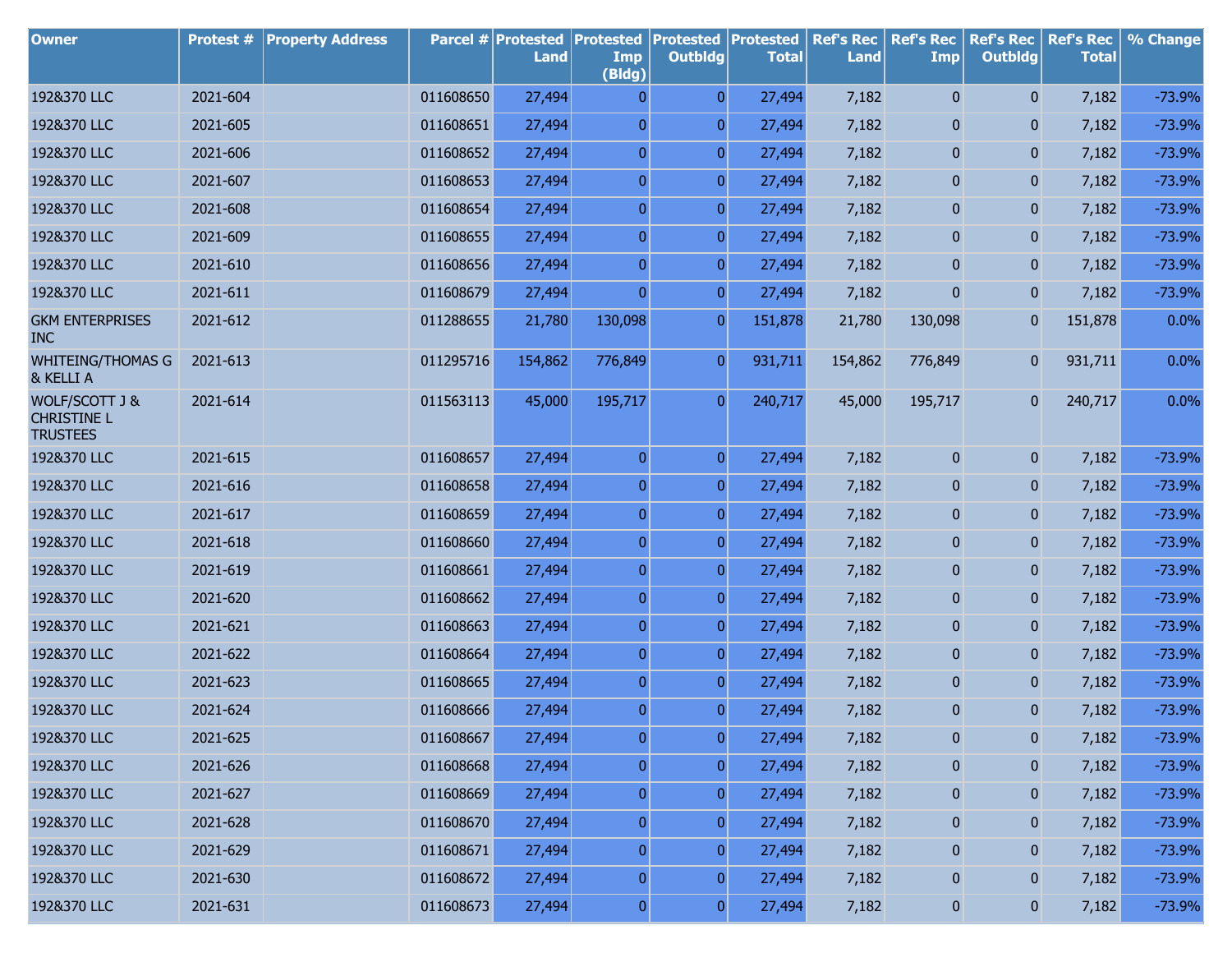| <b>Owner</b>                                    | Protest # | <b>Property Address</b> |           | Parcel # Protested<br>Land | <b>Protested</b><br>Imp<br>(Bldg) | <b>Protested</b><br><b>Outbldg</b> | <b>Protested</b><br><b>Total</b> | <b>Ref's Rec</b><br>Land | <b>Ref's Rec</b><br><b>Imp</b> | <b>Ref's Rec</b><br><b>Outbldg</b> | <b>Ref's Rec</b><br><b>Total</b> | % Change |
|-------------------------------------------------|-----------|-------------------------|-----------|----------------------------|-----------------------------------|------------------------------------|----------------------------------|--------------------------|--------------------------------|------------------------------------|----------------------------------|----------|
| 192&370 LLC                                     | 2021-632  |                         | 011608674 | 27,494                     | 0                                 | $\overline{0}$                     | 27,494                           | 7,182                    | $\overline{0}$                 | $\overline{0}$                     | 7,182                            | $-73.9%$ |
| 192&370 LLC                                     | 2021-633  |                         | 011608675 | 27,494                     | $\overline{0}$                    | $\overline{0}$                     | 27,494                           | 7,182                    | 0                              | 0                                  | 7,182                            | $-73.9%$ |
| 192&370 LLC                                     | 2021-634  |                         | 011608676 | 27,494                     | $\overline{0}$                    | $\overline{0}$                     | 27,494                           | 7,182                    | 0                              | 0                                  | 7,182                            | $-73.9%$ |
| 192&370 LLC                                     | 2021-635  |                         | 011608677 | 27,494                     | $\overline{0}$                    | $\overline{0}$                     | 27,494                           | 7,182                    | 0                              | 0                                  | 7,182                            | $-73.9%$ |
| 192&370 LLC                                     | 2021-636  |                         | 011608678 | 27,494                     | $\overline{0}$                    | $\overline{0}$                     | 27,494                           | 7,182                    | 0                              | 0                                  | 7,182                            | $-73.9%$ |
| 192&370 LLC                                     | 2021-637  |                         | 011608680 | 27,494                     | $\overline{0}$                    | $\overline{0}$                     | 27,494                           | 7,182                    | 0                              | 0                                  | 7,182                            | $-73.9%$ |
| 192&370 LLC                                     | 2021-638  |                         | 011608681 | 27,494                     | $\overline{0}$                    | $\overline{0}$                     | 27,494                           | 7,182                    | 0                              | 0                                  | 7,182                            | $-73.9%$ |
| 192&370 LLC                                     | 2021-639  |                         | 011608682 | 27,494                     | $\overline{0}$                    | $\overline{0}$                     | 27,494                           | 7,182                    | 0                              | 0                                  | 7,182                            | $-73.9%$ |
| 192&370 LLC                                     | 2021-640  |                         | 011608683 | 27,494                     | $\overline{0}$                    | $\overline{0}$                     | 27,494                           | 7,182                    | $\overline{0}$                 | 0                                  | 7,182                            | $-73.9%$ |
| VAMPOLA/JAMES &<br><b>JERRILEE</b>              | 2021-641  |                         | 011126795 | 35,000                     | 147,380                           | $\overline{0}$                     | 182,380                          | 35,000                   | 147,380                        | 0                                  | 182,380                          | 0.0%     |
| <b>CHESHEK JR/GEORGE</b><br>R                   | 2021-642  |                         | 010976795 | 67,500                     | 110,310                           | $\overline{0}$                     | 177,810                          | 67,500                   | 110,310                        | 0                                  | 177,810                          | 0.0%     |
| <b>KEC INVESTMENTS</b><br><b>LLC</b>            | 2021-643  |                         | 011597539 | 157,424                    | 1,021,144                         | $\overline{0}$                     | 1,178,568                        | 157,424                  | 658,576                        | $\overline{0}$                     | 816,000                          | $-30.8%$ |
| 192&370 LLC                                     | 2021-644  |                         | 011608684 | 27,494                     | $\overline{0}$                    | $\overline{0}$                     | 27,494                           | 7,182                    | $\mathbf{0}$                   | 0                                  | 7,182                            | $-73.9%$ |
| PETTIT/STEVEN L &<br><b>SHANNON M</b>           | 2021-645  |                         | 010928677 | 138,985                    | 192,446                           | $\overline{0}$                     | 331,431                          | 138,985                  | 192,446                        | 0                                  | 331,431                          | 0.0%     |
| DOWLER/SEAN &<br><b>ANDREA</b>                  | 2021-646  |                         | 011584915 | 54,000                     | 263,351                           | $\overline{0}$                     | 317,351                          | 54,000                   | 263,351                        | 0                                  | 317,351                          | 0.0%     |
| PAPILLION MANOR                                 | 2021-647  |                         | 010508414 | 359,505                    | 3,790,495                         | $\overline{0}$                     | 4,150,000                        | 359,505                  | 3,790,495                      | 01                                 | 4,150,000                        | 0.0%     |
| SR GROUP LLC                                    | 2021-648  |                         | 010581251 | 1,312,028                  | 14,357,972                        |                                    | $0$ 15,670,000                   |                          | 1,312,028 14,357,972           |                                    | 0 15,670,000                     | 0.0%     |
| MCKECHNIE/JEAN                                  | 2021-649  |                         | 010596356 | 18,000                     | 108,952                           | $\overline{0}$                     | 126,952                          | 18,000                   | 108,952                        | 0                                  | 126,952                          | 0.0%     |
| <b>BUDIN/CHRISTOPHER</b><br>M                   | 2021-650  |                         | 010948945 | 32,000                     | 168,623                           | $\boldsymbol{0}$                   | 200,623                          | 32,000                   | 168,623                        | 0                                  | 200,623                          | 0.0%     |
| <b>STAYER/MARK &amp;</b><br><b>MARCY</b>        | 2021-651  |                         | 011045914 | 37,000                     | 258,710                           | $\overline{0}$                     | 295,710                          | 37,000                   | 258,710                        | $\mathbf{0}$                       | 295,710                          | 0.0%     |
| MAHARAJ BAPA LLC                                | 2021-652  |                         | 011122897 | 541,416                    | 839,884                           | $\boldsymbol{0}$                   | 1,381,300                        | 541,416                  | 809,278                        |                                    | $0 \quad 1,350,694$              | $-2.2%$  |
| FUTURE HOMES INC                                | 2021-653  |                         | 011176113 | 253,203                    | 1,742,637                         | $\overline{0}$                     | 1,995,840                        | 253,203                  | 1,742,637                      | 01                                 | 1,995,840                        | 0.0%     |
| <b>FAIRVIEW GOLF</b><br><b>COMPANY INC</b>      | 2021-654  |                         | 011287985 | 120,840                    | 56,260                            | $\overline{0}$                     | 177,100                          | 120,840                  | 56,260                         | 0                                  | 177,100                          | 0.0%     |
| <b>FAIRVIEW GOLF</b><br><b>COMPANY INC</b>      | 2021-655  |                         | 011318171 | 7,327                      | 54,673                            | $\overline{0}$                     | 62,000                           | 7,327                    | 54,673                         | $\bf{0}$                           | 62,000                           | 0.0%     |
| <b>GOING VERTICAL</b><br><b>INVESTMENTS LLC</b> | 2021-656  |                         | 011572257 | 216,930                    | 1,285,890                         | $\overline{0}$                     | 1,502,820                        |                          | 216,930 1,285,890              |                                    | $0 \quad 1,502,820$              | 0.0%     |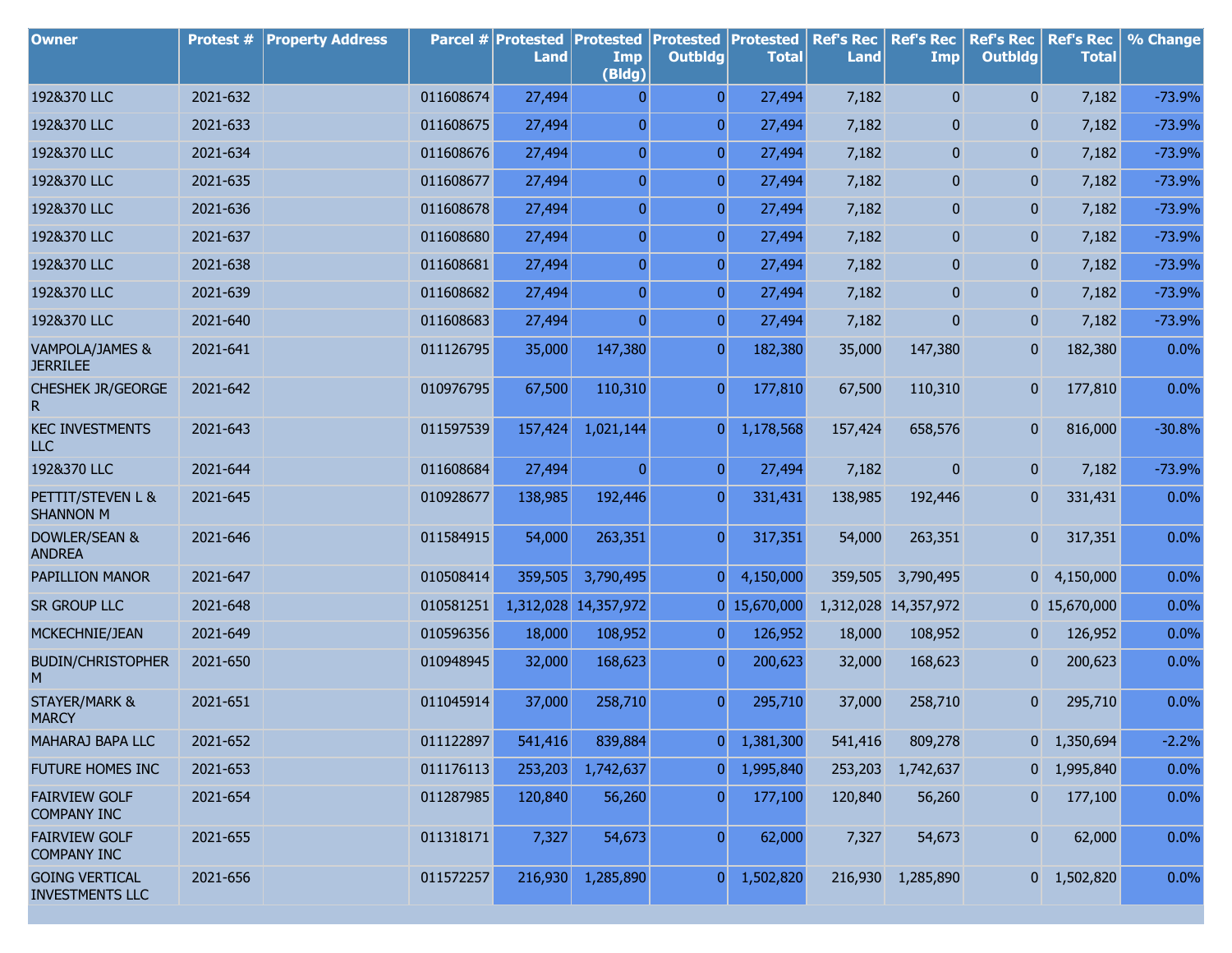| <b>Owner</b>                                                               | <b>Protest #</b> | <b>Property Address</b> |           | Parcel # Protested<br><b>Land</b> | <b>Protested</b><br>Imp<br>(Bldg) | <b>Protested</b><br><b>Outbldg</b> | Protested<br><b>Total</b> | <b>Ref's Rec</b><br><b>Land</b> | <b>Ref's Rec</b><br><b>Imp</b> | <b>Ref's Rec</b><br><b>Outbldg</b> | <b>Ref's Rec</b><br><b>Total</b> | % Change |
|----------------------------------------------------------------------------|------------------|-------------------------|-----------|-----------------------------------|-----------------------------------|------------------------------------|---------------------------|---------------------------------|--------------------------------|------------------------------------|----------------------------------|----------|
| <b>FAIRVIEW GOLF</b><br><b>COMPANY INC</b>                                 | 2021-657         |                         | 011572445 | 114,480                           | 56,220                            | $\overline{0}$                     | 170,700                   | 114,480                         | 56,220                         | $\overline{0}$                     | 170,700                          | 0.0%     |
| SHIPPEN/TERRENCE T<br>& ARMIDA M<br><b>TRUSTEES FAMILY</b><br><b>TRUST</b> | 2021-658         |                         | 011585419 | 424,250                           | 1,794,970                         | $\overline{0}$                     | 2,219,220                 | 424,250                         | 1,575,750                      | 0                                  | 2,000,000                        | $-9.9%$  |
| WALLUP LP C/O<br>PATRICK LACEY COO<br><b>PROP MGT</b>                      | 2021-659         |                         | 011590759 | 1,018,050                         | 1,196,950                         | $\overline{0}$                     | 2,215,000                 | 1,018,050                       | 1,196,950                      |                                    | $0\quad 2,215,000$               | 0.0%     |
| <b>KEC INVESTMENTS</b><br><b>LLC</b>                                       | 2021-660         |                         | 011597538 | 145,252                           | 566,298                           | $\overline{0}$                     | 711,550                   | 145,252                         | 467,748                        | $\mathbf{0}$                       | 613,000                          | $-13.9%$ |
| 11205 WICKERSHAM<br><b>BLVD LLC C/O</b><br><b>HOWARD COHEN</b>             | 2021-661         |                         | 011599309 | 1,455,566                         | 1,689,604                         | $\overline{0}$                     | 3,145,170                 | 1,455,566                       | 1,294,434                      |                                    | $0\quad 2,750,000$               | $-12.6%$ |
| KATUSIN/JAMES<br><b>EDWARD &amp; SANDRA</b><br><b>LEE</b>                  | 2021-662         |                         | 011223510 | 124,964                           | 270,169                           | 27,484                             | 422,617                   | 101,964                         | 270,169                        | 27,484                             | 399,617                          | $-5.4%$  |
| SPRINGHILL RIDGE<br><b>APARTMENTS LLC</b>                                  | 2021-663         |                         | 011591635 | 169,128                           | 1,935,872                         | $\overline{0}$                     | 2,105,000                 | 169,128                         | 1,845,872                      |                                    | $0\quad 2,015,000$               | $-4.3%$  |
| SPRINGHILL RIDGE<br>APARTMENTS II LLC                                      | 2021-664         |                         | 011594982 | 422,630                           | 9,685,370                         |                                    | $0$ 10,108,000            | 422,630                         | 9,257,370                      |                                    | $0\quad 9,680,000$               | $-4.2%$  |
| SPRINGHILL RIDGE<br><b>APARTMENTS LLC</b>                                  | 2021-665         |                         | 011591634 | 271,364                           | 6,226,636                         | 0                                  | 6,498,000                 | 271,364                         | 5,953,636                      | 0                                  | 6,225,000                        | $-4.2%$  |
| SPRINGHILL RIDGE<br><b>APARTMENTS LLC</b>                                  | 2021-666         |                         | 011593097 | 312,698                           | 6,302,302                         | $\overline{0}$                     | 6,615,000                 | 312,698                         | 6,017,302                      |                                    | $0\quad 6,330,000$               | $-4.3%$  |
| AJP ENTERPRISES LLC<br>ATTN JOHN<br><b>PERLEBACH</b>                       | 2021-667         |                         | 010748776 | 349,398                           | 906,602                           | $\overline{0}$                     | 1,256,000                 | 349,398                         | 906,602                        |                                    | $0 \quad 1,256,000$              | 0.0%     |
| <b>FAIRVIEW GOLF</b><br><b>COMPANY INC</b>                                 | 2021-668         |                         | 011293357 | 249,300                           | 561,120                           | $\overline{0}$                     | 810,420                   | 249,300                         | 561,120                        | 0                                  | 810,420                          | 0.0%     |
| <b>FAIRVIEW GOLF</b><br><b>COMPANY INC</b>                                 | 2021-669         |                         | 011293365 | 188,400                           | 56,300                            | $\overline{0}$                     | 244,700                   | 188,400                         | 56,300                         | 0                                  | 244,700                          | 0.0%     |
| <b>FAIRVIEW GOLF</b><br><b>COMPANY INC</b>                                 | 2021-670         |                         | 011293373 | 37,260                            | 18,740                            | $\overline{0}$                     | 56,000                    | 37,260                          | 18,740                         | 0                                  | 56,000                           | 0.0%     |
| <b>FAIRVIEW GOLF</b><br><b>COMPANY INC</b>                                 | 2021-671         |                         | 011574319 | 213,960                           | 75,040                            | $\overline{0}$                     | 289,000                   | 213,960                         | 75,040                         | 0                                  | 289,000                          | 0.0%     |
| PREMIER HILLTOP LLC                                                        | 2021-672         |                         | 011590736 | 979,618                           | 7,434,942                         | $\overline{0}$                     | 8,414,560                 | 979,618                         | 6,020,382                      | 0                                  | 7,000,000                        | $-16.8%$ |
| TIM CORWIN FAMILY<br>REAL ESTATE LLC                                       | 2021-673         |                         | 011598741 | 2,350,605                         | 6,587,785                         | 0                                  | 8,938,390                 | 2,350,605                       | 6,587,785                      | $\mathbf{0}$                       | 8,938,390                        | 0.0%     |
| <b>GRYTDAHL/RYAN &amp;</b><br><b>KAMMIE</b>                                | 2021-674         |                         | 010332855 | 50,000                            | 288,884                           | $\overline{0}$                     | 338,884                   | 50,000                          | 288,884                        | $\mathbf{0}$                       | 338,884                          | 0.0%     |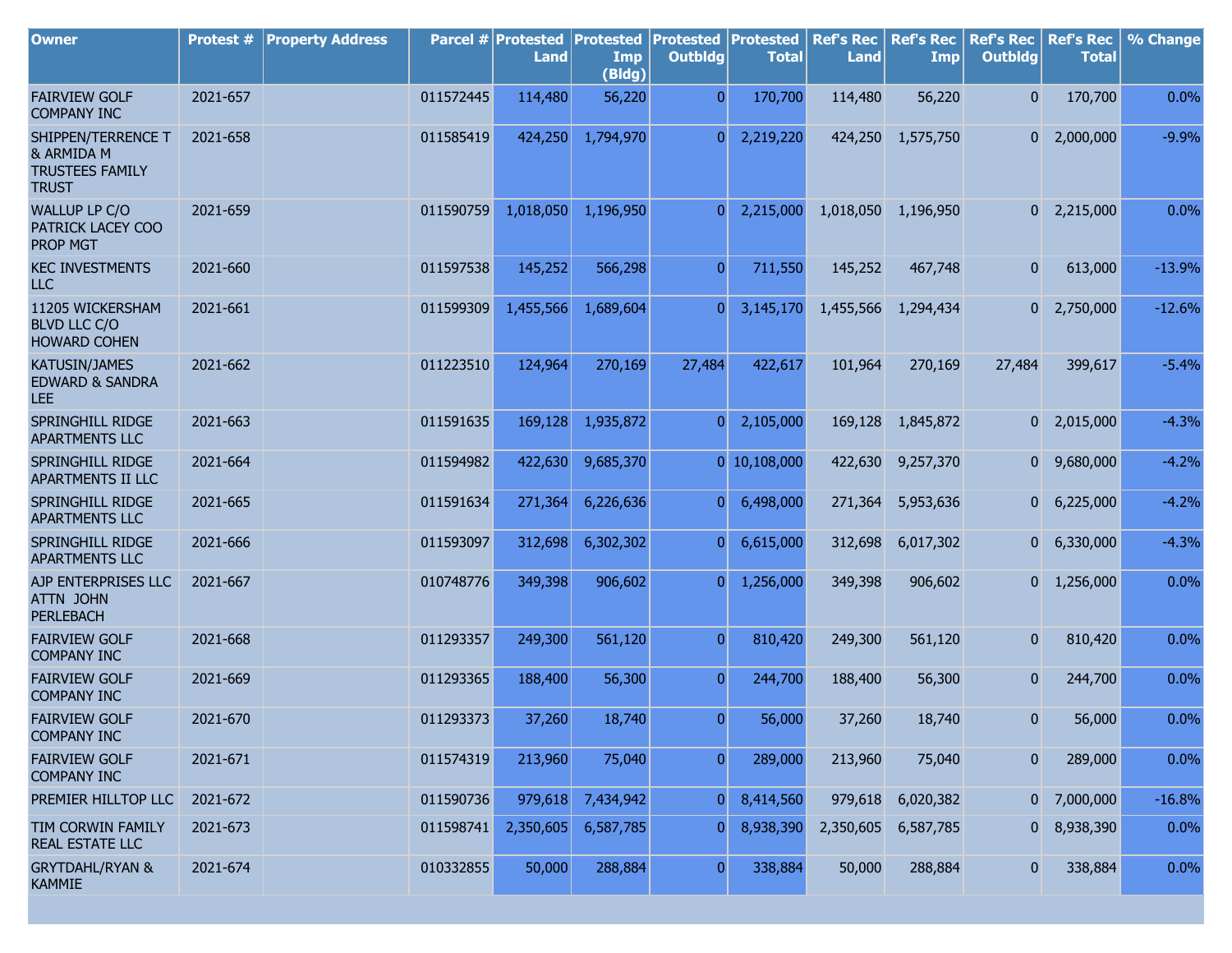| <b>Owner</b>                                                                  | Protest # | <b>Property Address</b> |           | Parcel # Protested<br>Land | <b>Protested</b><br>Imp<br>(Bldg) | <b>Protested</b><br><b>Outbldg</b> | Protested<br><b>Total</b> | <b>Ref's Rec</b><br><b>Land</b> | <b>Ref's Rec</b><br>Imp | <b>Ref's Rec</b><br><b>Outbldg</b> | <b>Ref's Rec</b><br><b>Total</b> | % Change  |
|-------------------------------------------------------------------------------|-----------|-------------------------|-----------|----------------------------|-----------------------------------|------------------------------------|---------------------------|---------------------------------|-------------------------|------------------------------------|----------------------------------|-----------|
| KARASEK/DAVID J &<br><b>PAMELA R</b>                                          | 2021-675  |                         | 010964673 | 29,000                     | 137,349                           | $\overline{0}$                     | 166,349                   | 29,000                          | 107,926                 | $\overline{0}$                     | 136,926                          | $-17.7%$  |
| KNIGHT/JODI LOU                                                               | 2021-676  |                         | 011305886 | $\Omega$                   | 154,303                           | $\overline{0}$                     | 154,303                   | $\overline{0}$                  | 154,303                 | $\overline{0}$                     | 154,303                          | 0.0%      |
| TFL INC & R S<br><b>HOLDINGS I LLC</b>                                        | 2021-677  |                         | 011577775 | 784,080                    | 2,060,560                         | n                                  | 2,844,640                 | 784,080                         | 1,215,920               | 0                                  | 2,000,000                        | $-29.7%$  |
| DOWD/DUANE J                                                                  | 2021-678  |                         | 011590688 | 119,490                    | 86,499                            | 16,395                             | 222,384                   | 72,549                          | 86,499                  | 16,395                             | 175,443                          | $-21.1%$  |
| DOWD/DUANE J                                                                  | 2021-679  |                         | 011592377 | 4,170                      | $\Omega$                          | $\overline{0}$                     | 4,170                     | 100                             | $\mathbf{0}$            | $\mathbf{0}$                       | 100                              | $-97.6%$  |
| LIBERTO III/SAM &<br><b>DOROTHY E</b>                                         | 2021-680  |                         | 010920382 | 26,000                     | 185,560                           | 0                                  | 211,560                   | 26,000                          | 185,560                 | $\mathbf{0}$                       | 211,560                          | 0.0%      |
| RONGISCH/REBECCA J                                                            | 2021-681  |                         | 010461663 | 159,072                    | 174,975                           | 1,982                              | 336,029                   | 112,132                         | 174,975                 | 1,982                              | 289,089                          | $-14.0%$  |
| <b>JEDA TRUMBLE LLC</b>                                                       | 2021-682  |                         | 011017147 | 1,034,621                  | $\mathbf{0}$                      | 0                                  | 1,034,621                 | 1,031,481                       | $\mathbf{0}$            | $\mathbf{0}$                       | 1,031,481                        | $-0.3%$   |
| <b>JEDA TRUMBLE LLC</b>                                                       | 2021-683  |                         | 011593519 | 103,340                    | 383,478                           | 89,052                             | 575,870                   | 56,400                          | 373,054                 | 89,052                             | 518,506                          | $-10.0\%$ |
| <b>JEDA TRUMBLE LLC</b>                                                       | 2021-684  |                         | 011016922 | 438,237                    | $\mathbf{0}$                      | 0                                  | 438,237                   | 431,151                         | $\mathbf{0}$            | $\mathbf{0}$                       | 431,151                          | $-1.6%$   |
| REEVES/CLAYTON H &<br><b>KAY L</b>                                            | 2021-685  |                         | 011230053 | 88,474                     | 219,114                           | 28,211                             | 335,799                   | 88,474                          | 197,203                 | 28,211                             | 313,888                          | $-6.5%$   |
| <b>CHAR-DEB</b><br>PROPERTIES LLC                                             | 2021-686  |                         | 011564282 | 382,783                    | 2,810,561                         | 0                                  | 3,193,344                 | 382,783                         | 2,512,261               | $\overline{0}$                     | 2,895,044                        | $-9.3%$   |
| <b>HAMILTON</b><br><b>INVESTMENTS</b><br><b>LIMITED</b><br><b>PARTNERSHIP</b> | 2021-687  |                         | 010763937 | 635,421                    | 1,046,279                         | $\overline{0}$                     | 1,681,700                 |                                 | 635,421 1,046,279       |                                    | $0 \quad 1,681,700$              | 0.0%      |
| <b>BRAUN/GENE &amp;</b><br><b>LYNETTE</b>                                     | 2021-688  |                         | 011341106 | 38,000                     | 239,229                           | $\overline{0}$                     | 277,229                   | 38,000                          | 239,229                 | $\overline{0}$                     | 277,229                          | 0.0%      |
| <b>CORWIN HOLDINGS</b><br><b>INC</b>                                          | 2021-689  |                         | 011155124 | 438,651                    | 723,794                           | $\overline{0}$                     | 1,162,445                 | 438,651                         | 723,794                 | $\overline{0}$                     | 1,162,445                        | 0.0%      |
| <b>VIPOND/PATRICK G &amp;</b><br><b>JANELLE A</b>                             | 2021-690  |                         | 011217855 | 102,800                    | 493,490                           | 0                                  | 596,290                   | 102,800                         | 493,490                 | $\overline{0}$                     | 596,290                          | 0.0%      |
| SWANSON/STANLEY A<br>& CONNIE L<br>ANDERSON-SWANSON                           | 2021-691  |                         | 011305878 | 145,475                    | 197,817                           | 4,091                              | 347,383                   | 98,537                          | 196,059                 | 4,091                              | 298,687                          | $-14.0%$  |
| DRAGON STORAGE<br><b>LLC</b>                                                  | 2021-692  |                         | 011256842 | 304,920                    | 952,080                           | 0                                  | 1,257,000                 | 304,920                         | 952,080                 |                                    | $0 \quad 1,257,000$              | 0.0%      |
| HELM/RONALD J &<br><b>KATHLEEN M</b>                                          | 2021-693  |                         | 010377360 | 20,000                     | 106,471                           | $\overline{0}$                     | 126,471                   | 20,000                          | 106,471                 | 0                                  | 126,471                          | 0.0%      |
| VACANTI JR/ANTHONY<br>C.<br>& CONNIE<br>J                                     | 2021-694  |                         | 010543503 | 26,000                     | 134,642                           | 0                                  | 160,642                   | 26,000                          | 134,642                 | $\boldsymbol{0}$                   | 160,642                          | 0.0%      |
| <b>GARCIA/ALFREDO &amp;</b><br>PATRICIA V                                     | 2021-695  |                         | 010550917 | 26,000                     | 127,395                           | 0                                  | 153,395                   | 26,000                          | 127,395                 | $\mathbf{0}$                       | 153,395                          | 0.0%      |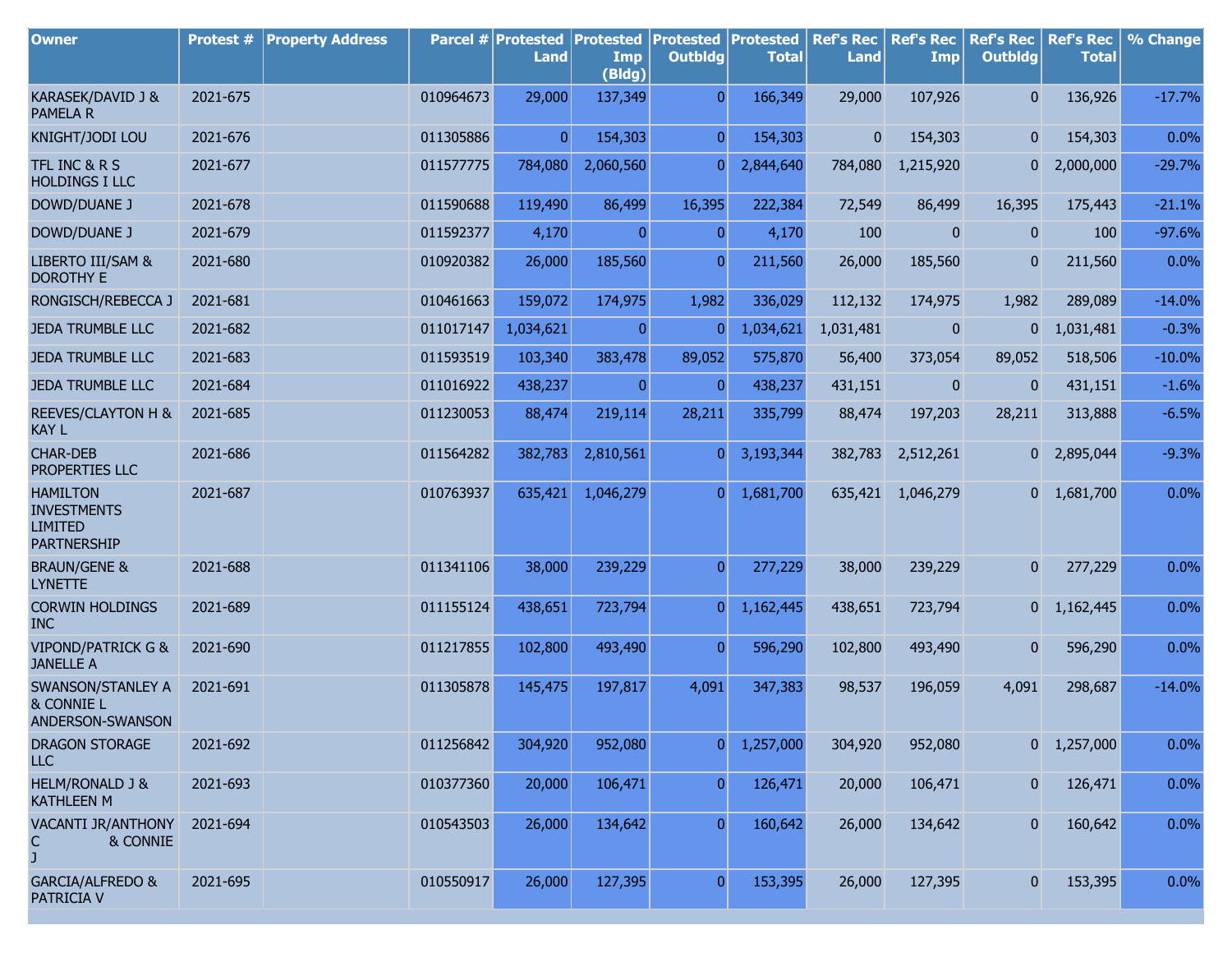| <b>Owner</b>                                          | Protest # | <b>Property Address</b> |           | Parcel # Protested<br><b>Land</b> | <b>Protested</b><br>Imp<br>(Bldg) | <b>Protested Protested</b><br><b>Outbldg</b> | <b>Total</b>   | <b>Ref's Rec</b><br><b>Land</b> | <b>Ref's Rec</b><br><b>Imp</b> | <b>Ref's Rec</b><br><b>Outbldg</b> | <b>Ref's Rec</b><br><b>Total</b> | % Change |
|-------------------------------------------------------|-----------|-------------------------|-----------|-----------------------------------|-----------------------------------|----------------------------------------------|----------------|---------------------------------|--------------------------------|------------------------------------|----------------------------------|----------|
| <b>KRACHER/BEVERLY</b>                                | 2021-696  |                         | 010973125 | 170,942                           | 106,285                           | $\overline{0}$                               | 277,227        | 124,002                         | 106,285                        | $\overline{0}$                     | 230,287                          | $-16.9%$ |
| RODGERS/BRADLEY K<br>& SONYA M                        | 2021-697  |                         | 011028742 | 31,000                            | 214,392                           | $\overline{0}$                               | 245,392        | 31,000                          | 214,392                        | $\mathbf{0}$                       | 245,392                          | 0.0%     |
| CANIGLIA/MICHAEL                                      | 2021-698  |                         | 011092653 | 38,000                            | 217,024                           | $\overline{0}$                               | 255,024        | 38,000                          | 217,024                        | $\mathbf{0}$                       | 255,024                          | 0.0%     |
| DEBOER/JOSHUA D &<br><b>LINDSEY B</b>                 | 2021-699  |                         | 011301252 | 83,740                            | 297,586                           | $\overline{0}$                               | 381,326        | 83,740                          | 296,166                        | $\overline{0}$                     | 379,906                          | $-0.4%$  |
| MICAH 6:8 VENTURES<br><b>LLC</b>                      | 2021-700  |                         | 011343044 |                                   | 2,378,376 12,231,624              |                                              | $0$ 14,610,000 | 2,378,376                       | 5,921,624                      |                                    | $0$ 8,300,000                    | $-43.2%$ |
| SHAFER/JOSHUA &<br><b>ALYSSA</b>                      | 2021-701  |                         | 011587358 | 37,000                            | 294,383                           | $\overline{0}$                               | 331,383        | 37,000                          | 238,000                        | 0                                  | 275,000                          | $-17.0%$ |
| DAY/ROLAND &<br><b>RHONDA THUROW</b>                  | 2021-702  |                         | 011592325 | 58,500                            | 193,706                           | $\overline{0}$                               | 252,206        | 58,500                          | 166,500                        | $\overline{0}$                     | 225,000                          | $-10.8%$ |
| LEADERS/ROGER H                                       | 2021-703  |                         | 010406751 | 755,834                           | 111,419                           | 116,613                                      | 983,866        | 708,893                         | 111,419                        | 116,613                            | 936,925                          | $-4.8%$  |
| HRL PROPERTIES LLC                                    | 2021-704  |                         | 011583520 | 100,285                           | 158,782                           | 2,767                                        | 261,834        | 53,345                          | 158,782                        | 2,767                              | 214,894                          | $-17.9%$ |
| LUTZ BROTHERS INC<br>C/O GERALD LUTZ                  | 2021-705  |                         | 010467432 | 493,729                           | 131,741                           | 143,829                                      | 769,299        | 426,223                         | 131,741                        | 143,829                            | 701,793                          | $-8.8%$  |
| LUTZ/GERALD L &<br><b>DONNA BEHNEY</b>                | 2021-706  |                         | 011162058 | 355,822                           | $\overline{0}$                    | $\overline{0}$                               | 355,822        | 309,865                         | 0                              | $\overline{0}$                     | 309,865                          | $-12.9%$ |
| <b>NGUYEN/COLLIN &amp;</b><br><b>NGOC B</b>           | 2021-707  |                         | 010360352 | 24,000                            | 123,833                           | $\overline{0}$                               | 147,833        | 24,000                          | 123,833                        | $\overline{0}$                     | 147,833                          | 0.0%     |
| RICHLAND HOMES LLC                                    | 2021-708  |                         | 010463739 | 3,226,395                         | $\overline{0}$                    | $\overline{0}$                               | 3,226,395      | 317,646                         | $\overline{0}$                 | $\mathbf{0}$                       | 317,646                          | $-90.2%$ |
| <b>GRANITE FALLS</b><br><b>COMMERCIAL LLC</b>         | 2021-709  |                         | 011598142 | 1,324,290                         | 390,710                           | 0                                            | 1,715,000      | 1,324,290                       | 75,710                         | $\overline{0}$                     | 1,400,000                        | $-18.4%$ |
| KACZMAREK/EDWARD<br>R & MARCELLA L<br><b>TRUSTEES</b> | 2021-710  |                         | 010472088 | 47,196                            | 100,804                           | $\overline{0}$                               | 148,000        | 47,196                          | 100,804                        | $\overline{0}$                     | 148,000                          | 0.0%     |
| KACZMAREK/EDWARD<br>R & MARCELLA L<br><b>TRUSTEES</b> | 2021-711  |                         | 010473041 | 27,906                            | 113,094                           | $\overline{0}$                               | 141,000        | 27,906                          | 113,094                        | $\overline{0}$                     | 141,000                          | 0.0%     |
| KACZMAREK/EDWARD<br>R & MARCELLA L<br><b>TRUSTEES</b> | 2021-712  |                         | 010472967 | 35,982                            | 117,018                           | $\overline{0}$                               | 153,000        | 35,982                          | 117,018                        | 0                                  | 153,000                          | 0.0%     |
| KACZMAREK/EDWARD<br>R & MARCELLA L<br><b>TRUSTEES</b> | 2021-713  |                         | 010407278 | 18,300                            | 196,700                           | $\boldsymbol{0}$                             | 215,000        | 18,300                          | 196,700                        | $\mathbf{0}$                       | 215,000                          | 0.0%     |
| KACZMAREK/EDWARD<br>R & MARCELLA L<br><b>TRUSTEES</b> | 2021-714  |                         | 010407359 | 18,074                            | 196,926                           | $\overline{0}$                               | 215,000        | 18,074                          | 196,926                        | $\mathbf{0}$                       | 215,000                          | 0.0%     |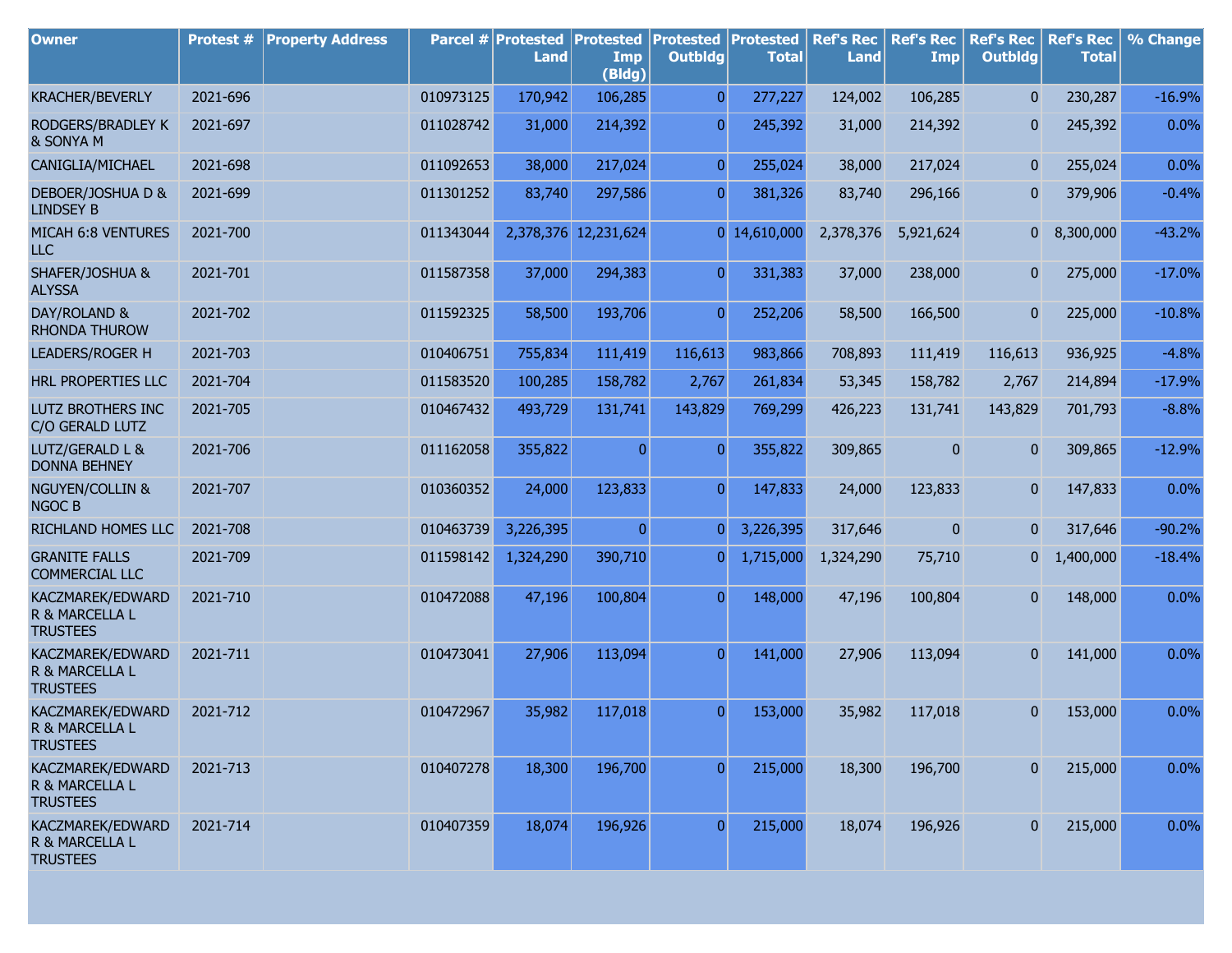| <b>Owner</b>                                             | Protest # | <b>Property Address</b> |           | Parcel # Protested<br><b>Land</b> | <b>Protested</b><br>Imp<br>(Bldg) | Protested<br><b>Outbldg</b> | Protested<br><b>Total</b> | <b>Ref's Rec</b><br><b>Land</b> | <b>Ref's Rec</b><br>Imp | <b>Ref's Rec</b><br><b>Outbldg</b> | <b>Ref's Rec</b><br><b>Total</b> | % Change |
|----------------------------------------------------------|-----------|-------------------------|-----------|-----------------------------------|-----------------------------------|-----------------------------|---------------------------|---------------------------------|-------------------------|------------------------------------|----------------------------------|----------|
| KACZMAREK/EDWARD<br>R & MARCELLA L<br><b>TRUSTEES</b>    | 2021-715  |                         | 010407529 | 18,246                            | 196,754                           | $\overline{0}$              | 215,000                   | 18,246                          | 196,754                 | $\overline{0}$                     | 215,000                          | 0.0%     |
| KACZMAREK/EDWARD<br>R & MARCELLA L<br><b>TRUSTEES</b>    | 2021-716  |                         | 010407448 | 22,232                            | 192,768                           | $\overline{0}$              | 215,000                   | 22,232                          | 192,768                 | $\overline{0}$                     | 215,000                          | 0.0%     |
| KACZMAREK/EDWARD<br>R & MARCELLA L<br><b>TRUSTEES</b>    | 2021-717  |                         | 010610278 | 19,572                            | 195,428                           | $\overline{0}$              | 215,000                   | 19,572                          | 195,428                 | $\overline{0}$                     | 215,000                          | 0.0%     |
| KACZMAREK/EDWARD<br>R & MARCELLA L<br><b>TRUSTEES</b>    | 2021-718  |                         | 010407510 | 19,210                            | 195,790                           | $\overline{0}$              | 215,000                   | 19,210                          | 195,790                 | $\overline{0}$                     | 215,000                          | 0.0%     |
| KACZMAREK/EDWARD<br>R & MARCELLA L<br><b>TRUSTEES</b>    | 2021-719  |                         | 010610286 | 20,224                            | 194,776                           | $\overline{0}$              | 215,000                   | 20,224                          | 194,776                 | $\overline{0}$                     | 215,000                          | 0.0%     |
| KACZMAREK/EDWARD<br>R & MARCELLA L<br><b>TRUSTEES</b>    | 2021-720  |                         | 010518509 | 27,612                            | 187,388                           | $\overline{0}$              | 215,000                   | 27,612                          | 187,388                 | $\overline{0}$                     | 215,000                          | 0.0%     |
| KACZMAREK/EDWARD<br>R & MARCELLA L<br><b>TRUSTEES</b>    | 2021-721  |                         | 010407340 | 24,348                            | 117,652                           | $\overline{0}$              | 142,000                   | 24,348                          | 117,652                 | $\overline{0}$                     | 142,000                          | 0.0%     |
| SNELL/DELORES M &<br>JOANNE F PATTERSON                  | 2021-722  |                         | 010403329 | 121,263                           | 40,968                            | 2,027                       | 164,258                   | 77,139                          | 40,968                  | 2,027                              | 120,134                          | $-26.9%$ |
| PATTERSON/RONALD<br>F & CAROL J                          | 2021-723  |                         | 010420754 | 652,977                           | 54,225                            | 1,620                       | 708,822                   | 593,521                         | 54,225                  | 1,620                              | 649,366                          | $-8.4%$  |
| PATTERSON/RONALD<br>F & CAROL J                          | 2021-724  |                         | 011584262 | 5,051                             | $\overline{0}$                    | $\overline{0}$              | 5,051                     | 960                             | $\overline{0}$          | $\overline{0}$                     | 960                              | $-81.0%$ |
| PATTERSON/RONALD<br>F & CAROL J                          | 2021-725  |                         | 010392971 | 159,570                           | 224,480                           | 6,226                       | 390,276                   | 112,628                         | 224,480                 | 6,226                              | 343,334                          | $-12.0%$ |
| PATTERSON/RONALD<br>F & CAROL J                          | 2021-726  |                         | 010398783 | 160,422                           | 53,327                            | 6,374                       | 220,123                   | 130,986                         | 53,327                  | 6,374                              | 190,687                          | $-13.4%$ |
| <b>EVANS/JAMES K &amp;</b><br><b>CATHERINE A</b>         | 2021-727  |                         | 011108657 | 194,148                           | $\overline{0}$                    | O.                          | 194,148                   | 194,148                         | $\overline{0}$          | 0                                  | 194,148                          | 0.0%     |
| <b>EVANS/JAMES K &amp;</b><br><b>CATHERINE A</b>         | 2021-728  |                         | 011108584 | 121,162                           | 177,379                           | $\boldsymbol{0}$            | 298,541                   | 121,162                         | 177,379                 | $\overline{0}$                     | 298,541                          | 0.0%     |
| KISICKI/MARY J &<br><b>KELLY A OSTRONIC</b>              | 2021-729  |                         | 011598973 | 55,300                            | 242,584                           | $\overline{0}$              | 297,884                   | 55,300                          | 231,493                 | $\mathbf{0}$                       | 286,793                          | $-3.7%$  |
| SCHAAF/JOEL D                                            | 2021-730  |                         | 010507841 | 30,000                            | 85,745                            | $\overline{0}$              | 115,745                   | 30,000                          | 85,745                  | $\overline{0}$                     | 115,745                          | 0.0%     |
| <b>AMERICAN</b><br><b>AMUSEMENTS</b><br>COMPANY/John Fox | 2021-731  |                         | 011234318 | 209,709                           | 2,270,291                         | $\overline{0}$              | 2,480,000                 | 209,709                         | 2,270,291               |                                    | $0\quad 2,480,000$               | 0.0%     |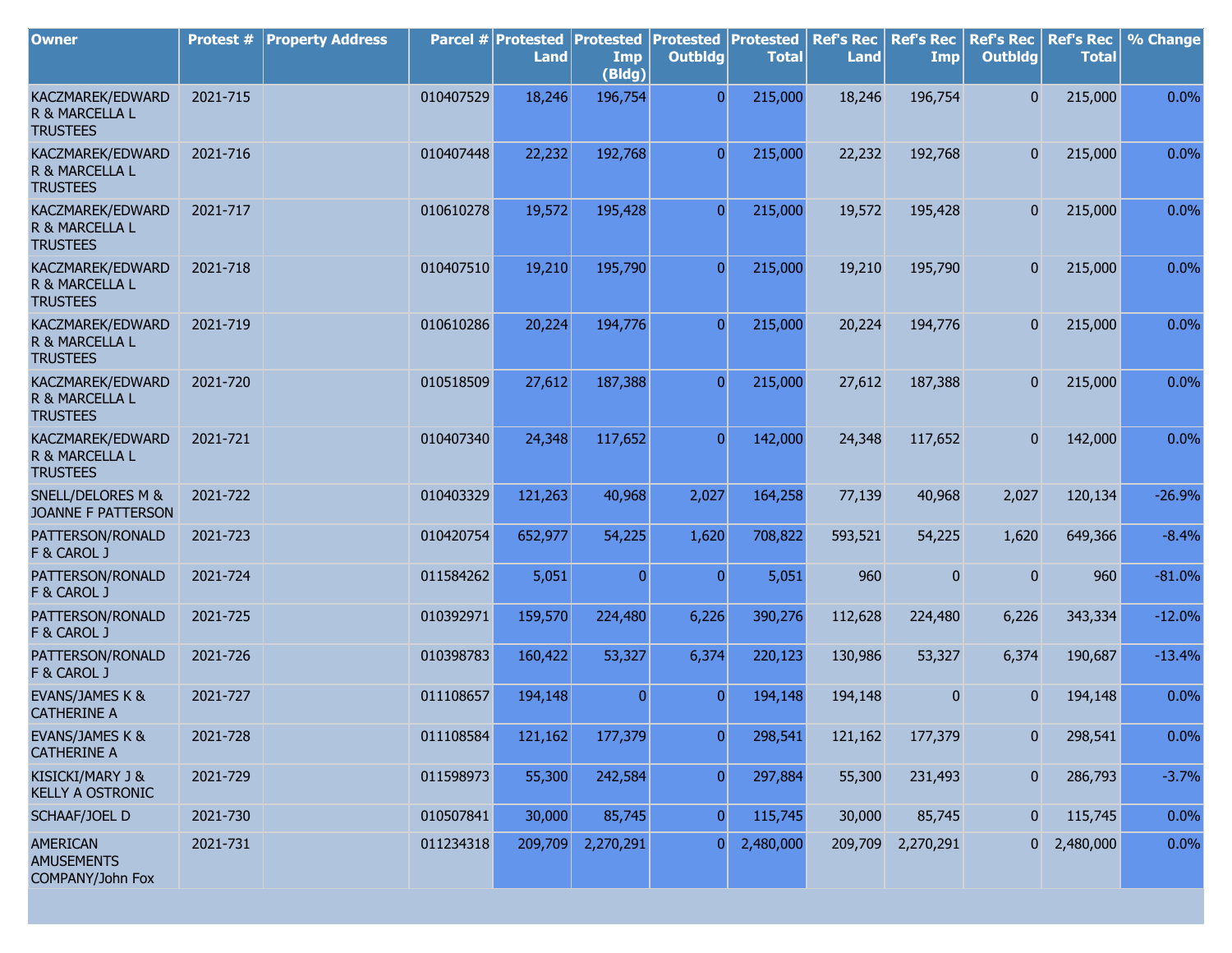| <b>Owner</b>                                                            | <b>Protest #</b> | <b>Property Address</b> |           | Parcel # Protested<br><b>Land</b> | <b>Protested</b><br>Imp<br>(Bldg) | <b>Protested</b><br><b>Outbldg</b> | Protested<br><b>Total</b> | <b>Ref's Rec</b><br><b>Land</b> | <b>Ref's Rec</b><br>Imp | <b>Ref's Rec</b><br><b>Outbldg</b> | <b>Ref's Rec</b><br><b>Total</b> | % Change |
|-------------------------------------------------------------------------|------------------|-------------------------|-----------|-----------------------------------|-----------------------------------|------------------------------------|---------------------------|---------------------------------|-------------------------|------------------------------------|----------------------------------|----------|
| <b>HINTZ/NORMA</b><br><b>TRUSTEE REVOCABLE</b><br><b>TRUST</b>          | 2021-732         |                         | 010398732 | 384,485                           | 236,366                           | 109                                | 620,960                   | 279,319                         | 236,366                 | 109                                | 515,794                          | $-16.9%$ |
| <b>HINTZ/DONALD &amp;</b><br><b>NORMA TRUSTEES</b><br>REVOCABLE TRUST   | 2021-733         |                         | 010403051 | 80,023                            | 95,928                            | $\overline{0}$                     | 175,951                   | 44,736                          | 95,928                  | $\mathbf{0}$                       | 140,664                          | $-20.1%$ |
| HINTZ/DONALD F &<br><b>NORMA A TRUSTEES</b><br><b>REVOCABLE TRUST</b>   | 2021-734         |                         | 010364897 | 352,195                           | $\overline{0}$                    | $\overline{0}$                     | 352,195                   | 337,242                         | 0                       | $\mathbf{0}$                       | 337,242                          | $-4.2%$  |
| HINTZ/DONALD F &<br><b>NORMA A TRUSTEES</b><br><b>REVOCABLE TRUST</b>   | 2021-735         |                         | 011574108 | 66,011                            | $\overline{0}$                    | $\overline{0}$                     | 66,011                    | 23,403                          | 0                       | $\overline{0}$                     | 23,403                           | $-64.5%$ |
| <b>WICKERSHAM FAMILY</b><br><b>LIMITED PARTNERSH</b>                    | 2021-736         |                         | 010415858 | 557,290                           | 592,710                           | $\overline{0}$                     | 1,150,000                 | 557,290                         | 453,182                 |                                    | $0 \quad 1,010,472$              | $-12.1%$ |
| <b>WESTERN TRAILER</b><br><b>LEASING INC</b>                            | 2021-737         |                         | 011100893 | 221,100                           | 198,900                           | $\overline{0}$                     | 420,000                   | 221,100                         | 150,626                 | 0                                  | 371,726                          | $-11.5%$ |
| <b>WICKERSHAM REAL</b><br><b>ESTATE HOLDINGS</b><br>ILC                 | 2021-738         |                         | 010393137 | 1,088,385                         | 3,901,215                         | $\overline{0}$                     | 4,989,600                 | 1,088,385                       | 2,906,610               |                                    | 0 3,994,995                      | $-19.9%$ |
| <b>LANDAU ENTERPRISES</b><br>C/O DANA MANN<br>PROPERTY MGMT             | 2021-739         |                         | 011570659 | 755,330                           | 8,152,670                         | $\overline{0}$                     | 8,908,000                 | 755,330                         | 8,131,250               | $\overline{0}$                     | 8,886,580                        | $-0.2%$  |
| LOT 164 LLC                                                             | 2021-740         |                         | 010982108 | 638,696                           | $\overline{0}$                    | $\overline{0}$                     | 638,696                   | 638,696                         | $\overline{0}$          | $\mathbf{0}$                       | 638,696                          | 0.0%     |
| <b>TKA PROPERTIES LLP</b>                                               | 2021-741         |                         | 011574721 | 1,194,850                         | 3,615,150                         | $\mathbf 0$                        | 4,810,000                 | 1,194,850                       | 3,615,150               | 0                                  | 4,810,000                        | 0.0%     |
| 90-370 LLC                                                              | 2021-742         |                         | 011574720 | 1,223,000                         | 1,977,000                         | 0                                  | 3,200,000                 | 1,223,000                       | 1,977,000               | $\overline{0}$                     | 3,200,000                        | 0.0%     |
| YAWAY LLC                                                               | 2021-743         |                         | 011583555 | 654,055                           | 5,003,085                         | 0                                  | 5,657,140                 | 654,055                         | 4,618,637               | 0                                  | 5,272,692                        | $-6.8%$  |
| <b>TKA PROPERTIES LLP</b>                                               | 2021-744         |                         | 011598740 | 1,557,544                         | 2,842,456                         | 0                                  | 4,400,000                 | 1,557,544                       | 2,842,456               | $\overline{0}$                     | 4,400,000                        | 0.0%     |
| <b>ANDERSON</b><br><b>PROPERTIES</b><br><b>COMPANY</b>                  | 2021-745         |                         | 011574719 | 1,534,110                         | 3,775,890                         | 0                                  | 5,310,000                 | 1,534,110                       | 3,775,890               | $\overline{\mathbf{0}}$            | 5,310,000                        | 0.0%     |
| <b>CORE BANK</b>                                                        | 2021-746         |                         | 011607048 | 584,100                           | 0                                 | $\overline{0}$                     | 584,100                   | 584,100                         | 0                       | 0                                  | 584,100                          | 0.0%     |
| <b>HILLCREST SHADOW</b><br><b>LAKE LLC</b>                              | 2021-747         |                         | 011605701 | 351,104                           | 2,148,896                         | $\overline{0}$                     | 2,500,000                 |                                 | 351,104 1,808,896       |                                    | $0\quad 2,160,000$               | $-13.6%$ |
| <b>HCE-RE LLC</b>                                                       | 2021-748         |                         | 011595586 | 635,104                           | 4,764,896                         | 0                                  | 5,400,000                 |                                 | 635,104 4,184,896       |                                    | $0\quad 4,820,000$               | $-10.7%$ |
| <b>MABLE ROSE ESTATES</b><br>INC C/O HILLCREST<br><b>HEALTH SYSTEMS</b> | 2021-749         |                         | 011580265 | 626,176                           | 3,798,824                         | 0                                  | 4,425,000                 |                                 | 626,176 3,798,824       |                                    | $0\quad 4,425,000$               | 0.0%     |
| <b>JORO LLC</b>                                                         | 2021-750         |                         | 011592766 | 626,524                           | 6,697,476                         | 0                                  | 7,324,000                 |                                 | 626,524 4,913,476       |                                    | $0\quad 5,540,000$               | $-24.4%$ |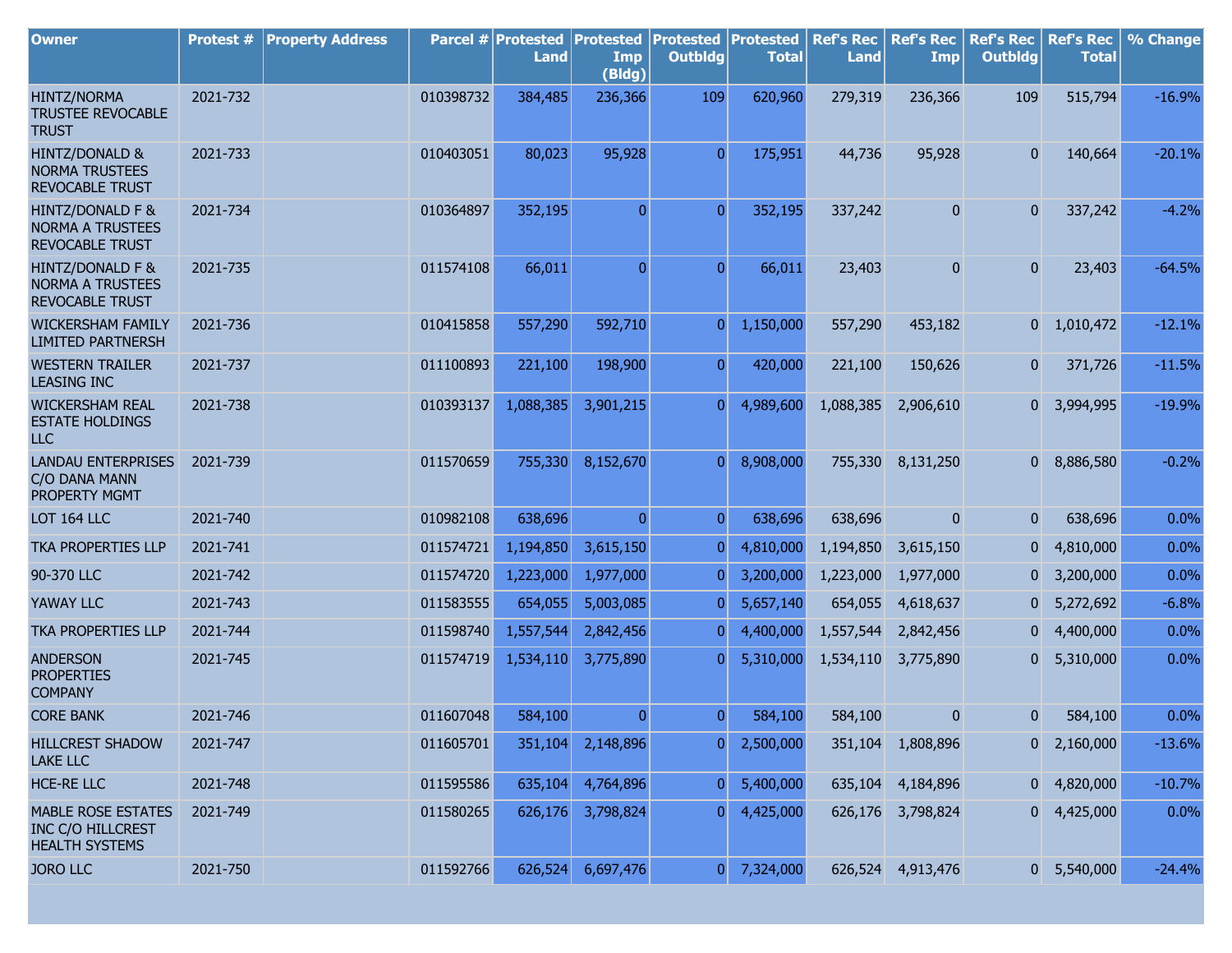| <b>Owner</b>                                                                        | <b>Protest #</b> | <b>Property Address</b> |           | Parcel # Protested<br>Land | <b>Protested</b><br>Imp<br>(Bldg) | <b>Protested</b><br><b>Outbldg</b> | <b>Protested</b><br><b>Total</b> | <b>Ref's Rec</b><br><b>Land</b> | <b>Ref's Rec</b><br>Imp | <b>Ref's Rec</b><br><b>Outbldg</b> | <b>Ref's Rec</b><br><b>Total</b> | % Change |
|-------------------------------------------------------------------------------------|------------------|-------------------------|-----------|----------------------------|-----------------------------------|------------------------------------|----------------------------------|---------------------------------|-------------------------|------------------------------------|----------------------------------|----------|
| <b>CHARTERWEST</b><br><b>NATIONAL BANK</b>                                          | 2021-751         |                         | 011590758 | 616,050                    | 1,158,950                         | $\overline{0}$                     | 1,775,000                        | 616,050                         | 1,158,950               |                                    | $0 \quad 1,775,000$              | 0.0%     |
| <b>WESTERN LAND CO</b><br><b>LLC</b>                                                | 2021-752         |                         | 011590316 | 997,029                    | 1,387,971                         | 0                                  | 2,385,000                        | 997,029                         | 802,971                 |                                    | $0 \quad 1,800,000$              | $-24.5%$ |
| SOUTH CENTRAL<br><b>INDUSTRIAL</b><br>PROPERTIES IV LP                              | 2021-753         |                         | 011577005 | 326,700                    | 708,300                           | 01                                 | 1,035,000                        | 326,700                         | 708,300                 |                                    | $0 \quad 1,035,000$              | 0.0%     |
| DEEP BLUE LLC                                                                       | 2021-754         |                         | 011318120 | 542,758                    | 975,767                           | 0                                  | 1,518,525                        | 542,758                         | 975,767                 |                                    | $0 \quad 1,518,525$              | 0.0%     |
| <b>HAMILTON</b><br><b>INVESTMENTS LP C/O</b><br><b>CAREN HAMILTON</b>               | 2021-755         |                         | 011597459 | 744,802                    | 1,861,198                         | $\overline{0}$                     | 2,606,000                        | 744,802                         | 1,861,198               |                                    | $0\quad 2,606,000$               | 0.0%     |
| SCHNACK/JOHN S                                                                      | 2021-756         |                         | 010411186 | 331,940                    | $\overline{0}$                    | 72,874                             | 404,814                          | 267,913                         | $\overline{0}$          | 72,874                             | 340,787                          | $-15.8%$ |
| <b>HESS/JANICE C</b>                                                                | 2021-757         |                         | 010397191 | 142,344                    | 135,282                           | 2,437                              | 280,063                          | 142,344                         | 135,282                 | 2,437                              | 280,063                          | 0.0%     |
| <b>FRANS/BRADLEY G</b><br><b>ETAL</b>                                               | 2021-758         |                         | 010751491 | 103,000                    | 84,657                            | 0                                  | 187,657                          | 103,000                         | 74,997                  | 0                                  | 177,997                          | $-5.1%$  |
| JBI 135 GILES WH LLC                                                                | 2021-759         |                         | 011351780 | 383,140                    | 2,430,860                         | 0                                  | 2,814,000                        | 383,140                         | 2,430,860               | 01                                 | 2,814,000                        | 0.0%     |
| PAPILLION HOSPITAL<br><b>PARTNERS LLC</b>                                           | 2021-760         |                         | 011603484 | 977,484                    | 7,882,050                         | 0                                  | 8,859,534                        | 977,484                         | 6,692,408               | 01                                 | 7,669,892                        | $-13.4%$ |
| THIESSEN/KEITH D &<br><b>DEBRA S</b>                                                | 2021-761         |                         | 011600592 | 195,000                    | 534,898                           | $\mathbf{0}$                       | 729,898                          | 195,000                         | 534,898                 | 0                                  | 729,898                          | 0.0%     |
| <b>WILKEN/ROBERT L &amp;</b><br><b>DARLENE A TRUSTEES</b><br><b>REVOCABLE TRUST</b> | 2021-762         |                         | 010435441 | 120,000                    | 317,512                           | $\overline{0}$                     | 437,512                          | 120,000                         | 317,512                 | 0                                  | 437,512                          | 0.0%     |
| NEAMAN/JOHN J                                                                       | 2021-763         |                         | 010435611 | 120,000                    | 225,574                           | $\overline{0}$                     | 345,574                          | 120,000                         | 225,574                 | 0                                  | 345,574                          | 0.0%     |
| <b>TURNER/ALLEN L &amp;</b><br><b>MERI</b>                                          | 2021-764         |                         | 010538038 | 24,000                     | 95,934                            | 0                                  | 119,934                          | 24,000                          | 95,934                  | $\mathbf{0}$                       | 119,934                          | 0.0%     |
| <b>HASTINGS FAMILY</b><br><b>HOLDINGS LLC</b>                                       | 2021-765         |                         | 011137274 | 507,183                    | 2,140,117                         | $\overline{0}$                     | 2,647,300                        | 507,183                         | 2,058,817               | 0                                  | 2,566,000                        | $-3.1%$  |
| <b>HINTZ/NORMA</b><br><b>TRUSTEE REVOCABLE</b><br><b>TRUST</b>                      | 2021-766         |                         | 010324704 | 26,000                     | 107,192                           | $\overline{0}$                     | 133,192                          | 26,000                          | 107,192                 | 0                                  | 133,192                          | 0.0%     |
| HINTZ/NORMA<br><b>TRUSTEE REVOCABLE</b><br><b>TRUST</b>                             | 2021-767         |                         | 010324712 | 26,000                     | 154,531                           | 0                                  | 180,531                          | 26,000                          | 154,531                 | 0                                  | 180,531                          | 0.0%     |
| HINTZ/DONALD F &<br><b>NORMA A TRUSTEES</b><br>REVOCABLE TRUST                      | 2021-768         |                         | 010320962 | 26,000                     | 160,527                           | $\overline{0}$                     | 186,527                          | 26,000                          | 160,527                 | $\overline{0}$                     | 186,527                          | 0.0%     |
| <b>JECK/TERRIL &amp;</b><br><b>DOUGLAS R</b><br><b>HARBAUGH</b>                     | 2021-769         |                         | 010339353 | 30,000                     | 133,879                           | $\overline{0}$                     | 163,879                          | 30,000                          | 133,879                 | $\mathbf{0}$                       | 163,879                          | 0.0%     |